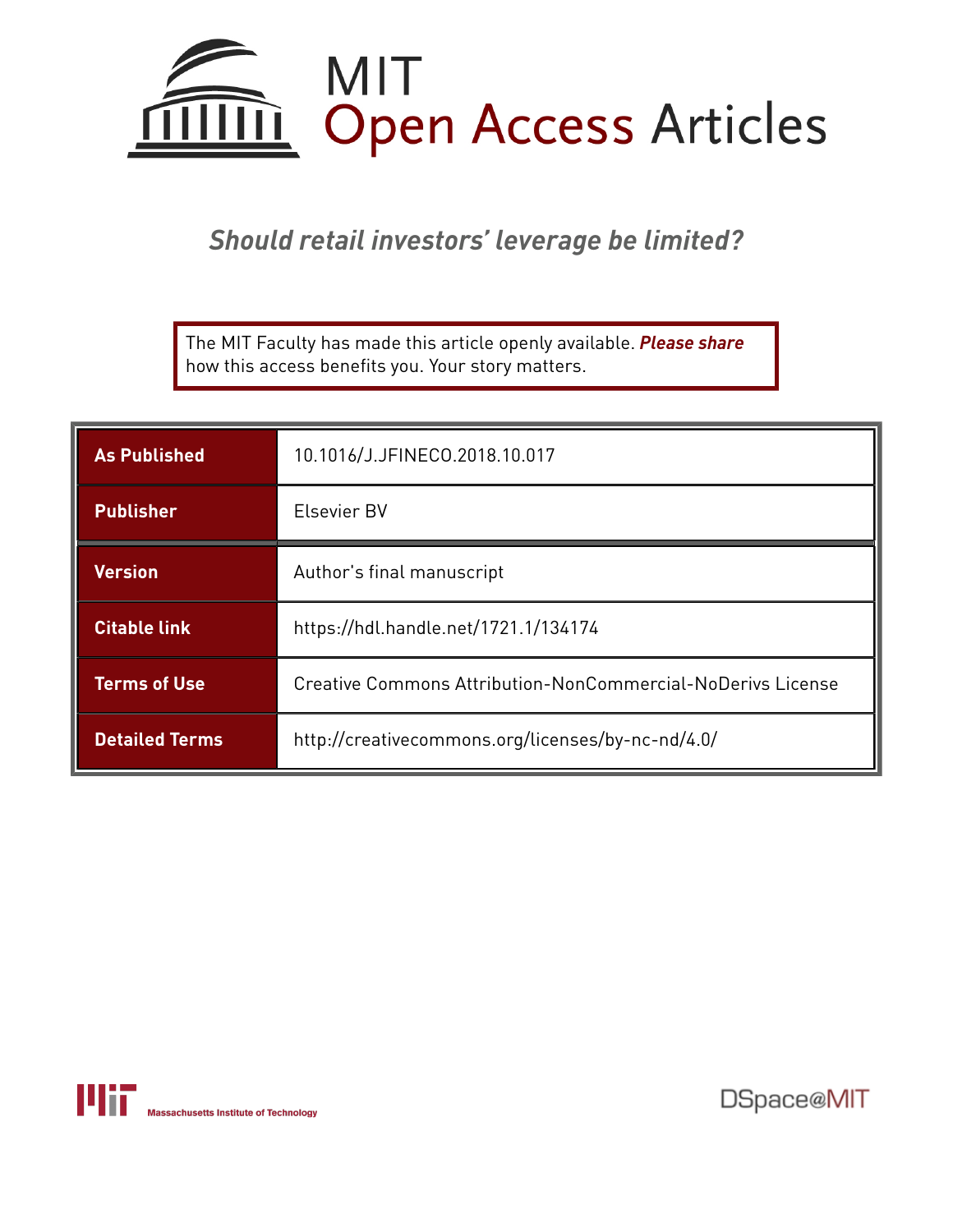# NBER WORKING PAPER SERIES

# SHOULD RETAIL INVESTORS' LEVERAGE BE LIMITED?

Rawley Z. Heimer Alp Simsek

Working Paper 24176 http://www.nber.org/papers/w24176

NATIONAL BUREAU OF ECONOMIC RESEARCH 1050 Massachusetts Avenue Cambridge, MA 02138 December 2017, Revised June 2019

We thank the operators of the social network for providing us the data, Alex Dusenbery for helping with the database, Jonathon Hazell for providing outstanding research assistance, and Adrien Verdelhan for giving us data from Brusa et al., 2014. We acknowledge the financial support of NSF Early Career Grant under Grant Number SES-1455319. Any remaining errors or omissions are the authors' responsibility. The views expressed herein are those of the authors and do not necessarily reflect the views of the National Bureau of Economic Research.

NBER working papers are circulated for discussion and comment purposes. They have not been peer-reviewed or been subject to the review by the NBER Board of Directors that accompanies official NBER publications.

© 2017 by Rawley Z. Heimer and Alp Simsek. All rights reserved. Short sections of text, not to exceed two paragraphs, may be quoted without explicit permission provided that full credit, including © notice, is given to the source.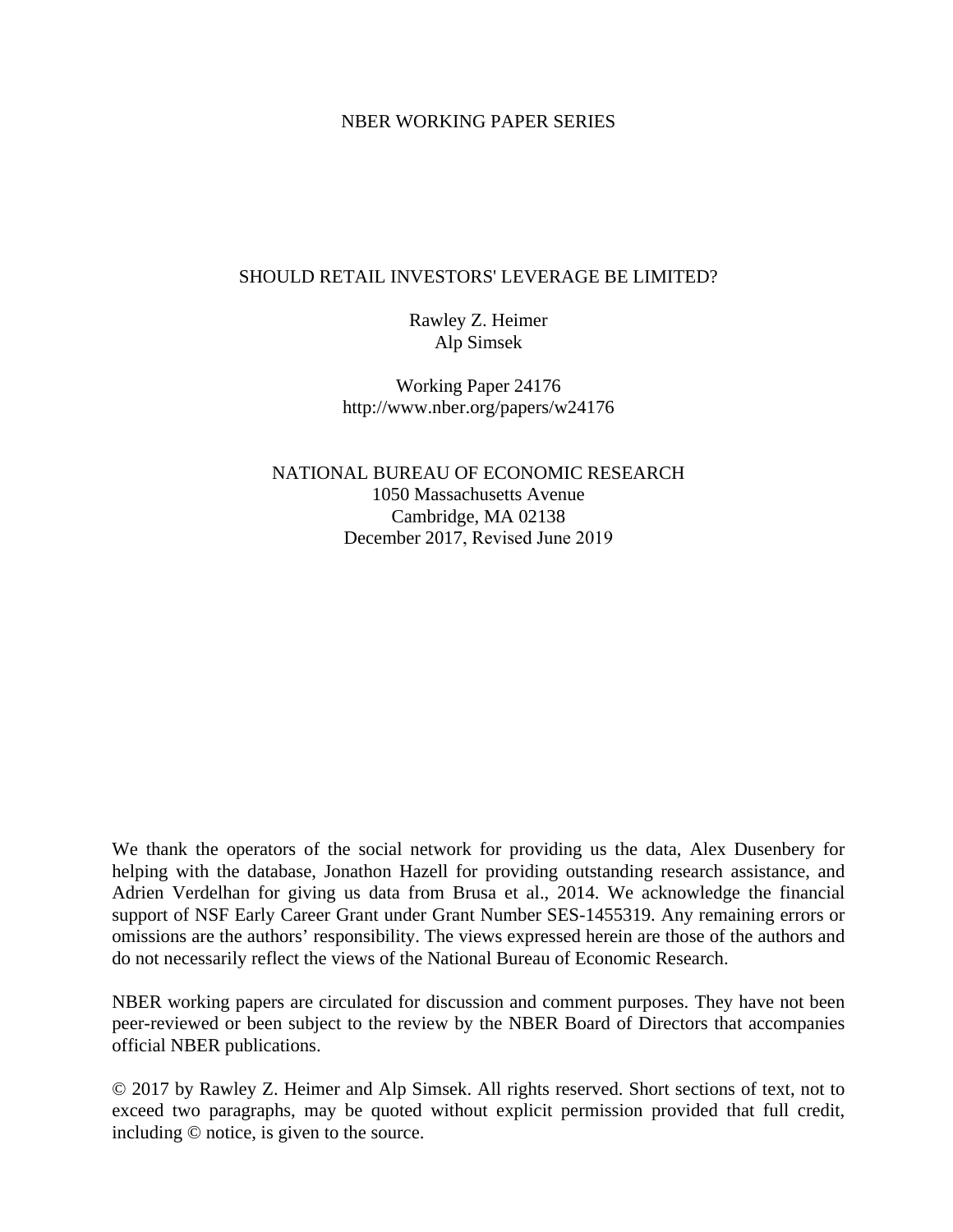Should Retail Investors' Leverage Be Limited? Rawley Z. Heimer and Alp Simsek NBER Working Paper No. 24176 December 2017, Revised June 2019 JEL No. G02,G11,G12,G18,G2

# **ABSTRACT**

Does the provision of leverage to retail traders improve market quality or facilitate socially inefficient speculation that enriches financial intermediaries? We evaluate the effects of 2010 regulations that cap leverage in the U.S. retail foreign exchange market. Using three unique data sets and a difference-in-differences approach, we document that the leverage-constraint reduces trading volume by 23%, alleviates high-leverage traders' losses by 40%, and reduces brokerages' operating capital by 25%. Yet, the policy does not affect the relative bid-ask prices charged by the brokerages. These results suggest the policy improves belief-neutral social welfare without reducing market liquidity.

Rawley Z. Heimer Boston College, Carroll School of Management heimer@bc.edu

Alp Simsek Department of Economics, E52-552 **MIT** 50 Memorial Drive Cambridge, MA 02142 and NBER asimsek@mit.edu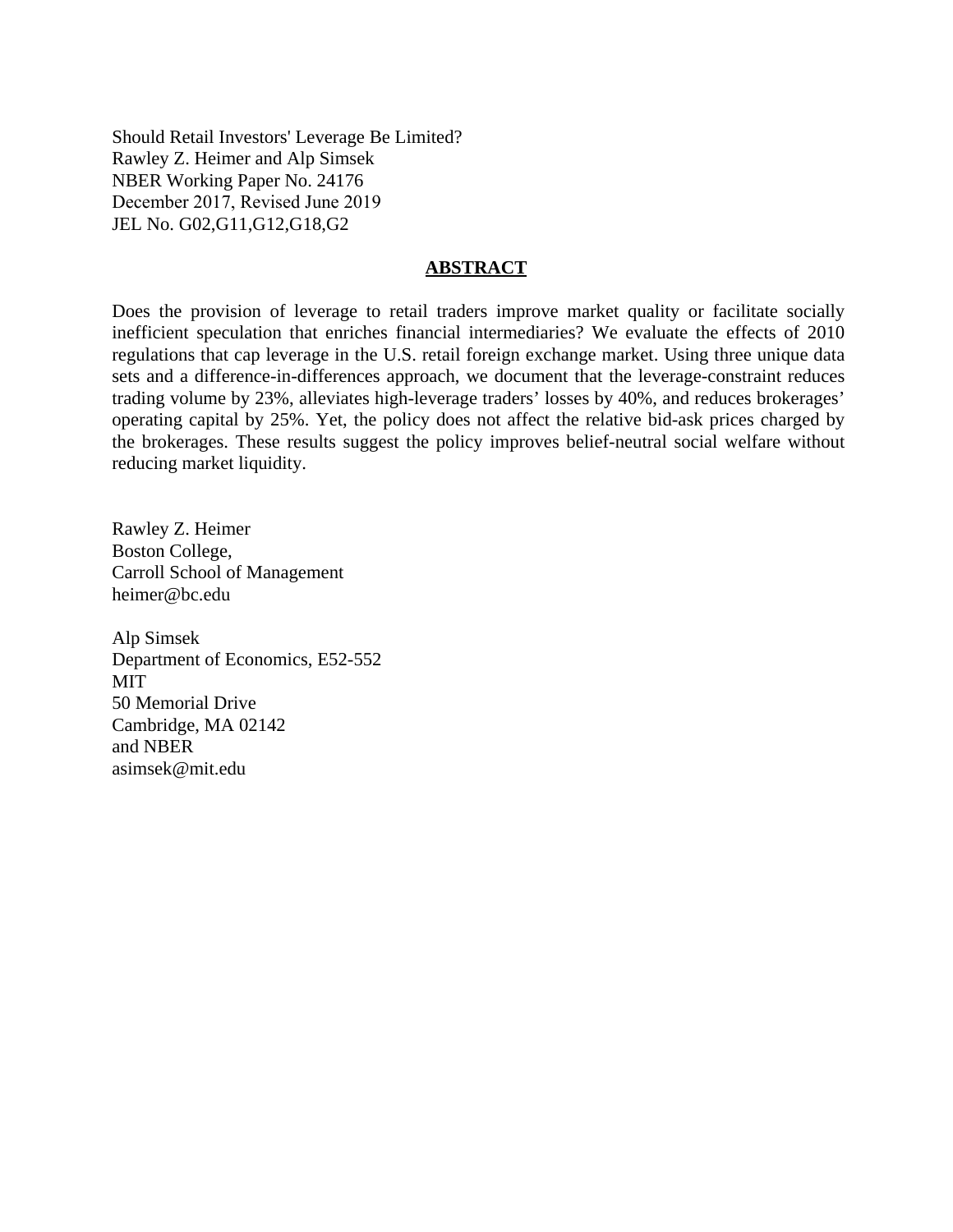# Should Retail Investors' Leverage Be Limited?\*

Rawley Heimer<sup>a,∗</sup>, Alp Simsek<sup>b,c</sup>

*<sup>a</sup>Boston College, Carroll School of Management, 140 Commonwealth Avenue, Chestnut Hill, MA 02467, United States <sup>b</sup>Massachusetts Institute of Technology, 77 Massachusetts Avenue, Cambridge, MA 02139, United States <sup>c</sup>NBER, United States*

# **Abstract**

Does the provision of leverage to retail traders improve market quality or facilitate socially inefficient speculation that enriches financial intermediaries? We evaluate the effects of 2010 regulations that cap leverage in the U.S. retail foreign exchange market. Using three unique data sets and a difference-in-differences approach, we document that the leverage-constraint reduces trading volume by 23%, alleviates high-leverage traders' losses by 40%, and reduces brokerages' operating capital by 25%. Yet, the policy does not affect the relative bid-ask prices charged by the brokerages. These results suggest the policy improves belief-neutral social welfare without reducing market liquidity.

*Keywords: Leverage restriction policy, foreign exchange market, retail trading, speculation, consumer financial protection JEL classification: G18, G11, G12, G24, D84*

## **1. Introduction**

In recent decades, the financial services sector in the U.S. has grown rapidly, with its contribution to gross domestic product (GDP) increasing from 2.8% in 1950 to 8.3% in 2006 [\(Greenwood and Scharfstein,](#page-24-0) [2013\)](#page-24-0). Policymakers and economists raise concern that the rapid growth of finance might in part reflect rent-seeking activities, which do not necessarily benefit society [\(Zingales,](#page-25-0) [2015\)](#page-25-0).

A specific concern is that the financial sector features excessive trading volume that does not necessarily benefit market participants, but that enriches the institutions that intermediate those trades. Established theories show that behavioral distortions (such as overconfidence) naturally induce investors to undertake speculative trades that lower their own risk-adjusted returns as well as their (appropriately defined) welfare (e.g., [Odean,](#page-25-1) [1998;](#page-25-1) [Ger](#page-24-1)[vais and Odean,](#page-24-1) [2001\)](#page-24-1). In practice, however, there are other motives for trade, and the net effect on investors' welfare depends on the quantitative strength of the speculative motive. Moreover, even purely speculative "noise" trading can mitigate adverse selection and improve market liquidity (see, for instance, [Grossman and Stiglitz,](#page-24-2) [1980;](#page-24-2) [Kyle,](#page-24-3) [1985;](#page-24-3) [Black,](#page-23-0) [1986\)](#page-23-0). Therefore, the effect of speculation on social welfare and market quality remains an empirical question. Addressing this question is important, because in the aftermath of the recent financial crisis, policies that restrict trading activity (such as financial transaction taxes or leverage restrictions) are seriously considered, and sometimes adopted, by policymakers around the world.

<sup>?</sup>We thank the operators of the social network for providing us the data, Alex Dusenbery for helping with the database, Jonathon Hazell for providing outstanding research assistance, and Adrien Verdelhan for giving us data from [Brusa et al.,](#page-23-1) [2014.](#page-23-1) We acknowledge the financial support of NSF Early Career Grant under Grant Number SES-1455319. Any remaining errors or omissions are the authors' responsibility.

<sup>∗</sup>Corresponding author at Boston College, Carroll School of Management, 140 Commonwealth Avenue, Chestnut Hill, MA 02467, USA. Phone: +1 (216) 774-2623. Fax: +1 (617) 552-0431.

*Email addresses:* heimer@bc.edu (Rawley Heimer), asimsek@mit.edu (Alp Simsek)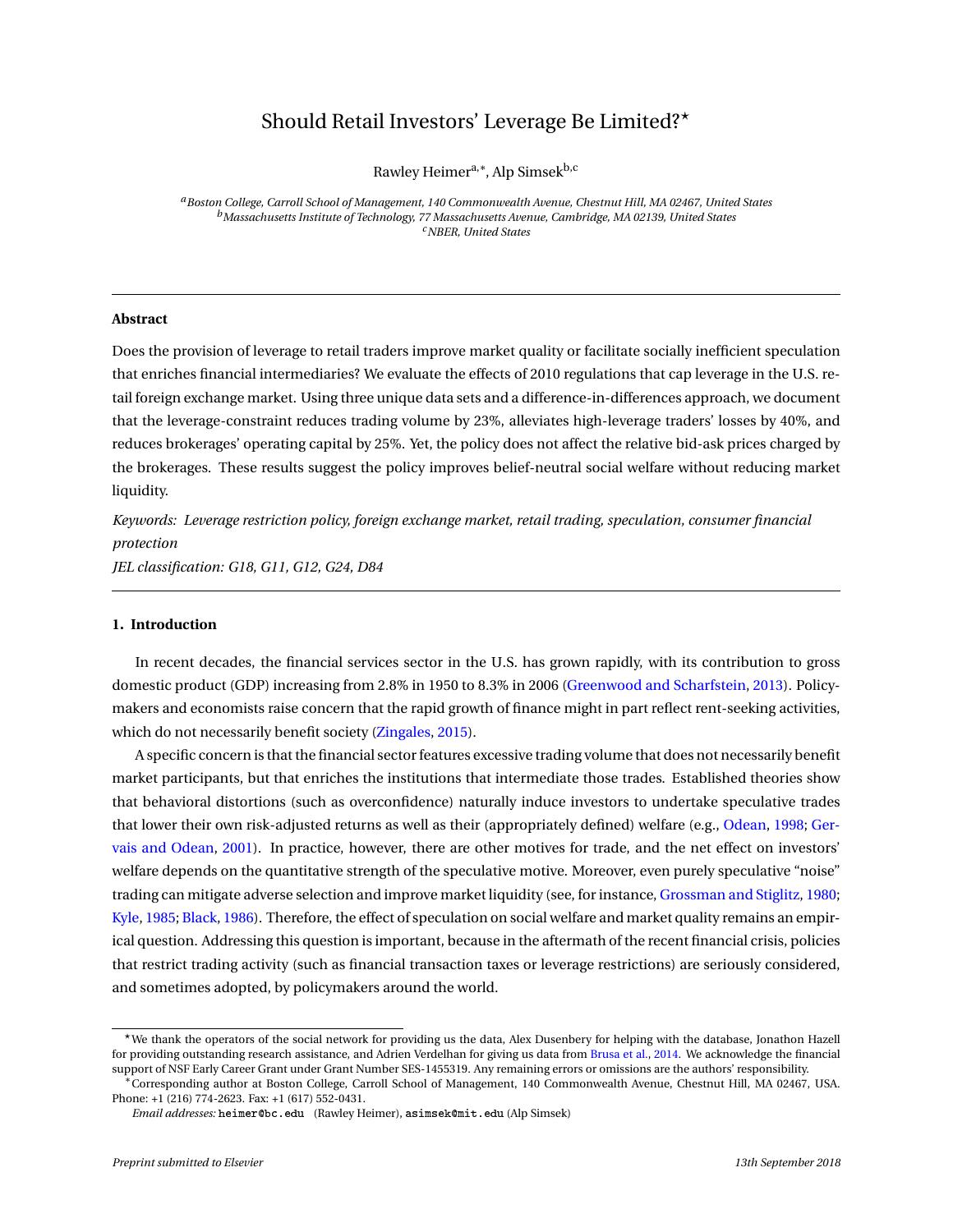In this paper, we systematically evaluate the effects of a policy that restricts leverage in the retail foreign exchange market. Leverage is a major catalyst of speculative trading, because it increases the scope for extreme returns, and enables investors to take larger positions than what they can afford with their own money. The retail foreign exchange market is an ideal venue, because unlike mature markets that have longstanding restrictive leverage policies (e.g., the Securities and Exchange Commission (SEC) permits just 2:1 leverage on long positions in U.S. stocks, a policy that dates back to the Securities Exchange Act of 1934), the provision of leverage by retail forex brokerages has only recently been regulated. In October 2010, under the authority of the Dodd-Frank Act, the Commodity Futures Trading Commission (CFTC) capped the amount of leverage brokers can provide to U.S. traders at 50:1 on all major currency pairs and 20:1 on others. Meanwhile, European regulatory authorities continued to allow retail forex brokerages full discretion over the provision of leverage to traders, and the maximum available almost always exceeded 50:1. These features of the market—time-series variation in available leverage and a suitable control group of unregulated traders—allow us to use a difference-in-differences design to evaluate the costs and benefits of the leverage-constraint policy.

To characterize the welfare effects of the policy, we guide our empirical analysis with a stylized model that captures key features of the retail market for foreign exchange. The model features traders with heterogeneous and dogmatic beliefs that reflect behavioral distortions (such as overconfidence) but that can also contain some information about asset returns. Specifically, some beliefs might generate better-than-average return (before transaction costs), which we refer to as "information," whereas others generate neutral or lower return, which we refer to as "noise." Traders take positions based on their beliefs, and a competitive retail broker intermediates these positions. The broker incurs technological intermediation costs, which can be thought of as the infrastructure and the labor it employs, as well as informational costs. In particular, similar to [Glosten and Milgrom](#page-24-4) [\(1985\)](#page-24-4), the broker sets bid and ask prices after taking into account the information content of traders' orders.

The model predicts that the leverage-constraint policy reduces trading volume, because the leveraged positions are downscaled to satisfy the constraint. The decline in volume improves traders' expected return by reducing the intermediation costs that they ultimately pay (via bid-ask spreads). This also shrinks the intermediation revenues, as well as the size of the brokerage sector. Moreover, as in [Brunnermeier et al.](#page-23-2) [\(2014\)](#page-23-2), these effects represent belief-neutral improvements in social welfare. In particular, a planner that uses a fixed belief to evaluate traders' utilities can conclude that the policy improves social welfare without taking a stand on whose belief is correct. Intuitively, speculation transfers wealth among traders while lowering aggregate wealth due to intermediation costs. The policy improves welfare by reducing these costs, and by enabling the productive resources utilized by the brokerage sector to be employed elsewhere. On the other hand, to the extent that the policy improves the information in the average trade (which happens if the highly leveraged trades are "noisier" than other trades), then it also increases the bid-ask spreads. Hence, from the lens of this model, the leverage-constraint policy represents a trade off: It mitigates socially inefficient intermediation costs, but it can also worsen market liquidity—which the planner might independently care about.

To empirically study the effects of the leverage-constraint policy, we bring together three novel data sets that speak to different aspects of the market. First, we employ a transaction-level database compiled by a website that directly extracts individuals' trading records from close to 50 different retail-specific brokerages. The data include many investor characteristics and details for each trade. The data also contain nearly the same number of U.S. and European traders. The European traders are an ideal control group for studying the leverage-constraint, because their personal characteristics and trading activities prior to the CFTC regulation are similar to the U.S. traders'. Second, we compile a panel data set of brokerages' operating capital and retail forex obligations from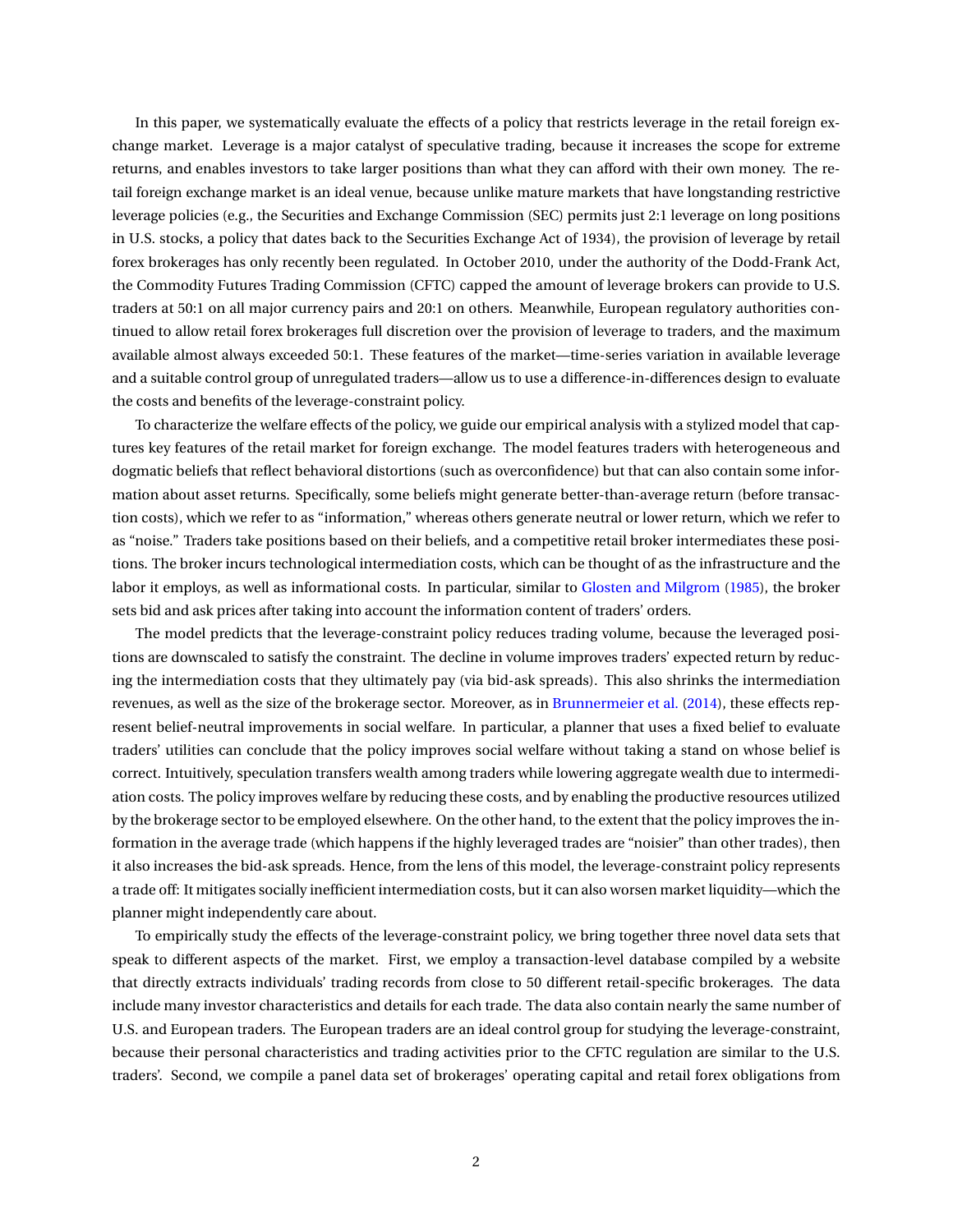filings at the CFTC. Third, we use proprietary data from a company that records intra-second forex pricing quotes by approximately 80 banks that are active in wholesale FX markets.

Motivated by how our model characterizes welfare in this market, our empirical analysis comes in three parts. First, we investigate the effect of the policy on trader-level outcomes: their trading volume and portfolio returns. Second, we investigate the policy's effect on the brokerage sector by examining their excess capital. Third, we examine market liquidity, by testing the execution prices paid by traders in this market, relative to bid and ask prices in the interbank market. To summarize our findings, the announcement of regulation has no effect on traders' activity. However, the actual leverage-constraint lowers trading volume and it significantly reduces traders' underperformance. The constraint also lowers the excess capital of the brokerage sector, but it does not significantly affect (relative) bid-ask spreads. Consistent with theory, these results suggest that the leverage-constraint policy improves social welfare by mitigating socially excessive intermediation, while having no adverse consequences for market liquidity.

More specifically, our analysis identifies the effect of the regulation on trading volume and returns by comparing U.S. to European traders' activities before and after the leverage-constraint. Using this empirical approach, we find that the leverage-constraint policy leads to a 23% reduction in monthly trading volume. The policy also improves traders' average monthly returns, with stronger effects for traders that use more leverage. Before the leverage-constraint policy, traders in the highest quintile of the leverage-use distribution have 30 to 40 percentage points worse net monthly return than traders in the lowest quintile. The policy substantially improves highleverage traders' monthly return without having a significant impact on low-leverage traders' return. Specifically, high-leverage traders increase their relative performance by 18 percentage points per month, which we interpret as the treatment-on-treated effect of the regulation. Seeing as, prior to the policy, the average high-leverage U.S. trader loses 44% per month (in absolute terms), the leverage-constraint policy mitigates these traders' losses by about 40%.

To the extent that our tests can accommodate, we show that our results on trading activity are robust to trader and time fixed effects, and to fixed effects for the trader's brokerage and their choices of which currency pairs to trade. The results further satisfy tests for parallel trends, placebo tests for false dates of regulation, and are similar when we use alternative control and treatment groups—traders that use more leverage prior to the constraint versus traders that use less leverage.

Our model predicts that, by reducing trading volume, the regulation reduces the intermediation revenues and the size of the brokerage sector. We test these effects by comparing the excess capital (capital in excess of the regulatory requirement) of brokerages that have retail forex obligations to a control group of brokerages that are regulated by the CFTC, but do not offer retail forex accounts. The excess capital of the affected brokerages falls by about 25% relative to brokerages without forex obligations. The reduction in excess capital is most pronounced for brokerages that offered traders more leverage prior to the CFTC regulation, precisely the brokerages we expect to be more sensitive to leverage restrictions. We also conjecture that the reduction of intermediation revenues precipitated significant concentration of brokerages in the retail forex market. At the time of the CFTC regulations, close to 25 brokerages were registered with the CFTC and had retail forex obligations. Only four brokerages have survived until today, with the smaller brokerages being the quickest to go out of business or be acquired by larger entities.

Our model also predicts that, by changing the information content of traders' orders, the regulation might increase bid-ask spreads and reduce market liquidity. To the extent that the brokers are constrained and need some of their own capital to intermediate positions, a reduction of their excess capital can further reduce market liquidity (as in [Brunnermeier and Pedersen,](#page-23-3) [2008\)](#page-23-3). To test these predictions, we merge our proprietary intra-second quote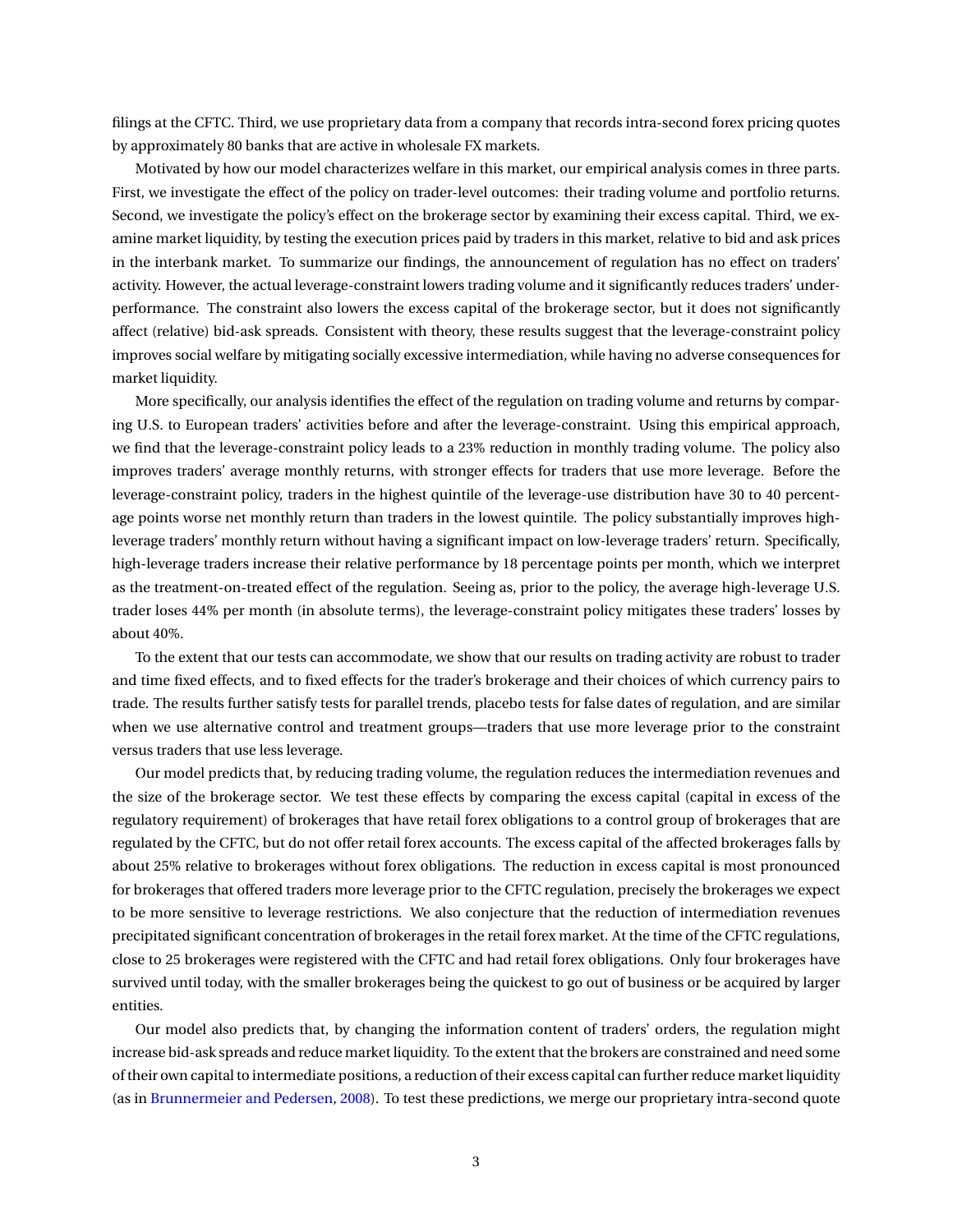data with actual trades in the account-level data to estimate the execution prices charged by brokerages relative to price quotes in the interbank market. We find no evidence that brokerages charged higher spreads as a result of the CFTC regulation. This observation can be reconciled with our model if the leverage-constraint policy does not substantially change the information content of the average trade. Indeed, our back-of-the-envelope calculations suggest that the policy has little effect on traders' gross returns (gross of trading costs) that provide a measure of their information. Put differently, our results on portfolio returns seem to be largely driven by the reduction in trading volume and associated trading costs as opposed to changes in information.

A plausible alternative mechanism for regulators to curtail speculation is to issue warnings about the use of leverage. Some argue that, in lieu of heavy-handed regulations, guidance in financial decision-making can improve social welfare (e.g., [Thaler and Benartzi,](#page-25-2) [2004\)](#page-25-2). In our setting, warnings could make traders aware of levered trading risks and brokerages, threatened with regulations, adopt alternative practices to stimulate traders' demand. In January 2010, several months prior to imposing the leverage-constraint regulation, the CFTC announced that it wished to restrict the provision of leverage with the intent of protecting traders' welfare. Though the announcement attracted market participants' attention, it did not significantly affect trading volume, traders' demand for leverage or their returns, nor did it affect brokerages' capital or bid-ask spreads. These results suggest that the physical leverage-constraint is the most effective policy.<sup>[1](#page-6-0)</sup>

Our paper is part of a large literature that analyzes the role of retail trading in financial markets: specifically, we focus on whether retail trading can be socially excessive. A longstanding view is that retail trading is driven by behavioral distortions ("noise"). Indeed, several empirical papers provide evidence that they trade for purely speculative reasons, such as overconfidence [\(Barber and Odean,](#page-23-4) [2001\)](#page-23-4), sensation-seeking [\(Grinblatt and Keloharju,](#page-24-5) [2009\)](#page-24-5), or skewed preferences [\(Kumar,](#page-24-6) [2009\)](#page-24-6). Our results highlight the role of leverage in enhancing speculation and financial intermediation in foreign exchange markets. We show that highly leveraged trades generate low after-fee returns, consistent with their driving force being speculation, and that the leverage-constraint policy mitigates trading volume and improves traders' returns. More originally, we also show that the leverage-constraint policy reduces the excess capital of financial intermediaries.

The literature also focuses on the impact of retail traders on aggregate outcomes, such as prices and liquidity. The older view is that retail traders are subject to correlated distortions ("aggregate noise" or "sentiment") that might increase price volatility (see, for instance, [Shleifer and Summers,](#page-25-3) [1990\)](#page-25-3). Recent literature emphasizes that retail traders can also reduce price volatility by providing liquidity to other market participants (e.g., [Barber et al.,](#page-23-5) [2008;](#page-23-5) [Dorn et al.,](#page-23-6) [2008;](#page-23-6) [Kaniel et al.,](#page-24-7) [2008;](#page-24-7) [Barrot et al.,](#page-23-7) [2016\)](#page-23-7), or that retail trades are informed on average (e.g., [Berkman et al.,](#page-23-8) [2014;](#page-23-8) [Ben-David, Birru, and Rossi,](#page-23-9) [2017;](#page-23-9) [Kelley and Tetlock,](#page-24-8) [2013;](#page-24-8) [Kaniel et al.,](#page-24-9) [2012\)](#page-24-9). We connect this literature to increasingly important research on the market-wide effects of providing leverage to market participants or changes in margin requirements [\(Kupiec,](#page-24-10) [1989;](#page-24-10) [Schwert,](#page-25-4) [1989;](#page-25-4) [Hardouvelis and Peristiani,](#page-24-11) [1992;](#page-24-11) [Seguin and Jarrell,](#page-25-5) [1993;](#page-25-5) [Foucault et al.,](#page-23-10) [2011;](#page-23-10) [Kahraman and Tookes,](#page-24-12) [2017\)](#page-24-12). Our paper is different from these works in that we study a market in which we would not expect changes in retail traders' leverage to globally affect asset prices (in our setting, retail traders do not have enough market-share to affect exchange rates). $^{2,3}$  $^{2,3}$  $^{2,3}$  $^{2,3}$  This lets

<span id="page-6-0"></span><sup>&</sup>lt;sup>1</sup> Seeing as the announcement comes several months before the actual leverage-constraint, it can also be thought of as a placebo test that checks for common trends between treatment and control groups prior to the leverage-constraint. This test adds confidence in our differencein-difference identifying assumptions, because the announcement does not significantly affect any of our main outcome measures.

<span id="page-6-1"></span><sup>&</sup>lt;sup>2</sup>On the other hand, as our model illustrates, retail traders' leverage can still affect local market liquidity: specifically, the bid-ask spreads charged by the brokerages. Our analysis of bid-ask spreads builds upon [Glosten and Milgrom](#page-24-4) [\(1985\)](#page-24-4) with some differences that we clarify in Section [2.2.](#page-9-0)

<span id="page-6-2"></span> $^3$ There is a notable literature on the microstructure of and liquidity in the foreign exchange market that mainly focuses on interdealer trading (e.g., [King et al.,](#page-24-13) [2013;](#page-24-13) [Mancini et al.,](#page-25-6) [2013\)](#page-25-6). Because of the decentralized nature of FX markets, it is most appropriate to view retail foreign exchange traders and retail brokers as price-takers.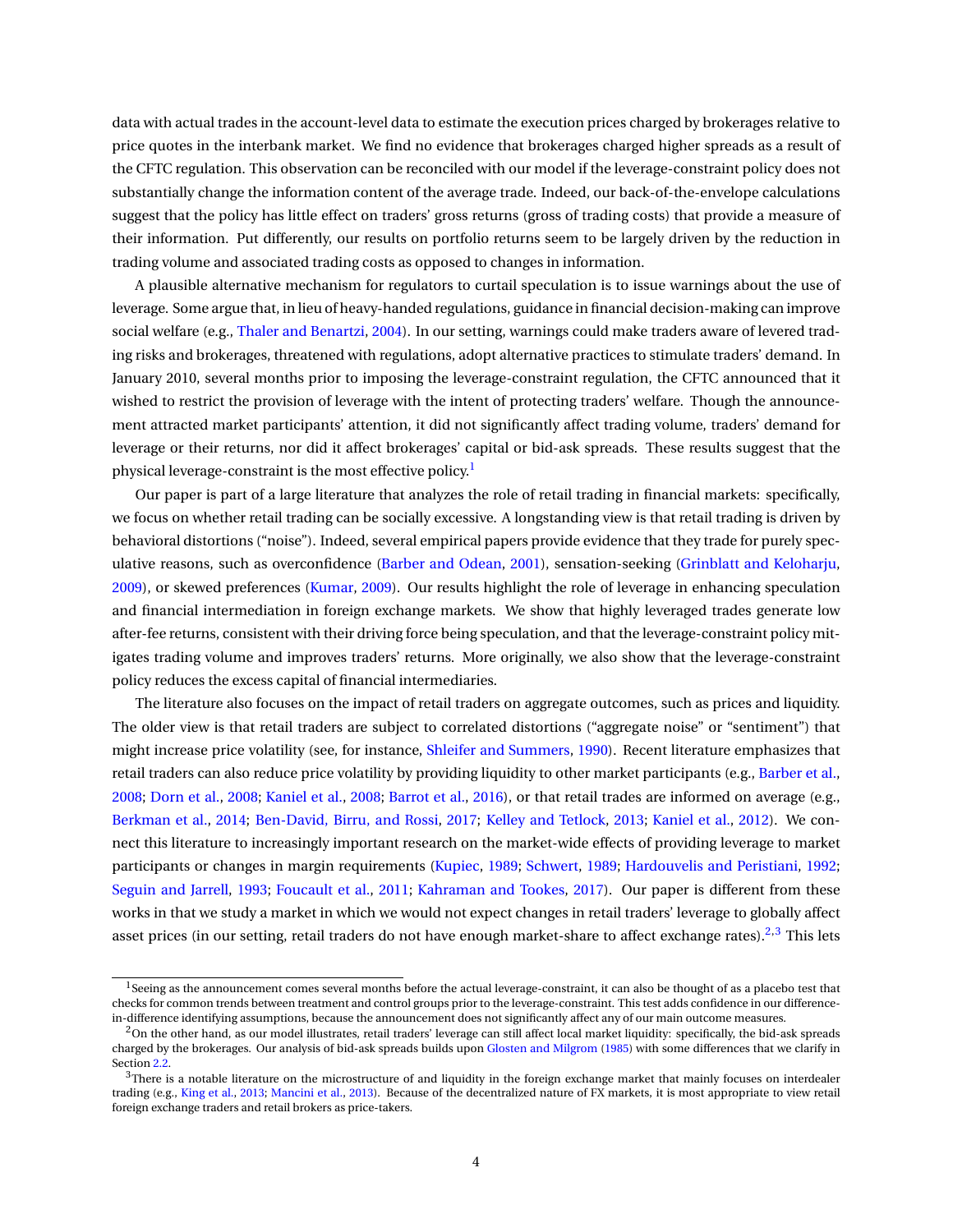us test the leverage-constraints' effect on other outcomes—such as trading volume and traders' returns, the brokerage sector's revenues, and the execution prices charged by brokerages—without concern about disentangling the effects due to leverage-constraints from the effects due to concurrent changes in asset prices. And indeed, to our knowledge, ours is the first paper to study how leverage-constraints affect account-level trading outcomes, the understanding of which *can* help clarify relationships between leverage and aggregate prices that have been proposed in the theoretical literature (e.g., [Geanakoplos,](#page-24-14) [2003,](#page-24-14) [2010;](#page-24-15) [Fostel and Geanakoplos,](#page-23-11) [2008;](#page-23-11) [Simsek,](#page-25-7) [2013a;](#page-25-7) [Adrian and Shin,](#page-23-12) [2010;](#page-23-12) [Garleanu and Pedersen,](#page-24-16) [2011;](#page-24-16) [Wang,](#page-25-8) [2015;](#page-25-8) [Cao,](#page-23-13) [2017](#page-23-13)).<sup>[4](#page-7-0)</sup>

Relatedly, our paper is part of a recent surge of research on the regulation of consumer financial products [\(Campbell et al.,](#page-23-14) [2011\)](#page-23-14). This literature argues for paternalistic regulations when sophisticated intermediaries take advantage of individuals' cognitive limitations—such as shrouded information or limits to attention (e.g., [Gabaix](#page-23-15) [and Laibson,](#page-23-15) [2006;](#page-23-15) [Carlin,](#page-23-16) [2009\)](#page-23-16)—to "dupe" consumers (e.g., [Bertrand and Morse,](#page-23-17) [2011;](#page-23-17) [Gurun et al.,](#page-24-17) [2016\)](#page-24-17), or when correlated financial mistakes by individuals have negative externalities, such as the 2000s housing boom and bust. However, it is less clear how to analyze welfare when individuals have full information sets, but their idiosyncratic beliefs cause them to behave differently than a "rational" model would suggest. Our paper tackles this conceptual challenge by joining a growing literature arguing that the standard Pareto criterion (that respects individuals' own beliefs) is not appropriate and recommends more paternalistic welfare criteria (e.g., [Stiglitz,](#page-25-9) [1989;](#page-25-9) [Summers and Summers,](#page-25-10) [1989;](#page-25-10) [Posner and Weyl,](#page-25-11) [2013;](#page-25-11) [Brunnermeier et al.,](#page-23-2) [2014;](#page-23-2) [Gilboa et al.,](#page-24-18) [2014\)](#page-24-18). We provide an empirical application of the belief-neutral criterion developed by [Brunnermeier et al.](#page-23-2) [\(2014\)](#page-23-2), which enables the planner to do welfare analysis according to the objective belief without knowing exactly what it is. According to our findings, even though traders appear to only harm themselves when they act on their misguided beliefs, their excessive trading reduces social welfare by utilizing productive resources to intermediate speculation. In this sense, we provide compelling evidence that supports Zingales's [\(2015\)](#page-25-0) conjecture that some parts of the financial sector do not necessarily benefit society.

This paper is organized as follows. Section [2](#page-7-1) describes the retail foreign exchange market as well as the CFTC regulation. This section also summarizes our stylized model of this market, and describes how the leverageconstraint policy affects the equilibrium outcomes and welfare in the model. Section [3](#page-10-0) describes the data. Section [4](#page-14-0) explores the regulation's effect on trader outcomes. Section [5](#page-18-0) analyzes the effect of the regulation on broker outcomes. Section [6](#page-20-0) studies the impact of the regulation on relative bid-ask spreads. Section [7](#page-21-0) concludes. The Internet Appendix contains the details of the theoretical model as well as the empirical results omitted from the main text.

# <span id="page-7-1"></span>**2. Retail forex market and the CFTC regulation**

The retail forex market barely existed in the early 2000s, but has experienced unprecedented growth for more than a decade. According to [King and Rime](#page-24-19) [\(2010\)](#page-24-19), its volume in 2010 was estimated to be between 125 and 150 billion USD per day, roughly the same as daily turnover on the entire NYSE family of stock exchanges.

Retail forex brokerages are market-making specialists. Each brokerage continuously offers bid and ask quotes to its clients. The brokerage is the counterparty on all transactions, that is, it actually trades with clients as opposed to simply matching trades (though over time it can offload these positions to other clients or to the interbank market). Each brokerage maintains a proprietary algorithm for generating bid and ask quotes that are based on

<span id="page-7-0"></span> $^4\rm{Though}$  we analyze the foreign exchange market, our results are consistent with a growing empirical literature that illustrates leverage might have also facilitated speculation in the housing market in the run-up to the recent subprime crisis [\(Ben-David,](#page-23-18) [2018;](#page-23-18) [Haughwout et al.,](#page-24-20) [2011;](#page-24-20) [Favara and Imbs,](#page-23-19) [2015;](#page-23-19) [Bailey et al.,](#page-23-20) [2018\)](#page-23-20).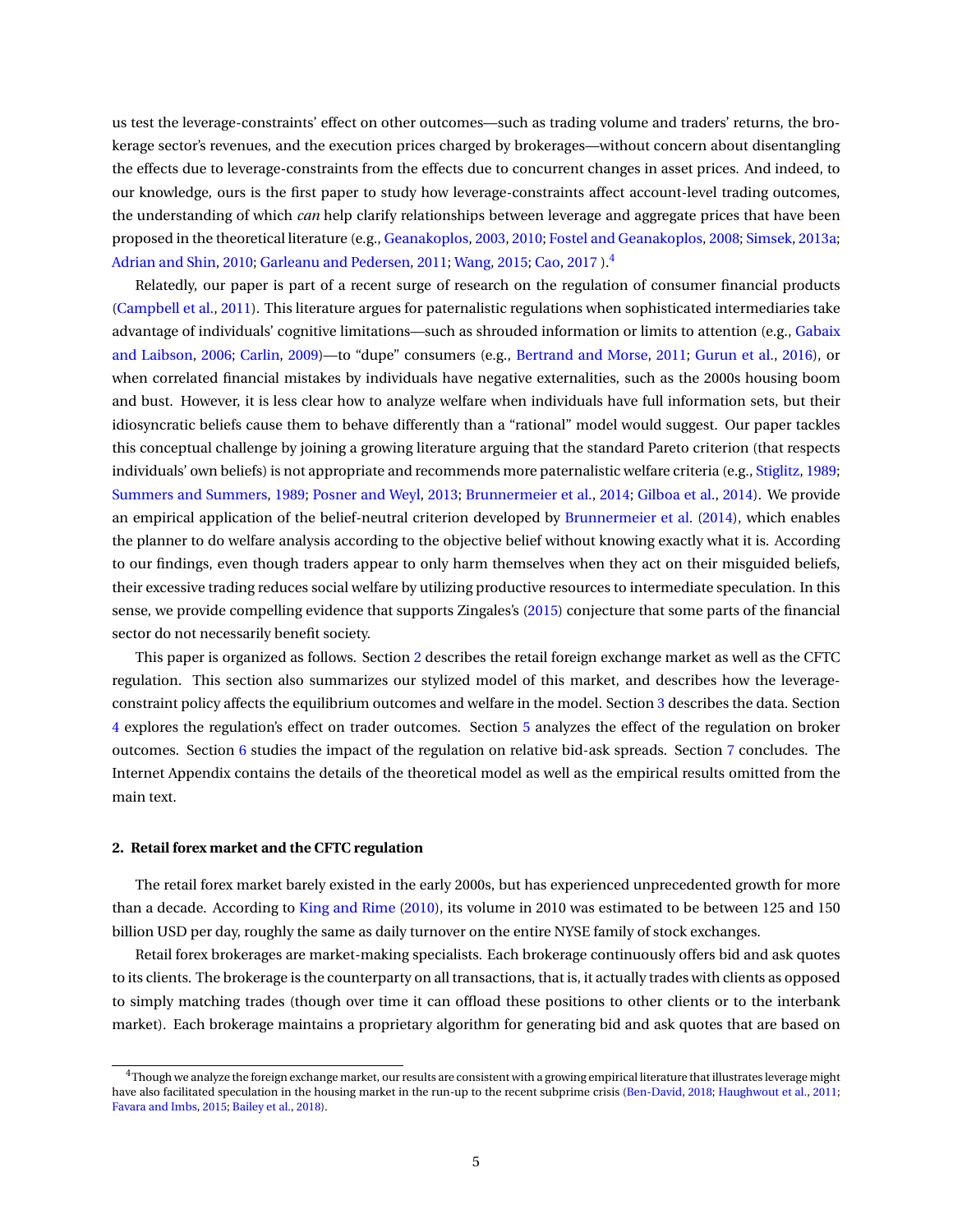its own inventory and a data feed from the interbank market. These quotes typically represent a spread over the interbank (mid) price. Therefore, clients' trading costs are in proportion to the size of the trade, and depend on the bid-ask spreads charged brokers. Brokerages do not charge any additional fees per transaction. Moreover, they also give clients the option to use leverage on their trades at no additional upfront cost. For example, a U.S. or European trader could decide to take a 100,000 EUR position in the EUR/USD using 20,000 EUR (or the USD equivalent) of their own capital, while borrowing the difference from the brokerage. The trader uses 5:1 leverage in this example.

All clients use a domestic bank account to deposit initial funds into their forex brokerage account. Regardless of their domestic location, clients receive spot quotes in terms of the currency pair (e.g., EUR/USD) using the nomenclature designated by standard ISO 4217 from the International Standards Organization (ISO). Each pair includes a "base" and "quote" currency (in the EUR/USD example, EUR is the base and USD is the quote). Clients do not take receipt of the foreign currency when they trade, and withdrawals are made in the client's domestic currency.

## *2.1. Regulation in the forex market*

The retail forex market in the U.S. was mostly unregulated prior to the passage of the Dodd-Frank Wall Street Reform and Consumer Protection Act on July 21, 2010. Concerned with consumer welfare, the Act strengthened the CFTC's authority over the retail forex market. The CFTC began considering methods to protect consumer welfare in the forex market in anticipation of the passage of Dodd-Frank. On January 20, 2010, the CFTC expressed concern over the use of leverage and released in the Federal Register a proposal to restrict the leverage available to retail customers to 10:1 per trade on all pairs.<sup>[5](#page-8-0)</sup>

Shortly after Dodd-Frank was written into law, the CFTC released on September 10, 2010, a finalized set of rules which required retail brokerages that had U.S. accounts to register with the CFTC. The rule also capped the amount of leverage available to U.S. customers to 50:1 on all major pairs and 20:1 on all others (Table [A.1](#page-39-0) in the Internet Appendix provides a complete list of currency pairs).<sup>[6](#page-8-1)</sup> The brokerages were required to comply with the new rules by October 18, 2010. Some brokerages appear to have imposed the leverage restriction before October 18, 2010, while at least one high volume brokerage did not comply with the regulation until several months later and subsequently received heavy fines for doing so. Meanwhile, European regulatory authorities during this period continued to allow retail forex brokerages full discretion over the provision of leverage to traders, and the maximum available almost always exceeds 50:1.

A distinguishing feature of the forex market is that a significant number of brokerages have clients from around the world. However, there is no centralized, worldwide regulatory authority. Brokerages must comply with domestic regulations in each country that they operate. This requires brokerages to segment their clientele according to country of origin. Verification of a client's home country is done using government-issued documentation, such as a passport, and a link to a domestic bank account from which to withdraw and deposit funds. Consequently, it would be challenging and costly for a retail client to search for a preferred regulatory regime. Therefore, the structure of the market is beneficial to this research, because it is possible to compare regulated U.S. traders to their lightly regulated European counterparts while accounting for brokerage features that may otherwise vary across countries.

<span id="page-8-1"></span><span id="page-8-0"></span><sup>5</sup>www.cftc.gov/LawRegulation/FederalRegister/ProposedRules/2010-456a

<sup>&</sup>lt;sup>6</sup>Prior to the passage of Dodd-Frank, the CFTC lacked the authority to regulate retail forex leverage, and the brokerages determined their own capital requirements.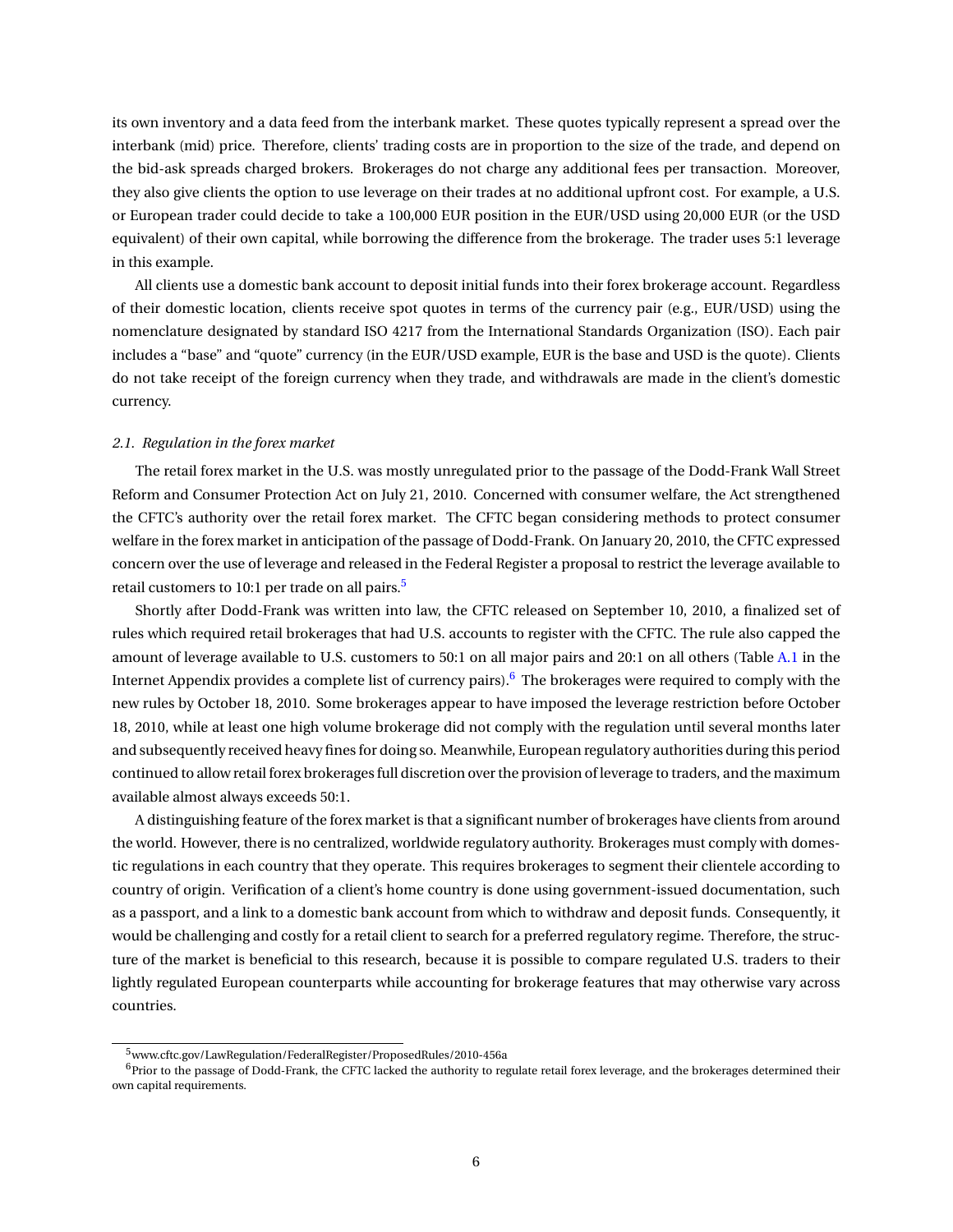## <span id="page-9-0"></span>*2.2. A stylized theoretical model of the retail forex market*

To guide our empirical analysis, we construct a stylized model motivated by the key features of the retail forex market. We relegate the details to the Internet Appendix and present here a summary. The model features a single asset (the currency), and traders with heterogeneous beliefs about the return of this asset. Traders' beliefs are dogmatic in the sense that a trader believes his/her belief is correct (and thus, she does not learn from prices or other traders' beliefs). Driven by their beliefs, traders take speculative positions on the asset in pursuit of high expected returns. Because the objective return distribution is unique, belief heterogeneity captures various behavioral distortions, such as overconfidence (which we leave unmodeled for simplicity). On the other hand, we also allow traders' beliefs to contain some information about the objective distribution. Specifically, some beliefs might generate better-than-average return (before transaction costs) according to the objective belief, which we refer to as "information," whereas others generate neutral or lower return, which we refer to as "noise." Traders have their own capital but they can also use leverage. Leverage is initially unrestricted (for simplicity) and it becomes constrained after the implementation of the policy.

A competitive brokerage sector intermediates traders' positions (while also providing them with leverage free of additional charge). The representative broker incurs technological intermediation costs, which can be thought of as capturing the infrastructure and labor it employs. For simplicity, we take these costs to be linear in the size of the intermediated positions. The broker might also incur informational costs, because traders might have some information on average. Similar to [Glosten and Milgrom](#page-24-4) [\(1985\)](#page-24-4), the broker quotes bid and ask prices that take into account the information content of traders' orders. In a competitive equilibrium, the ask spread is equal to the sum of the technological cost and the expected return according to the objective distribution conditional on traders submitting a buy order (and a similar expression applies for the bid spread).<sup>[7](#page-9-1)</sup>

We first use the model to analyze the determinants of traders' expected profit, which is a key outcome variable in our empirical analysis. The model reveals that traders' expected profit is decreasing in trading volume. Intuitively, technological intermediation costs are passed to traders via bid-ask spreads. The more traders trade, the more they incur these costs, and the lower is their expected return. Perhaps surprisingly, traders' average information does not affect their expected return (over the longer run). If traders' information increases, meaning that they generate higher return before transaction costs, this tends to increase their expected return. However, it also induces the broker to face more adversely selected orders. The broker eventually raises the bid-ask spreads (otherwise, it would consistently make losses), which neutralizes the impact of improved information on traders' expected return. The flip side of these results is that the broker's expected revenue (its compensation for technological intermediation costs) as well as its size are decreasing in trading volume.

We then analyze the determinants of social welfare. Normative analysis is challenging in this environment, because investors have heterogeneous beliefs that reflect behavioral distortions. Moreover, the planner might not know which trader (if any) has the objective belief. Following [Brunnermeier et al.](#page-23-2) [\(2014\)](#page-23-2), we assume the planner evaluates traders' utility according to a single belief, but she also makes the welfare comparisons robust to the choice of the belief (specifically, she considers any convex combination of traders' beliefs). We find that the social welfare in this setting is actually independent of (and therefore robust to) the choice of the single belief. This is because, under any fixed belief, the expected gain of a trader is the expected loss of another trader (or the bro-

<span id="page-9-1"></span> $7$ The market-maker in [Glosten and Milgrom](#page-24-4) [\(1985\)](#page-24-4) trades with a mix of informed and liquidity traders, whereas in our model it trades with speculators with heterogeneous and dogmatic beliefs. This modeling difference leads to two main differences in results. First, the traders in our model can also have negative information on average, in which case the market-maker would actually face advantageous selection that would *lower* bid-ask spreads. Second, our model generates considerable trading volume (driven by speculation) even though we do not introduce any liquidity traders.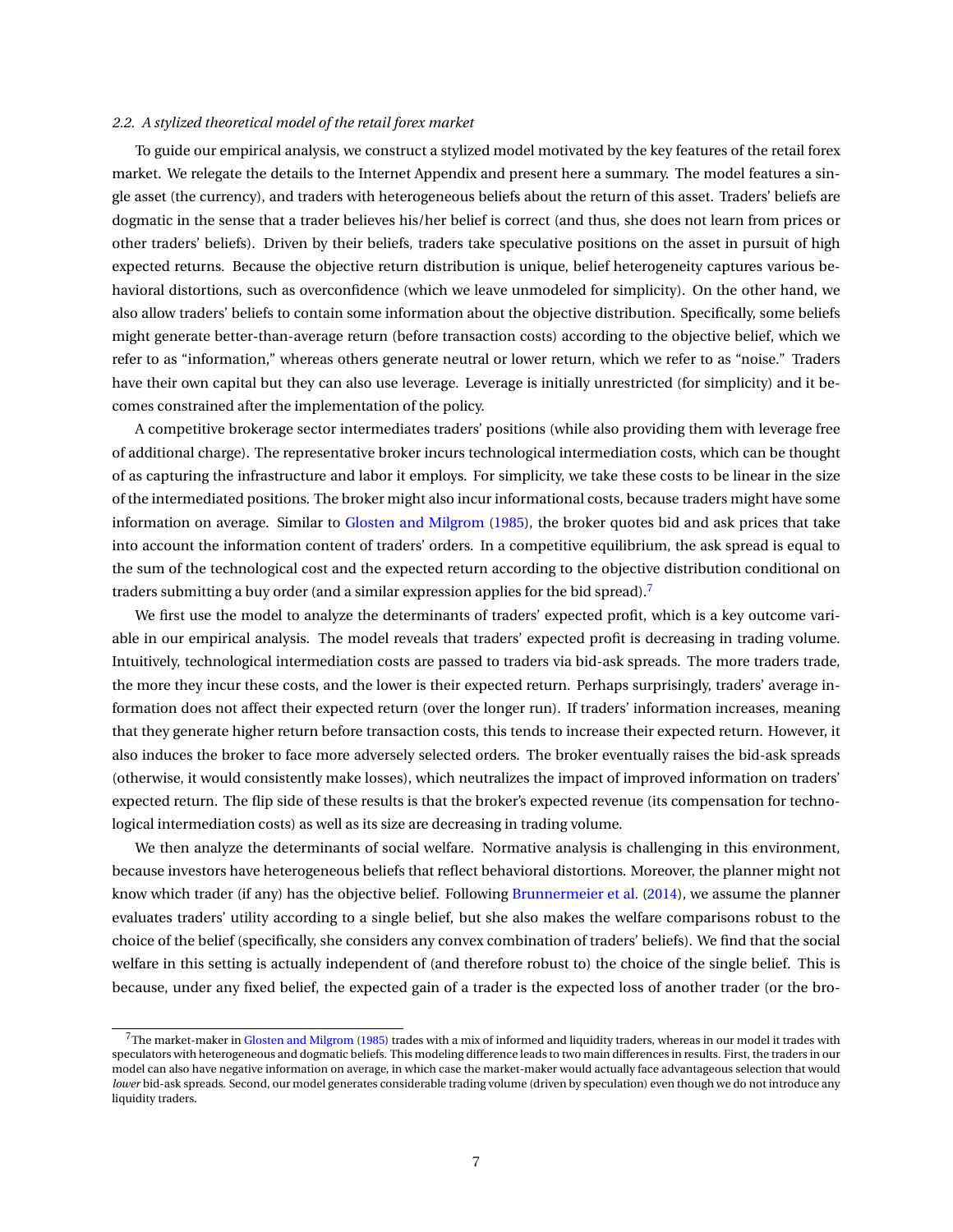ker). This formally captures the idea that speculation transfers wealth among agents without creating social value. Once properly accounted for, these transfers do not affect social welfare regardless of whose belief we use for welfare calculations. We refer to the resulting expression as belief-neutral welfare, and show that it is decreasing in trading volume and traders' portfolio risks. Intuitively, speculation generates technological intermediation costs, which are increasing in volume, and which reduce social welfare (because the resources or people used to intermediate speculative trades could also be used elsewhere). In addition, speculation also induces investors to hold risky portfolios despite their risk aversion (in pursuit of perceived expected returns), which further reduces social welfare.

We next characterize how the introduction of the leverage-constraint policy affects the equilibrium variables and social welfare. The policy reduces trading volume, as well as traders' portfolio risks, because highly leveraged trades are downscaled to satisfy the constraint. By reducing volume, the policy increases traders' expected profit while reducing the broker's expected revenue and size. By reducing volume and portfolio risks, the policy also improves belief-neutral social welfare.

The effect of the policy on the bid-ask spreads depends on how it influences traders' average information—measured as the objective expected return (before transaction costs) of an average buy or sell order. For instance, if leveraged trades are "noisier" than average, restricting those trades will improve the average information, which will eventually translate into higher spreads as we described earlier. While the rise in spreads would not affect the social welfare in our model (because the spreads represent transfers among agents), it would reduce market liquidity, which a regulator might independently care about. It could also reduce social welfare in alternative formulations of our model, for example, if some traders take positions for non-speculative reasons (e.g., to hedge their background risks) and if the planner overweights these traders' utility relative to the speculative traders.

To summarize, the model makes both positive (testable) and normative predictions regarding the effect of the leverage-constraint policy. On the positive side, the model predicts that the policy will reduce trading volume, increase traders' expected profit, reduce the brokerages' expected revenue and size, and increase bid-ask spreads if and only if it improves traders' average information. On the normative side, the model predicts that the policy lowers the belief-neutral social welfare by economizing on the productive resources used to intermediate speculation, but it can also have an adverse effect on market liquidity (bid-ask spreads).

# <span id="page-10-0"></span>**3. Three unique data sets**

Our model predicts that the leverage-constraint policy can affect trader-level outcomes, broker-level outcomes, and market-level outcomes (e.g., bid-ask spreads). To test these predictions, we rely on three unique data sets that we describe in this section.

#### *3.1. Transaction-level data from a sample of retail forex accounts*

A potential challenge to studying trading activity in the retail forex market is that there is no centralized data repository in the retail segment of the forex market. Related to this challenge, the few data sets that have been used by academics come from just a single brokerage (e.g., [Ben-David, Birru, and Prokopenya,](#page-23-21) [2018\)](#page-23-21).

To overcome this data limitation, the trade- and portfolio-level data used in this paper's analysis were compiled by a social networking website that, for privacy purposes, we call myForexBook. Registering with myForex-Book—which is free—requires a trader to have an open account on one of 70 retail-specific forex brokerages (by the time of the CFTC regulation, around 45 brokerages had partnered with myForexBook and allowed traders to use the service). After registering, myForexBook can access the trader's complete trading records at these brokerages, even some trades made before joining the social network. New trades are executed on a trader's brokerage,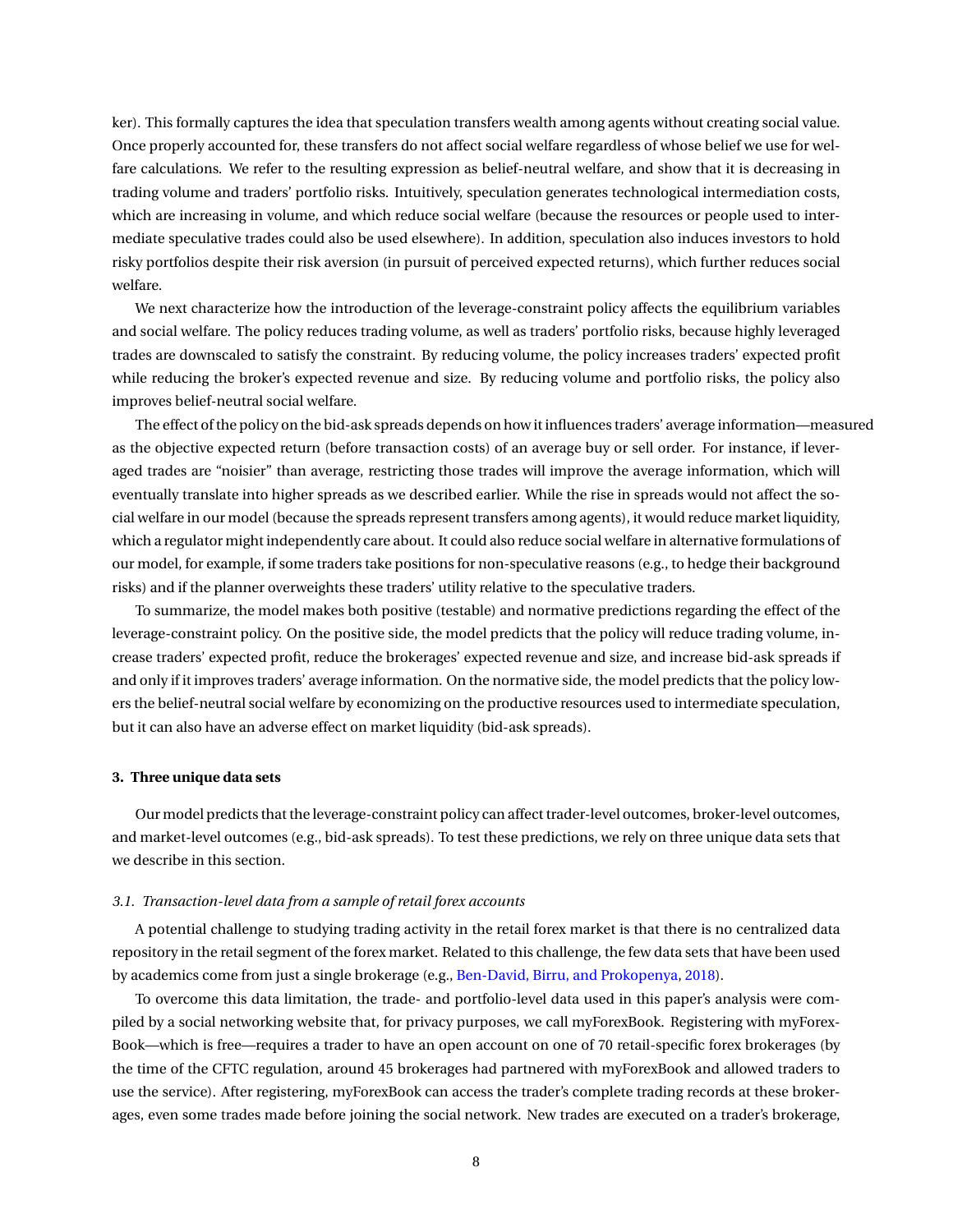but they are simultaneously recorded by the myForexBook database and are time-stamped to the second. Hence, an advantage of the data is that there are no concerns about reporting bias. There are 8,735 traders in the database and approximately 5.5 million trades that execute between early 2009 and April 2012.

The account level-data identify traders' location. They provide the domestic currency—as revealed by a link to a domestic bank account—for 68% of traders in the sample. Also, upon joining the social network, traders are surveyed and asked to identify whether they are from one of the following locations: United States, Europe, or Asia-Pacific.<sup>[8](#page-11-0)</sup> Ninety-eight percent of traders responded to the survey. Traders provide honest answers to the survey. Ninety-seven percent of respondents that say they are from the U.S. have USD-denominated accounts and the matching rate is similar for European respondents.<sup>[9](#page-11-1)</sup>

The transaction data include many details per-trade. They include the currency pair, direction, size of the trade, open and close execution prices, and the second that trades execute. They also include daily account balances and deposits/withdraws, which allow us to calculate traders' portfolio returns.

# *3.1.1. Representativeness of the transaction-level data*

Traders that use myForexBook are plausibly representative of traders in this market (see Appendix Section A.3 for a detailed discussion). First, we compare myForexBook traders to a second account-level data set—a year's worth of transactions on one of the world's largest forex brokerages (Appendix Table [A.2\)](#page-47-0). Both myForexBook traders and traders from this comparison data set have worse returns when they trade with leverage, which suggests that the relationship of interest between leverage and traders' returns is unlikely to be biased by sample selection. Second, trading volume in the myForexBook data set strongly covaries (a Pearson's correlation coefficient equal to 41%) with reductions in brokerages' aggregate retail forex obligations, using data from CFTC reports that we describe later in this section (Appendix Figure [A.1\)](#page-48-0). This provides evidence that, though myForexBook traders self-select into a social networking environment, these traders are a fair representation of the typical retail forex trader.

We are also confident that lessons from our tests on the leverage of retail forex traders extend to retail traders more broadly. Not only is the worldwide market for retail forex large, but the structure of the market is increasingly similar to modern-day active retail trading in equities markets. Both markets are primarily served by online brokerages, and are increasingly accessible to clients that do not have much initial capital and are seeking low, or even zero-commissions (e.g., Robinhood Markets, Inc.). More concretely, [Heimer](#page-24-21) [\(2016\)](#page-24-21) provides evidence that the behaviors of myForexBook traders are similar to the behaviors of retail stock traders on a large discount brokerage that has been extensively studied by the finance literature [\(Barber and Odean,](#page-23-22) [2000\)](#page-23-22).

## *3.1.2. Data trimming*

We estimate the effect of the leverage restriction policy (as well as its announcement) on trader-level outcomes using standard difference-in-difference regressions that compare a treatment group of trades affected by the regulations to a control group of unaffected trades, before and after the CFTC regulations. There are a few potential shortcomings of any difference-in-difference design, and these shortcomings guide how we conduct the following data trimming.

First, we restrict the sample to traders who reside in the United States or Europe according to the survey, because European traders are presumably the closest available control group of unregulated traders. European and

<span id="page-11-0"></span> $8$ The trader's brokerage provides the base currency for five of the traders that did not respond to the survey. These five traders are included in the analysis.

<span id="page-11-1"></span> $9$ We exclude traders who report a U.S. or European residence, but have an account denominated in a different currency.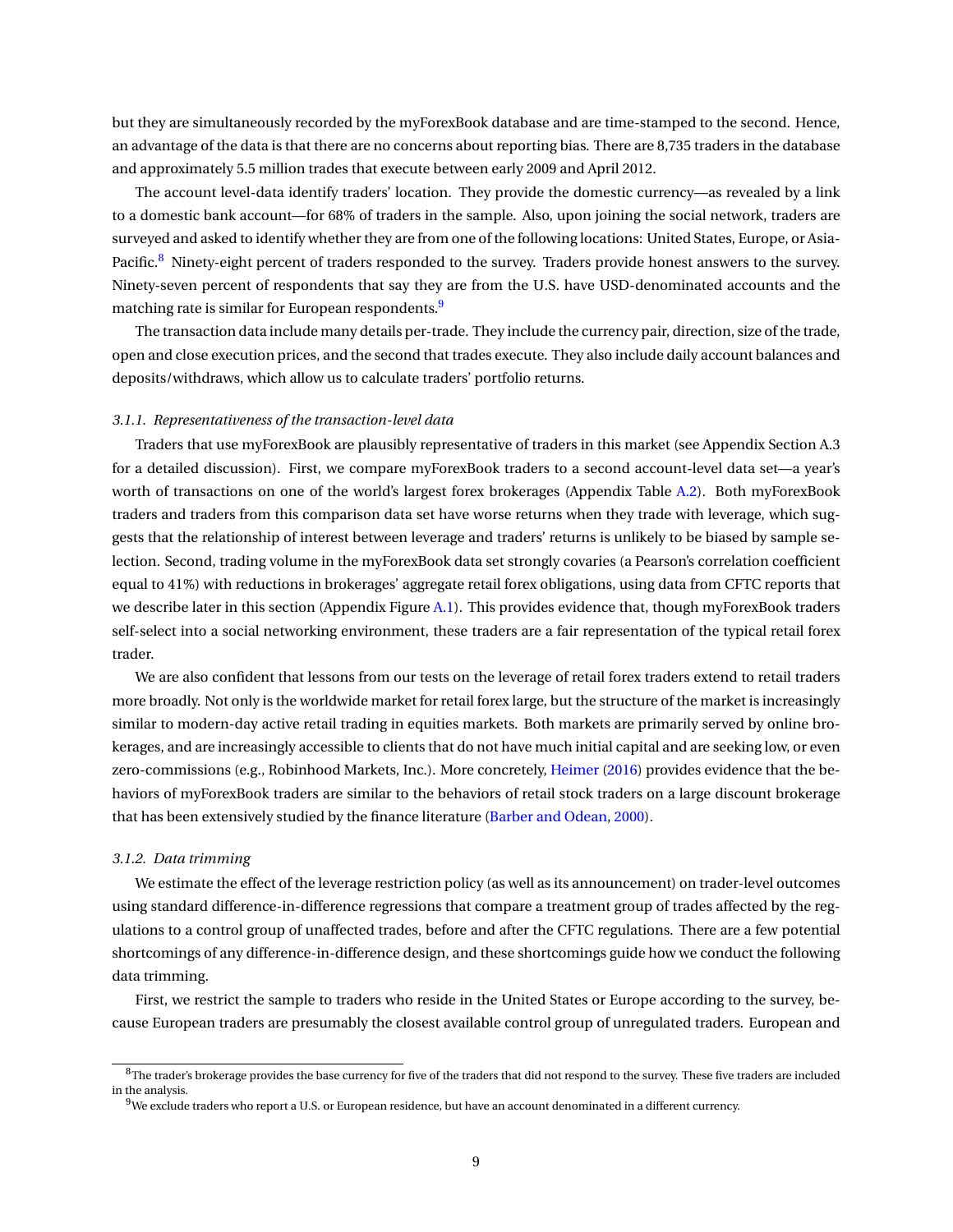U.S. traders tend to trade the same assets (most frequently the EUR/USD). They face similar market conditions, because the European and U.S. markets overlap within a given day. Second, we limit the sample window to the 12 months that surround the leverage regulations. And, in robustness tests (reported in the Appendix), we confine the tests' sample to the narrow 3-month window around the regulations. We do this, because a longer sample window also risks exposing the difference-in-difference estimates to shocks that are unrelated to the leverage regulations, as well as to changes over time in traders' behavior, e.g., existing studies document that some learn to become better traders, see [Seru et al.](#page-25-12) [\(2010\)](#page-25-12), [Linnainmaa](#page-24-22) [\(2011\)](#page-24-22).

These data trimmings make the sample window around the October 2010 leverage-constraint run from May 2010 to April 2011. This sample has 15,125 trader-month observations made by 2,672 traders, and 1,193 of these traders come from the U.S. and 1,479 are from Europe. To estimate the impact of the CFTC's announcement in January 2010 of its intent to regulate forex leverage, we create a second sample that goes from August 2009 to July 2010, and includes 13,833 trader-month observations. A few factors contribute to the imbalance of the panel. The median trader in our data set has four months of trading data. The attrition rate is due partly to natural trader attrition rates, such as trading losses, and partly to the growth and decline of the myForexBook social network during this period (for about half of the traders in our data, we only have their trading records that come from after the trader joins the social network).

## *3.1.3. Are U.S. and European traders comparable?*

European traders are a suitable control group to estimate the effect of the leverage-constraint on U.S. traders. Not only do they tend to trade similar assets and their trading hours overlap, but we find evidence that they have similar personal characteristics and trading behaviors.

Table [1,](#page-26-0) Panel A presents difference-in-means tests for personal characteristics of the traders. When setting up a profile at myForexBook, traders are asked to provide their years of trading experience, trading style, and age. Traders from the U.S. and Europe are similarly experienced with most having 0–1 or 1–3 years of experience, with 20% having 3–5 or greater than five years of experience. U.S. and European traders use the same trading styles—around 65% use technical trading strategies. U.S. traders are about as old as Europeans—they average 37 years-old. Panel A further shows that U.S. and European traders have similar trading habits. Using observations from the pre-leverage-constraint sample period (May 1 to October 17, 2010), treatment and control traders have executed over 300 trades on average, six to seven trades per day on days that they trade, trade over eight distinct currency pairs, and use more than 50:1 leverage on an average of between 15% to 20% of trades. We also use a probit model to test whether these characteristics predict the propensity to be a U.S. trader. The regression's pseudo-*R<sup>2</sup>* is small (0.006). This suggests that whether a trader is in the control or treatment group is as good as random with respect to trader characteristics—characteristics that could be relevant to the relationship between leverage and trading outcomes.

Finally, we find that U.S. and European traders' activities move in concert prior to the regulation. We calculate daily changes in average trading activities for the U.S. and European samples by taking log-first differences. The correlation coefficient of daily changes in average trading volume in returns is 59%, the number of trades is 62%, and daily returns is 44% (Table [1,](#page-26-0) Panel B). The tight time-series correlation in trading outcomes prior to the regulation provides initial evidence that there are common trends between treatment and control groups, which is a crucial identifying assumption for our difference-in-difference tests that follow.

## *3.2. Data on the characteristics of forex brokerage firms*

To estimate the effect of the leverage restriction policy on broker-level outcomes, we develop a panel data set of the characteristics of brokerage firms that are regulated by the CFTC. Since 2002, the CFTC has collected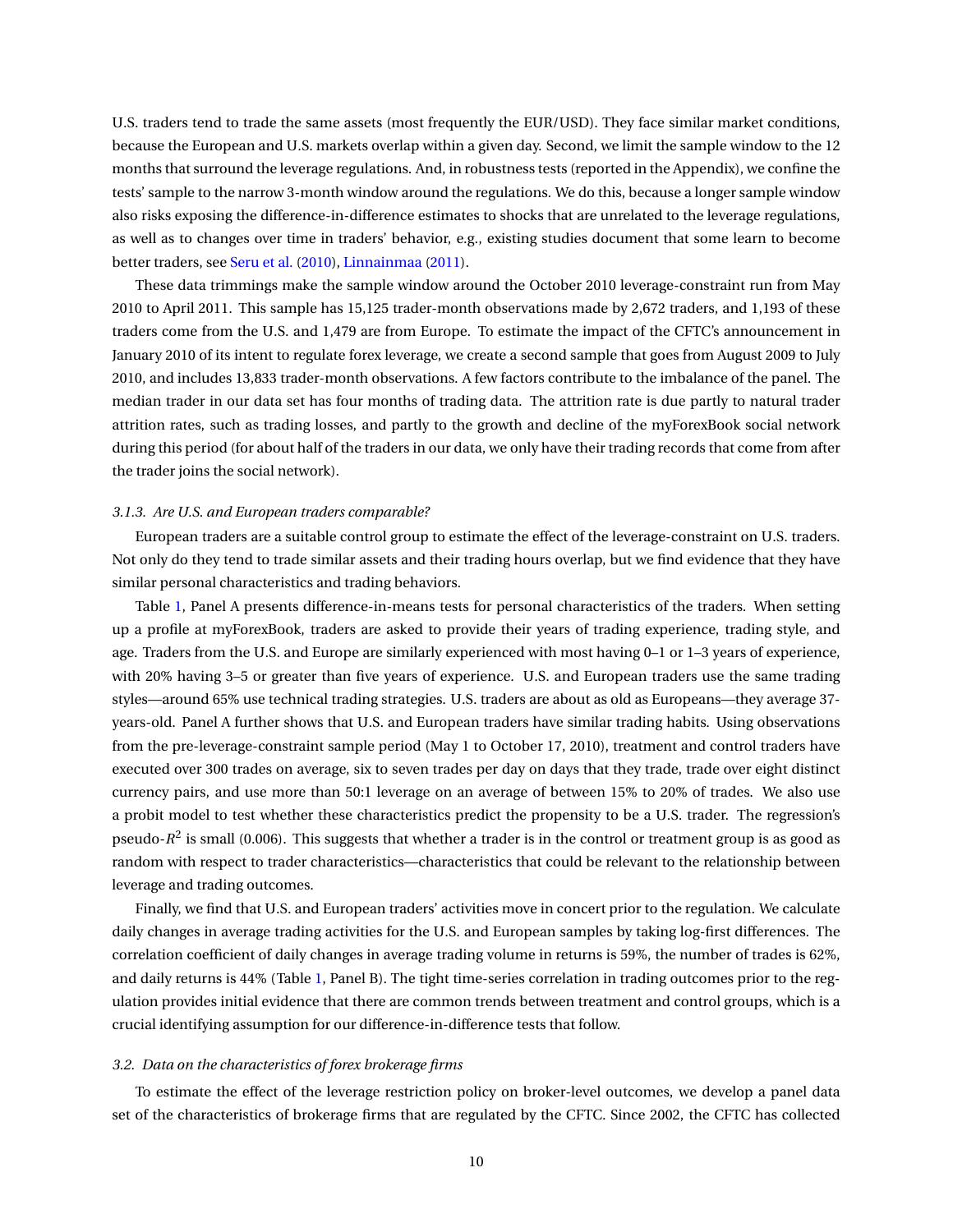on a monthly basis select financial information from futures commissions merchants (FCMs). The 2010 CFTC regulations created a new category of CFTC registrant called retail foreign exchange dealers (RFEDs). RFEDs are brokerages that "exercise discretionary trading authority or operate pools with respect to retail forex," and they were "required to register, either as introducing brokers, commodity trading advisers, commodity pool operators ... or as associated persons of such entities."<sup>[10](#page-13-0)</sup> FCMs and RFEDs are required to maintain net capital of \$20 million plus 5% of the amount of liabilities to retail forex customers in excess of \$10 million.

Our panel data set includes a large selection of brokerages that were required to report their net operating capital. The data go back to 2002. They include 124 brokerages at the time of the October 2010 leverage restriction. Owing to the new reporting requirements established in 2010, we can also classify many of these brokerages as serving the retail forex market. The data begin including brokerages' total retail forex obligations starting in November 2010, the month after the CFTC regulations. We classify 24 brokerages as being a retail forex brokerage, because they have nonzero obligations in the year following the start of the reporting requirement. Notably, our brokerage panel data are unbalanced, because new brokerages can enter the market, brokerages can exit, or merge with other entities. But, we have a sufficiently large enough sample to estimate panel regressions on brokerage outcomes.

# *3.3. Forex price quotes from the interbank market*

Our final set of predictions concerns the effect of the policy on market-level outcomes, in particular, the bid-ask spreads. The myForexBook data set does not contain data on spreads, just the trade's execution prices. To analyze bid-ask spreads, we incorporate data on market prices in the interbank market, presumably the market's national best bid and offer (NBBO).

We use a proprietary database provided by Tick Data, which records intra-second forex quotes by approximately 80 banks that are active in wholesale forex markets. Tick Data offers their data product to investors that want to test trading strategies. The Tick Data data set contains roughly one-third of the banks typically used by retail brokers. However, the data set also contains banks quoting less competitive prices. We match each myForex-Book transaction to the most competitive price—i.e., the highest bid or lowest ask price—in that second from the Tick Data data set. We can match roughly two-thirds of trades to the exact second, but our analysis also considers the sensitivity to the nearest match.

We use the Tick Data pricing series to formally construct a measure of the spread charged by a retail broker relative to the spreads observed in the interbank market. We focus on this relative measure, because it enables us to control for many factors (such as time-varying uncertainty) that might affect the bid-ask spreads in practice for reasons outside our model. Because the retail market is a small fraction of the forex market, local changes in the retail market would arguably affect the local spreads without impacting the interbank spreads. Our measure of relative spreads is designed to pick up these local effects.

Specifically, for a transaction that was opened at time  $t$  and closed at a later time  $t'$ , we define the broker's *relative bid-ask spread* as,

$$
S_t = \left(\frac{P_t^{\text{broken}} - P_t^{\text{interbank ask}}}{P_t^{\text{interbank ask}}} + \frac{P_t^{\text{interbank bid}} - P_t^{\text{broken}}}{P_t^{\text{interbank bid}}}\right)
$$

<span id="page-13-0"></span><sup>10</sup>CFTC Release: pr5883-10. August 30, 2010.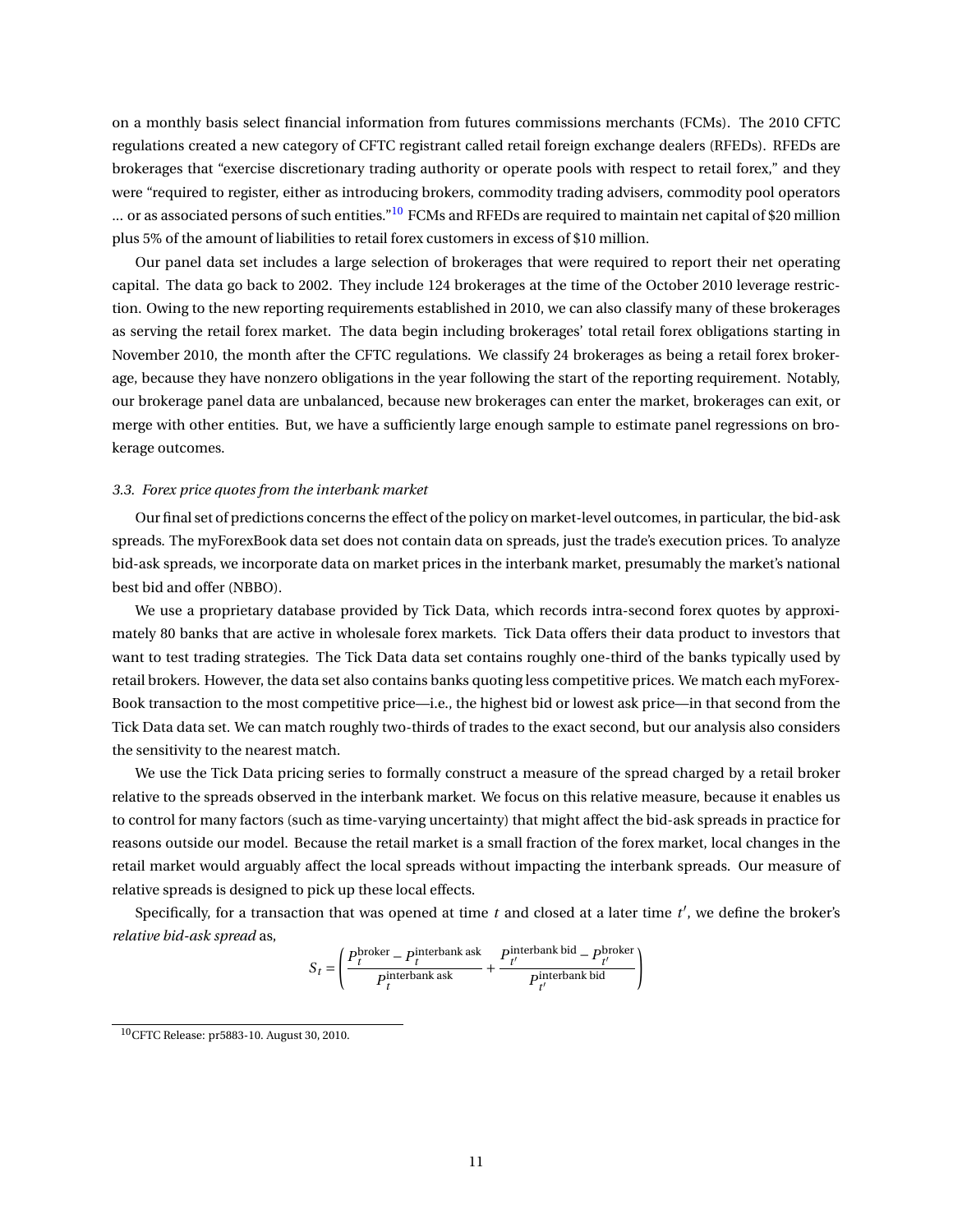if the transaction is long, and,

$$
S_t = \left(\frac{P_t^{\text{interbank bid}} - P_t^{\text{broken}}}{P_t^{\text{interbank bid}}} + \frac{P_t^{\text{broken}} - P_t^{\text{interbank ask}}}{P_t^{\text{interbank ask}}}\right)
$$

if the transaction is short. The measure, *S<sup>t</sup>* , can be thought of as the additional spread the customer pays, as a fraction of the price, compared to trading directly in the interbank market. Notably, the average value of  $S_t$  is slightly negative. Although this might sound surprising, it can be understood by the fact that, as in our theoretical model, retail forex brokerages tend to use their own inventory (rather than the interbank market) to fill traders' orders. Hence, there is no strong reason for the spread in the retail market to be greater than in the interbank market—the spread in each market depends on its own characteristics (such as the degree of adverse selection).

# <span id="page-14-0"></span>**4. The leverage-constraint policy, trading volume, and returns**

#### *4.1. Trading volume*

We estimate the effect of the constraint on trading volume using difference-in-difference regressions of the form:

<span id="page-14-2"></span>
$$
log(traing volume)_{it} = \gamma_i + \gamma_t + \beta_1 US\,\, \gamma_i \times post\, constraint_t + \varepsilon_{it}.
$$
 (1)

*Trading volume* is the dollar value of positions taken by trader*i* in month *t. US trader* equals one if the trader is from the U.S., and zero if they are from Europe. *Post constraint* equals one in the months following October 2010 (the month at which the policy was implemented), zero otherwise. All of our specifications include trader and calendar month fixed effects, *γ<sup>i</sup>* and *γ<sup>t</sup>* , respectively. Trader fixed effects account for idiosyncratic differences across traders that could affect trading volume, such as the amount of capital in a traders' brokerage account. The interaction of *US trader* and *post constraint*, *β*1, estimates the average treatment effect of the CFTC regulation on the outcome variable. We calculate double-clustered standard errors that account for correlated residuals by month and trader.

We find that the leverage-constraint lowers average trading volume by around 23% (regression summary statis-tics are in Table [2](#page-27-0) and regression results are in Table [3\)](#page-28-0). The estimate of  $β_1$  equals -0.27 in Table 3 and the estimate is statistically significant at the 1% level when we use trader and month fixed effects (FE) (Column 1). This estimate translates to about a 23% reduction in trading volume.<sup>[11](#page-14-1)</sup> The coefficient estimate is -0.20 and statistically significant at the 5% level when the regression uses brokerage-month fixed effects (Column 2). Brokerage-month fixed effects flexibly control for differences in aggregate trading volume across brokerages over time. This accounts for possible differences in the growth of trading records in the myForexBook database that are the result of the social network's partnering with these brokerages at different times during the sample period. Though we expect the leverage-constraint to primarily affect the extensive margin of trading volume, because the constraint caps the size of traders' positions, we also test the constraint's effect on the log number of trades per month (Columns 3 and 4). We estimate that the constraint lowers the amount of trading by approximately 10% (*β*<sup>1</sup> equals -0.11 and is statistically significant at the 1% level). In Column 4, when we use brokerage-month fixed effects, the estimate of the constraint on trading frequency equals approximately -0.07, but the effect is not statistically different from zero.

Though a 23% reduction in trading volume is large by most standards, we also communicate the economic magnitudes of the leverage-constraint's effect by examining simple trading statistics before and after the regula-

<span id="page-14-1"></span><sup>&</sup>lt;sup>11</sup>The estimate of  $\beta_1$  comes from a log-level regression, and so a percentage change in the dependent variable equals 100·( $e^{\beta}$  – 1).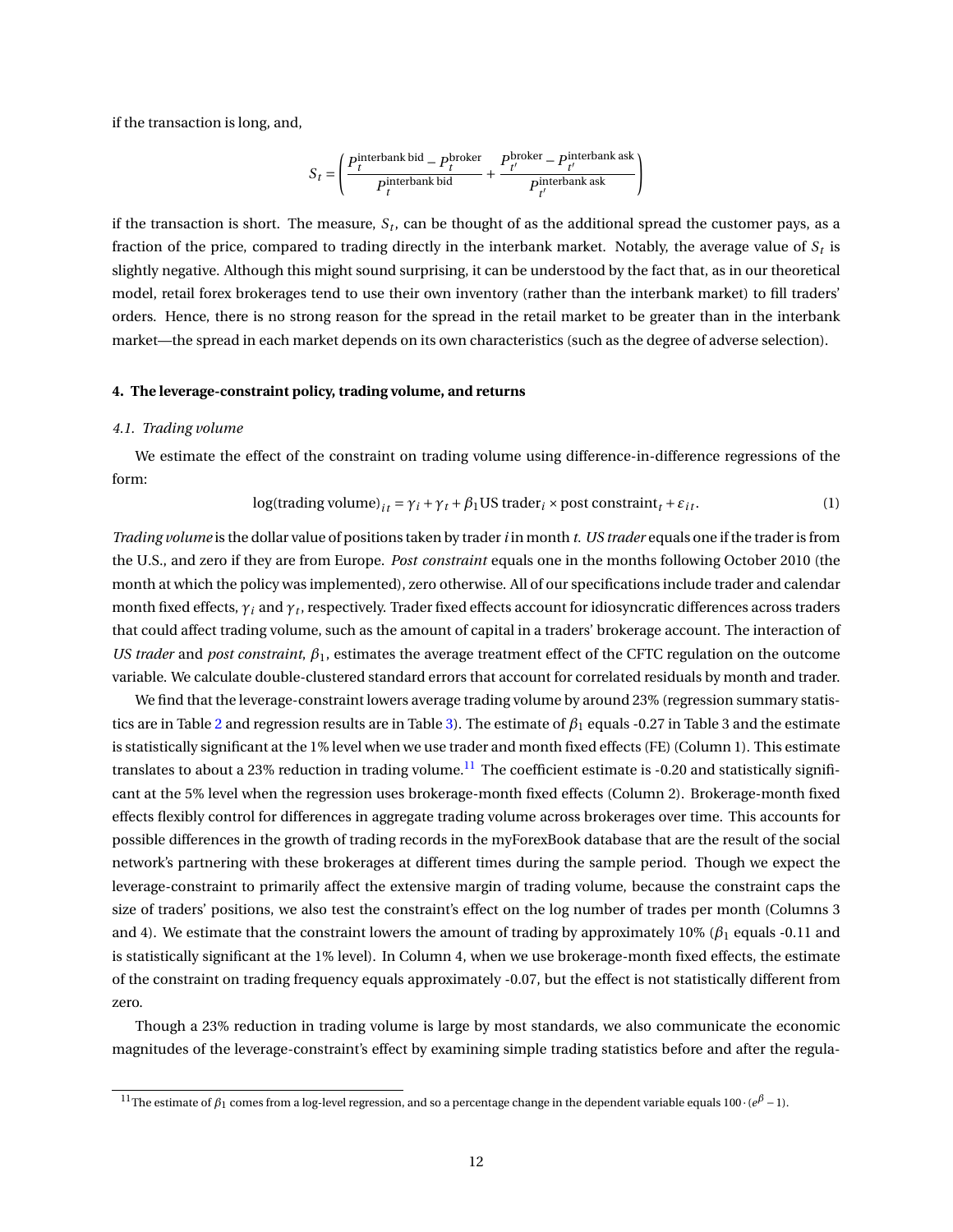tion. Prior to the leverage-constraint, the median volume of trading per trader-month is 138,474 USD for our sample of U.S. traders. Median trading volume falls to 104,000 USD per trader-month after the constraint, a decline of 25%.

#### *4.1.1. Testing for common trends*

We provide evidence that supports the assumption of parallel trends for the difference-in-differences tests. Fig. [1](#page-34-0) presents an event study plot of the effect of the CFTC regulation on trading volume. It uses the following regression

log(trading volume)<sub>it</sub> = 
$$
\gamma_i + \gamma_t + \sum_{k=T-l}^{T+l} \beta_{1k} US\ \text{trader}_i \times I_{T+k=t} + \varepsilon_{it}
$$
 (2)

where *I* is a set of indicator variables for *k* weeks surrounding the regulation that occurred in period *T*. Therefore,  $\beta_k$  for  $k = \{-T, ..., T\}$  is the sequence of treatment effects, and hence maps out the impulse response. For the months prior to the regulation,  $\beta_{1k}$  tends to be close to zero, indicating that there are common trends between U.S. and European traders' trading volume. The coefficient estimate drops sharply to less than -0.25 immediately after the regulation. The difference stays large and negative until February 2011, at which point the effect stays negative, but is relatively small.

## *4.1.2. Robustness to alternative treatment and control groups*

Because not all traders apply much leverage to their trades, the CFTC regulation could affect U.S. trading outcomes for reasons other than their use of leverage. If enhanced leverage is the cause of the reduction in trading volume, then the regulation would have the strongest effect on traders that use a lot of leverage, because they would be more sensitive to the intended effect of the regulation.

Panel B of Table [3](#page-28-0) uses the following regression to test the leverage-constraint's effect on high-leverage traders:

log(trading volume)<sub>*it*</sub> = 
$$
\gamma_i + \gamma_t + \beta_1
$$
high leverage trade<sub>*t*</sub> × post constraint<sub>*t*</sub> +  $\beta_2$  controls<sub>*it*</sub> +  $\varepsilon_{it}$ . (3)

We calculate the average amount of leverage traders use on their trades prior to the regulation. We then set *high leverage trader* equal to one for traders that are above the median in average leverage-use, zero otherwise. The coefficient  $\beta_1$  estimates how the reduced availability of leverage affects the performance of traders predisposed to using leverage.

Indeed, we find that the leverage-constraint reduces the trading volume of traders that use more leverage. Using the same four regression specifications as Panel A, the estimate of *β*<sup>1</sup> approximately equals -0.35 when the dependent variable is log trading volume (statistically significant at the 1% level) and -0.16 when it is the log number of trades per month (statistically significant at the 5% level). These estimates suggest the leverage-constraint reduces trading volume by 30% and the number of trades by 15%.

#### *4.1.3. The effect of the announcement of leverage regulation*

While the leverage-constraint significantly reduced trading volume, warnings of the risks of trading with leverage could also be an effective way to discourage unprofitable speculation. On January 20, 2010, the CFTC announced its intent to restrict leverage to 10:1. The following regressions test whether warnings such as these can affect traders' demand:

$$
log(traing volume)_{it} = \gamma_i + \gamma_t + \beta_1 US\,\gamma_i \times post\,announcement_t + \varepsilon_{it}.
$$
 (4)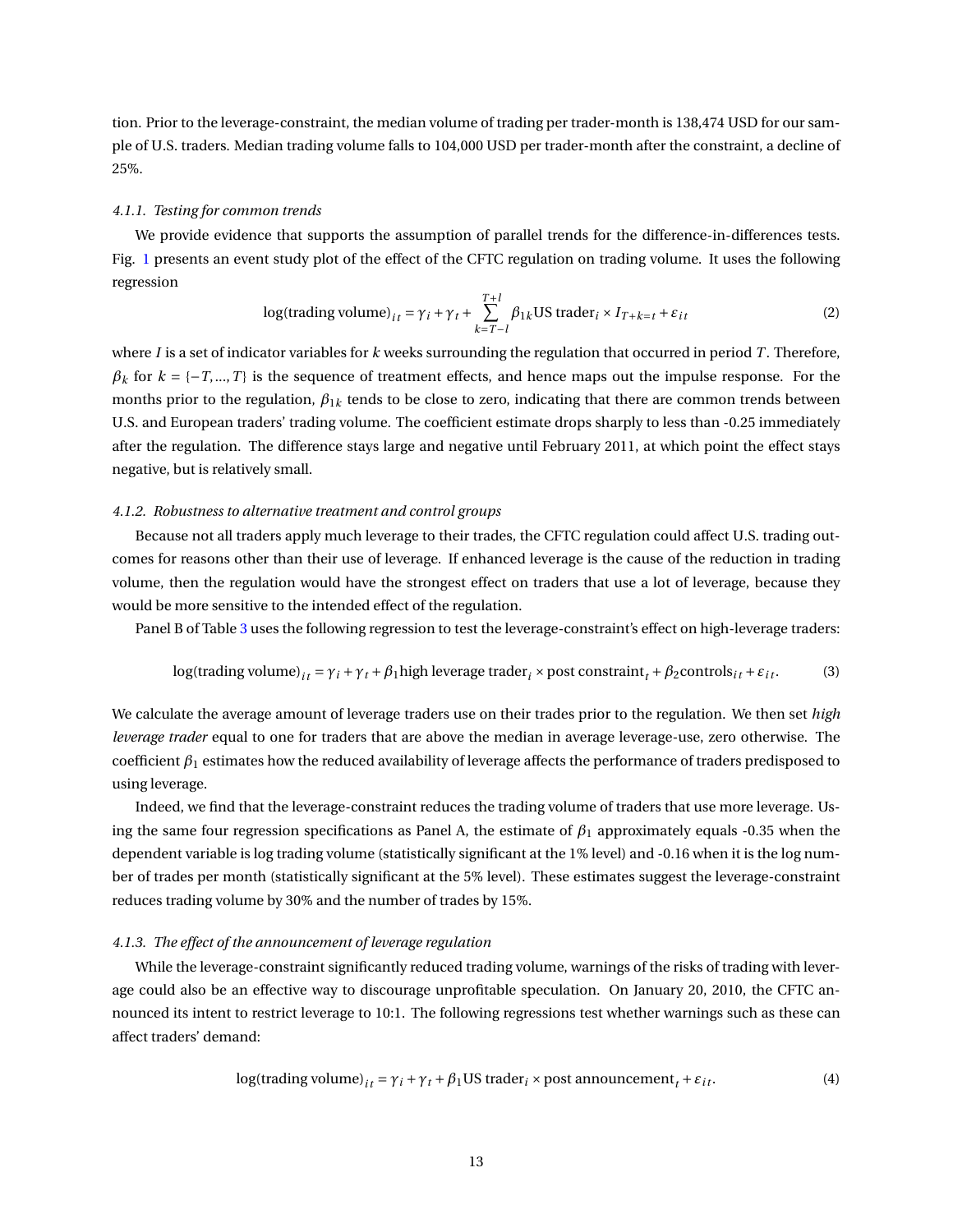This difference-in-differences regression is analogous to Eq. [\(1\)](#page-14-2), and includes similar data trimming to restrict the sample to the one-year window around the announcement (August 2009 to July 2010). In this regression, the variable *post announcement* equals one if the month is after January 2010.

We do not find evidence that the announcement affects trading volume. Using the same fixed effects and controls as Panels A and B, the estimate of *β*1in Panel C equals 0.15 when the dependent variable is the logarithm of trading volume and between 0.04 to 0.10 for the logarithm of the number of trades. These coefficients are not statistically different from zero, and they are also roughly half as large in absolute value as the corresponding coefficients that estimate the effect of the actual leverage-constraint.

One plausible alternative reason why the CFTC announcement would not have affected trading volume would be that traders were unaware of it. Contrary to this explanation, the CFTC's announcement received considerable attention. Google search volume for the term "forex leverage" spiked in the week of the announcement and reached a two-year peak (Appendix Fig. [A.2\)](#page-49-0). Therefore, though traders knew that they were likely to have less access to leverage, the announcement did not significantly affect traders' demand.

#### *4.2. Traders' portfolio returns*

We further test the leverage regulation's effect on traders' returns. We use traders' account balances to calculate monthly returns, excluding account deposits. We then form five portfolios by sorting traders by their average leverage use in the prior month. $^{12}$  $^{12}$  $^{12}$ 

First, we find that the use of leverage is negatively correlated with traders' returns. Fig. [2](#page-35-0) presents a bar graph that separates the portfolio sorts by pre- and post-legislation, and by U.S. and European traders. Across all combinations of period and trader location, the highest-quintile-of-leverage portfolio has worse returns than the lowestquintile-of-leverage portfolio. For example, prior to the leverage-constraint, the U.S. traders' high-leverage portfo-lio loses 44%, while the low-leverage portfolio loses 3%.<sup>[13](#page-16-1)</sup> Therefore, the return difference between the high- and low-leverage portfolios, which we refer to as the *high-minus-low return*, is 41 percentage points per month.

Second, and more importantly, the leverage-constraint curtails traders' losses (see Table [4,](#page-29-0) Panel A). Before the leverage-constraint, the average U.S. portfolio loses 17%, whereas after the constraint it loses only 10%. To estimate the treatment effect on the average return, we also control for changes in European traders' portfolio return. The European traders' average portfolio loses 15% before the constraint and 12% after the constraint. Comparing the gains in performance for U.S. traders to that of European traders, our findings imply that the leverage-constraint increases the average portfolio return by five percentage points (i.e., ( $\bar{R}_{US,post} - \bar{R}_{US,pre}$ ) minus  $(\bar{R}_{EUR,post} - \bar{R}_{EUR,pre})$  equals 0.05, where  $\bar{R}$  is the average portfolio return).

Third, as one would expect from a causal mechanism, the effect of the leverage-constraint is considerably stronger for traders that use high leverage. In particular, the policy substantially improves the return of the highleverage portfolio without having a significant effect on the return of the low-leverage portfolio. Therefore, it also mitigates the relative underperformance of the high-leverage portfolio. After the leverage-constraint, the U.S. traders' *high-minus-low return* is 18%, compared to 41% before the constraint. So, the constraint improves the

<span id="page-16-0"></span> $12$ Traders' returns are equal-weighted in these portfolios. When we value-weight the portfolios based on the size of traders' accounts, the portfolio sorts become considerably noisy. This is because there are several traders with substantially larger account balances than the rest of the sample and their returns constitute almost all of the weight within a given quintile.

<span id="page-16-1"></span><sup>&</sup>lt;sup>13</sup>Though these are large monthly losses, the size of these losses is not unusual relative to findings in existing studies of active retail traders. For example, [Barber et al.](#page-23-23) [\(2014\)](#page-23-23) study 15 years of retail investing in Taiwan. They find that some traders lose 29 basis points (bps) per day (after fees), which translates to monthly losses equal to approximately 9%. Hence, it would take just 5:1 leverage—which is significantly less than the amount used by our traders (e.g., close to 20% of positions use at least 50:1 leverage prior to the leverage-constraint)—for these Taiwanese traders to match the worst monthly performance in our data.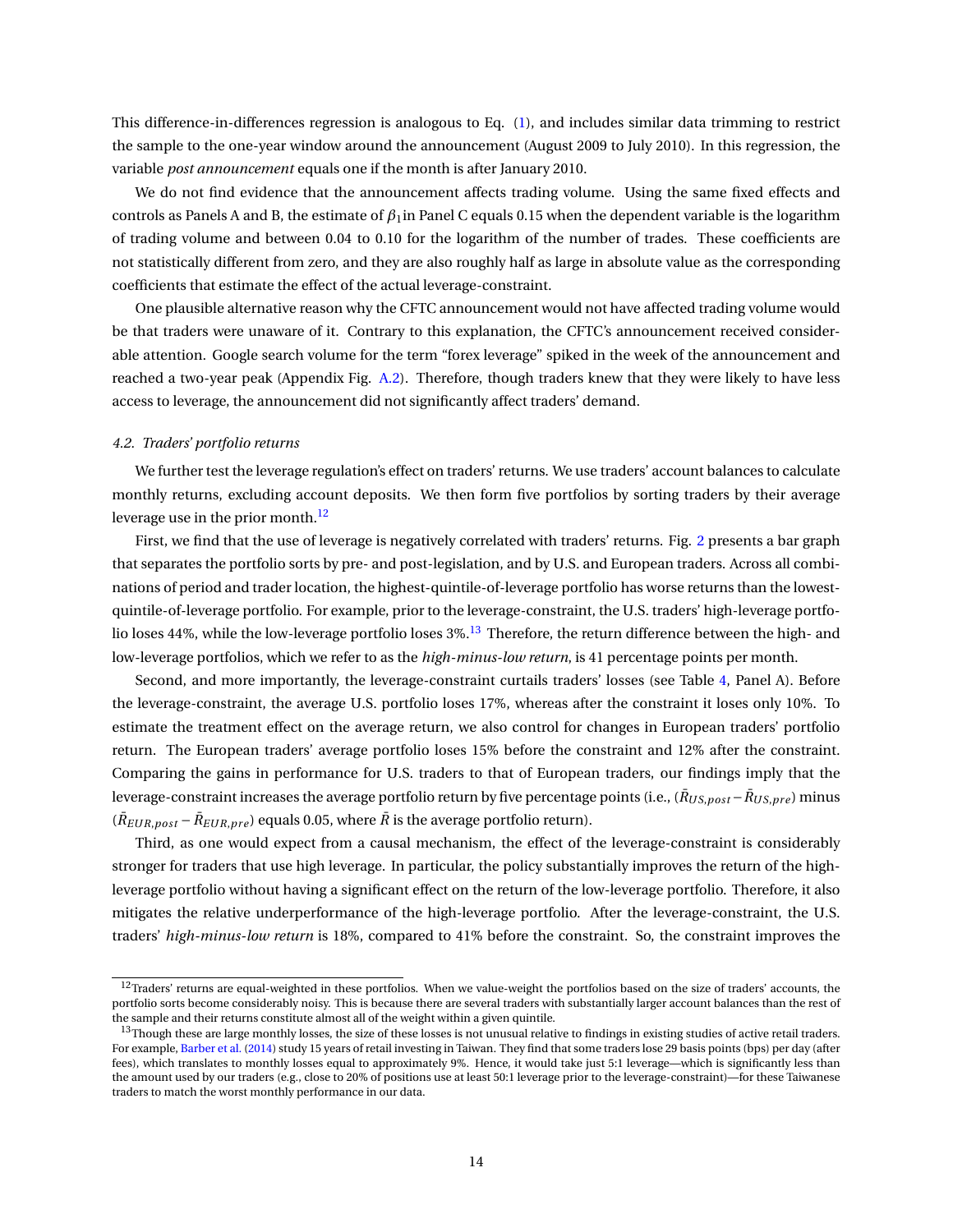relative return of the high-leverage portfolio by 23 percentage points. As before, we also control for changes in European traders' portfolio returns. The European traders' high-leverage portfolio performs higher by 6 percentage points after the constraint compared to before. This implies that the leverage-constraint increases the *high-minus*low return by 18 percentage points (i.e., ( $\bar{R}_{US,post} - \bar{R}_{US,pre}$ ) minus ( $\bar{R}_{EUR,post} - \bar{R}_{EUR,pre}$ ) equals 0.18, where  $\bar{R}$  is the *high-minus-low return*). We interpret this as the main treatment effect of the regulation. Because, prior to the policy, the average high-leverage U.S. trader loses 44% per month, our estimate suggests that the leverage-constraint policy mitigates these traders' losses by about 40%.

One concern is that changes in traders' expected return might reflect changes in their loading on well-known pricing factors that generate a risk premium. To address this concern, we construct portfolio alphas after regressing the portfolio returns on a carry-trade factor—the pricing factor that is presumably most relevant to the traders we study.<sup>[14](#page-17-0)</sup> We then repeat our analysis using portfolio alphas as opposed to raw returns and find that the re-sults are largely unchanged.<sup>[15](#page-17-1)</sup> For instance, the effect of the policy on the difference between the alphas of the high- and low-leverage portfolio, *high-minus-low alpha*, is 19 percentage points—similar to the effect we find on *high-minus-low return*. This difference is statistically significant. Using a  $\chi^2$  test from a seemingly unrelated regressions estimation to compare the differences in high-minus-low alphas, the *p*-value for the null hypothesis that  $(\alpha_{US,post} - \alpha_{US,pre})$  minus  $(\alpha_{EUR,post} - \alpha_{EUR,pre})$  equals zero is approximately 1%.<sup>[16](#page-17-2)</sup>

Consistent with our previous findings that the announcement of regulation does not significantly affect trading volume, we do not find strong evidence that the announcement affects traders' returns. Table [4,](#page-29-0) Panel B, presents portfolio returns for U.S. and European traders before and after the leverage announcement. Similar to our findings in Panel A, the average portfolio underperforms between 15 and 20 percentage points, and the high-leverage portfolio underperforms between 30 and 40 percentage points worse than the low-leverage portfolio. However, the portfolio returns do not significantly change after the announcement date (for the *high-minus-low portfolio*,  $(\bar{R}_{US,post} - \bar{R}_{US,pre})$  minus ( $\bar{R}_{EUR,post} - \bar{R}_{EUR,pre}$ ) equals -0.02 and is statistically insignificant).

# *4.2.1. Back-of-the-envelope calculations for gross (pre-fee) portfolio returns*

We provide evidence that most of the improvement in U.S. traders' net performance is due to the trading costs associated with more trading volume prior to the constraint (see Appendix A.5). Because trading costs come from paying the spread on each transaction, our data do not directly provide us with the costs of trading. However, we know from historical sources that the typical brokerage would have charged between 2 to 5 pips per trade, where a pip is equal to one-hundredth of one percent. When we assume that traders were charged 2 pips, we can attribute approximately 60% of traders' losses to transaction costs (i.e., prior to the constraint, the U.S. traders' high-leverage portfolio return equals -0.44 net and -0.17 gross). When we assume 3 to 4 pips, the difference between the gross returns of the high-leverage and the low-leverage portfolios is small and not statistically different from zero. When

<span id="page-17-0"></span><sup>&</sup>lt;sup>14</sup>International pricing factors are provided to us by [Brusa et al.](#page-23-1) [\(2014\)](#page-23-1). Brusa et al. (2014) show that three factors can price global equity returns: a world market equity portfolio, a dollar factor (the investor borrows in the U.S. and invests in a basket of international currencies), and a carry-trade factor. Because of the short time frame of our sample, a multivariable regression that includes all three factors is considerably noisy, and so we focus specifically on the carry-trade factor.

<span id="page-17-1"></span><sup>&</sup>lt;sup>15</sup>It is worth emphasizing that these alphas do not necessarily reflect pricing anomalies since they correspond to portfolio returns after trading costs (aggregated over many positions). For instance, one could not simply reverse the positions in these portfolios and obtain the minus of these alphas—this would generate a very different return that would depend on the gross returns as well as trading costs.

<span id="page-17-2"></span><sup>&</sup>lt;sup>16</sup>A related concern is that while the leverage-constraint improves traders' portfolio return on average, it might also increase the volatility of their portfolios, which would generate a counteracting effect on their welfare. In unreported results, we analyze the effect of the policy on traders' portfolio volatility, calculated for each trader-month as the standard deviation of traders' daily portfolio returns over the month. We find mixed evidence that seems to point toward the constraint lowering portfolio volatility. Our model also predicts that the policy should reduce portfolio volatility (see Section [2.2](#page-9-0) and the Internet Appendix).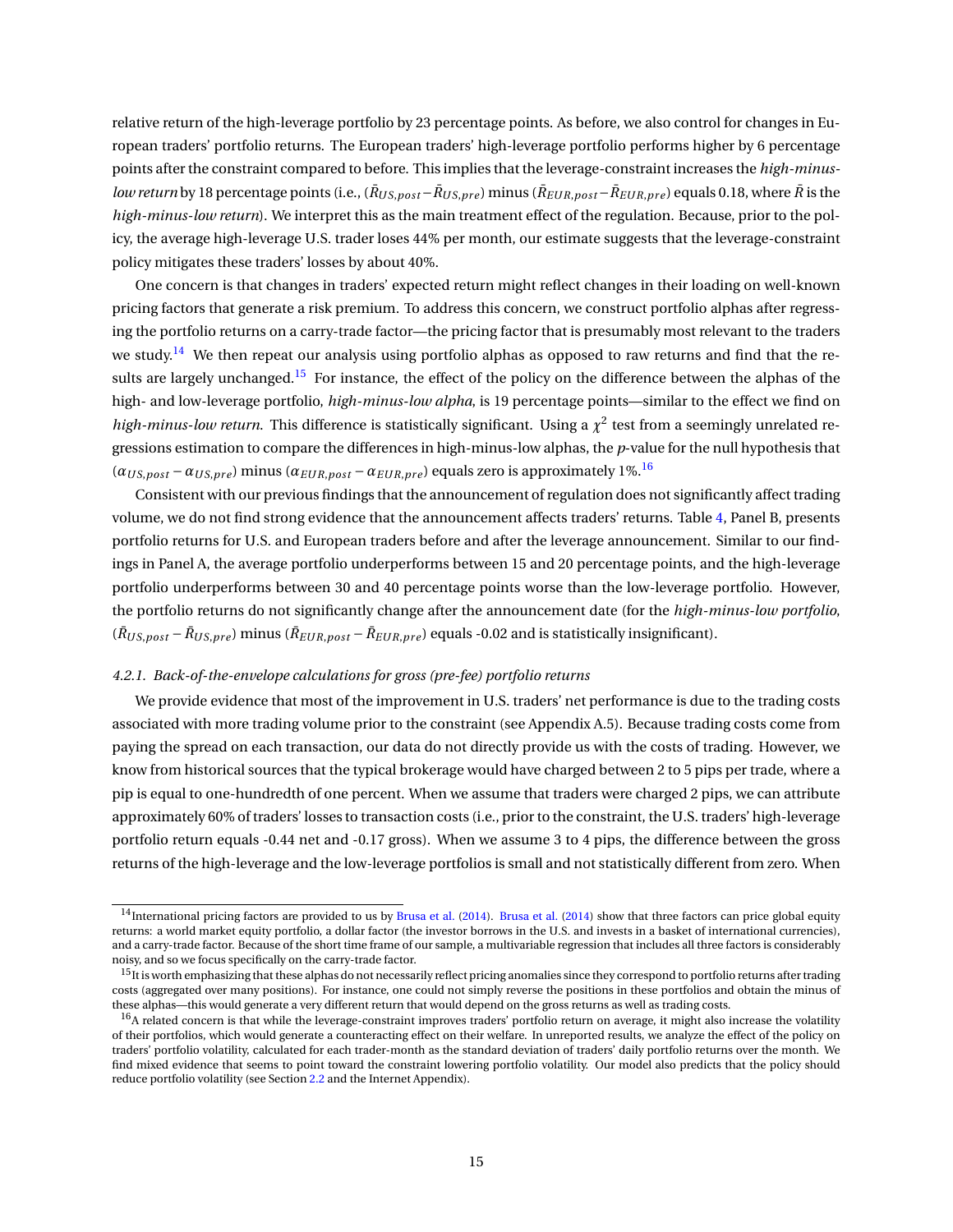we assume 5 pips, the high-leverage traders' portfolio actually has better gross performance than the low-leverage traders.

#### *4.2.2. Effect on trade-level returns*

As a robustness check, we also investigate the effect of the leverage-constraint policy on the (after-fee) return on each trade. Similar to our portfolio-level results, we find that the policy substantially reduces average per-trade losses (see Appendix A.6). There are several ways in which these tests at the trade-level support our portfolio-level findings that the leverage-constraint lessens traders' underperformance. First, these tests allow us to use trader fixed effects to control for unobserved heterogeneity in trader ability. These regressions also control for relevant characteristics of each trade, such as the currency pair or the holding period, which give us confidence that our findings are attributed to the leverage-constraint, and not to other time-varying changes in investors' behavior. Second, trade-level regressions give us the ability to test whether U.S. and European traders have common trends in their trading returns prior to the regulation, and indeed they do whether we define time-trends in calendar-time or trade-time.

## <span id="page-18-0"></span>**5. The leverage-constraint's effect on brokerages**

Section [4](#page-14-0) shows that the leverage-constraint reduces trading volume and traders' net returns. Our model in Section [2.2](#page-9-0) suggests that the decline in trading volume also reduces the revenues for brokerages that intermediate trades in this market. We expect the decline in revenue to be reflected in the financial accounts of the brokerages, and to reduce their capital in excess of the regulatory requirements. Therefore, we explore the effect of the regulation on the brokerages by estimating the following regression,

<span id="page-18-1"></span>
$$
\log(\text{excess capital})_{bt} = \gamma_b + \gamma_t + \beta_1 \text{FX broker}_b \times \text{post constraint}_t + \text{controls}_{bt} + \varepsilon_{bt}
$$
\n
$$
\tag{5}
$$

where *b* is a broker and *t* is a month. *FX broker* equals one if the brokerage has retail forex obligations, and zero if it does not. *Post constraint* equals one if month *t* comes after October 2010, and zero otherwise. The coefficient *β*<sup>1</sup> is an estimate of the average treatment effect of the reduction in leverage on brokerage excess capital. For these tests, we restrict the sample to May 2010 to April 2011 to allow an equal amount of time before and after the constraint was imposed, and to let the policy's effect accrue over time. Summary statistics for these regression variables are presented in Table [5.](#page-30-0) We calculate double-clustered standard errors that allow for correlated residuals across time and brokerage.

The leverage-constraint leads to approximately a 25% reduction in brokerage's excess capital, according to the tests in Table [6,](#page-31-0) Panel A. All of our estimates of Eq. [\(5\)](#page-18-1) include brokerage and month fixed effects, and Columns 2 and 4 control for the brokerage's net capital requirement in month *t*. Columns 3 and 4 apply weights to balance the average size of control and treatment brokerage. The weights are calculated using the method developed by Hainmueller (2012).<sup>[17](#page-18-2)</sup> We apply these weights to refine our estimates, because brokerages with FX obligations tend to be smaller than those without. The estimate of *β*<sup>1</sup> equals approximately -0.28 when the sample is not balanced by broker size and -0.31 when it is. In all cases, the coefficient estimate is statistically significant at the 5% level.

<span id="page-18-2"></span> $^{17}$ [Hainmueller](#page-24-23) [\(2012\)](#page-24-23) develops a procedure to balance covariates in observational studies with binary treatments. The procedure uses maximum entropy to reweight control and treatment groups. In Hainmueller's (2012) words, this nonparametric balancing procedure "exactly adjusts inequalities in representation with respect to first, second, and possibly higher moments of the covariate distribution." In our case, it re-balances the control group, brokerages without forex obligations, so that the first three moments of its distribution—mean, standard deviation, and skewness—match that of the treatment group, brokerages without forex obligations. In the finance literature, this procedure has also been used by [Hartzmark](#page-24-24) [\(2014\)](#page-24-24).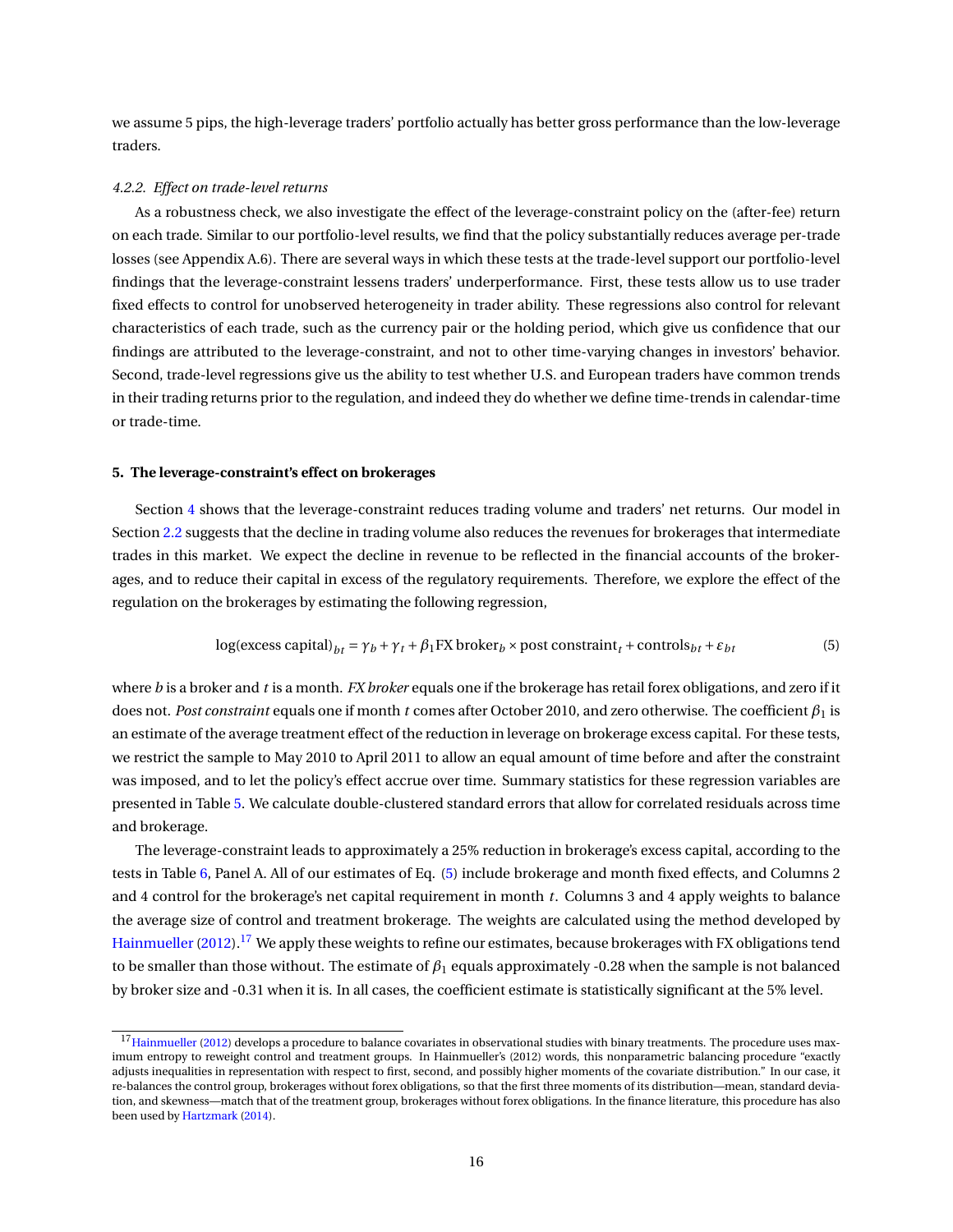We find evidence of common trends prior to the leverage-constraint between brokerages with and brokerages without forex obligations. Fig. [3](#page-36-0) presents an event study plot of the following regression

log(excess capital)<sub>bt</sub> = 
$$
\gamma_b + \gamma_t + \sum_{j=-6}^{7} \beta_j \text{FX broker}_b \times I_{T+j=t} + \varepsilon_{bt}
$$
 (6)

where  $I_{T+j=t}$  is a set of indicator variables for the sequence of months that surround the leverage-constraint. From February 2010 (the month after the CFTC's initial announcement) through August 2010, the estimates of *I* are close to zero, which suggests parallel trends. The estimate of *I* falls to approximately -0.2 in September and then to approximately -0.4 starting in December 2010, and thereafter. That the treatment effect of the leverage regulation starts in September, the month prior to the compliance date of the leverage-constraint, we attribute to some brokerages enforcing the constraint after the final rules were outlined (September 10), but before the mandated compliance date (October 18). Furthermore, the policy has a larger effect on brokerages that allow traders sub-stantial amounts of leverage (see Appendix Table [A.7\)](#page-57-0).<sup>[18](#page-19-0)</sup> This is precisely the group of brokerages that would be more sensitive to the policy, furthering our confidence that we identify the leverage-constraint's effect.

The reduction in brokerages' excess capital is likely caused by the loss of revenue from intermediating retail trading, as a result of the restrictions on providing leverage. This is evidenced by the reduction in trading volume and retail trader losses documented in Section [4.](#page-14-0) However, an alternative story is that these brokerage firms were less able to receive external financing because the regulations weakened their projected value.

Two additional tests provide evidence that the reduction in brokerage capital is the result of less internally generated revenues. First, we find that the leverage-constraint has a stronger effect on small brokerage firms. Table [6,](#page-31-0) Panel B sorts the sample of firms into above and below median brokerage capital (using the median of the sample of brokerage firms with retail forex obligation as the dividing point). The coefficient estimate is approximately -0.5 for below median brokerages Columns 1 and 2) and -0.1 for above median brokerages (Columns 3 and 4). These small brokerage firms are presumably less able to raise external capital, or to make up for the loss of revenues by reallocating internal firm resources toward other markets. Second, the January 2010 CFTC announcement of leverage regulations did not strongly affect brokerage capital. According to regression estimates in Panel C, the treatment effect of the announcement is small (approximately -0.045) and not statistically different from zero. If the leverage-constraint caused reductions in brokerage capital through a channel of decreased external financing, then we would expect the CFTC announcement to have an effect, because the announcement would have lowered the projected revenues of these brokerage firms.

Furthermore, we consider whether the reduction in brokerage firms' capital is also caused by the leverageconstraints' effect on client retention and acquisition. The CFTC brokerage data include information on client flows, and so we use the myForexBook account-level data set to estimate trader entry and exit from the forex market. Appendix Section A.8 describes our approach.<sup>[19](#page-19-1)</sup> We find that, after controlling for time-trends in the myForexBook data, the CFTC regulation reduces trader exits, which is consistent with Section [4'](#page-14-0)s result that traders lose less money as a result of the leverage-constraint. But, the leverage-constraint reduces the entry rate of new traders by more than the exit rate, causing an approximately 1% reduction in the number of clients per brokerage,

<span id="page-19-0"></span> $18$ Note, we sort brokerages into high-versus low-leverage by searching web archives, the details of which we discuss in the Appendix. We are unable to sort the brokerages using our trading data, because the brokerages in the myForexBook data set and those in the CFTC data set do not always overlap.

<span id="page-19-1"></span><sup>&</sup>lt;sup>19</sup>Though the results on trader entry and exit corroborate our findings that the constraint lowered trading volume, we encourage readers to carefully consider our tests and our estimates. This is because we have to estimate traders' entry and exit into the forex market using empirical proxies, and because some entry and exit could be mismeasured due to the fact that the account-level data come from an online social network that does not provide us information on account openings and closings at traders' brokerages.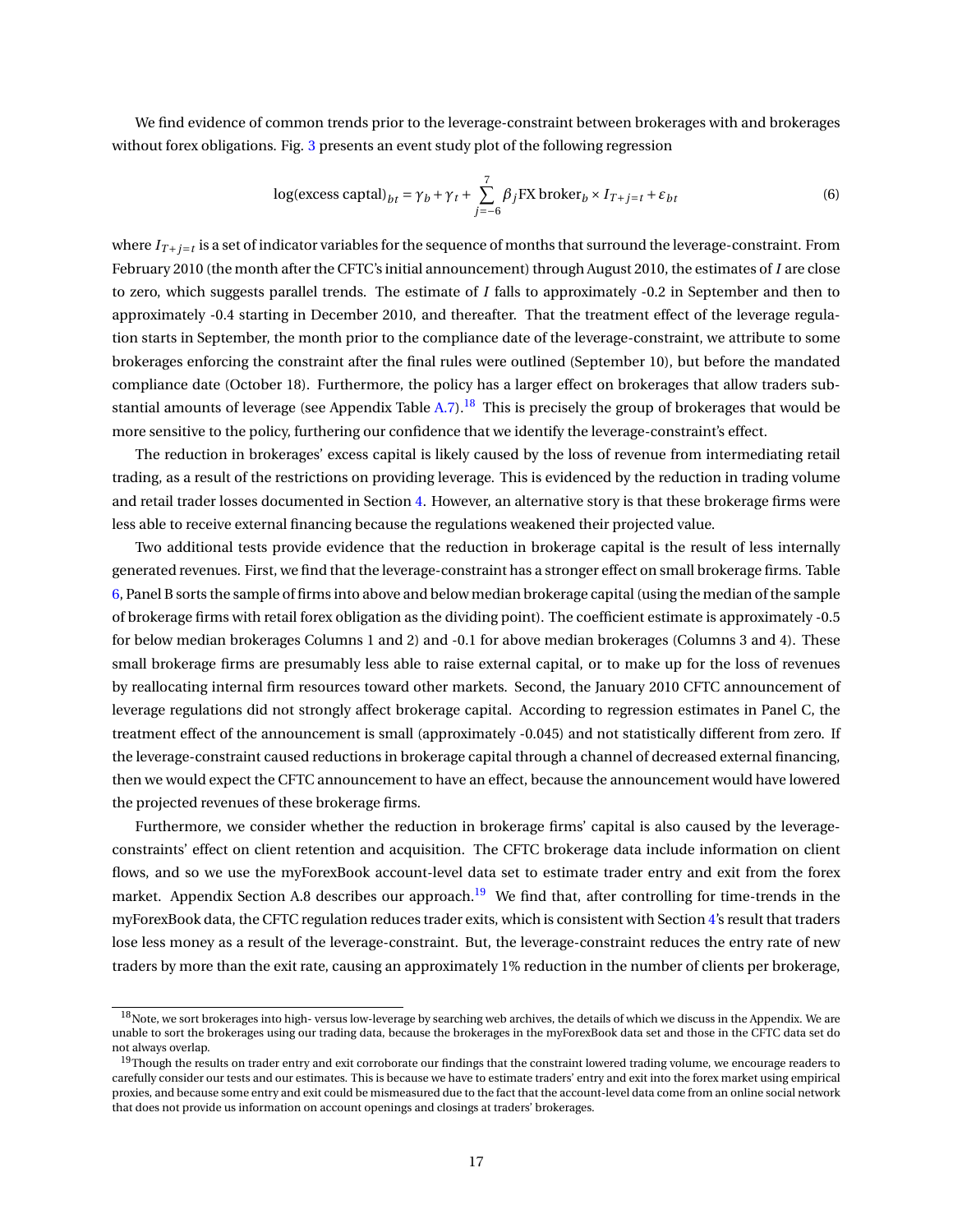per month. This suggests that the leverage-constraint lessened the appeal of forex trading, which also contributes to the reduction in brokerages' revenues.

Finally, we conjecture that the reduction in revenues caused by the leverage-constraint precipitated significant changes in the structure of the brokerage market. Fig. [4](#page-37-0) plots a time series of brokerages' retail forex obligations. When the CFTC's reporting requirements began in November 2010, there were around 25 brokerages and these brokerages had a wide range of sizes. Today, only four brokerages registered with the CFTC have retail forex obligations and these four are among the market's largest brokerages.

#### <span id="page-20-0"></span>**6. The leverage-constraint and relative bid-ask spreads**

So far, the leverage-constraint reduces the trading volume and traders' losses, and thereby weakens the brokerages. As our stylized model illustrates, the policy can also affect the bid-ask spreads by changing the informativeness of traders' orders. Moreover, adding realistic financial frictions (which we abstracted away from) could also generate effects on bid-ask spreads. For instance, if the brokerages need some of their own capital to intermediate positions, then a reduction in their revenues and capital can further reduce market liquidity and increase the bid-ask spreads [\(Brunnermeier and Pedersen,](#page-23-3) [2008;](#page-23-3) [Gromb and Vayanos,](#page-24-25) [2010\)](#page-24-25). We therefore assess whether the regulation caused brokers' bid-ask spreads to rise.

We focus on local liquidity in the retail market, measured as the bid-ask spreads charged by the brokerages relative to the interbank market. This is the appropriate measure for our analysis because the foreign exchange market is very large, and the retail segment of the market is significantly smaller. Thus, the CFTC leverage regulation undoubtedly had no effect on global currency prices or liquidity in the interbank market, and measuring the spreads relative to this market enables us to control for many factors. We construct this relative spread measure using a data series we estimate from our interbank data merged with myForexBook transactions (see Section [3](#page-10-0) for details and Table [7](#page-32-0) for summary statistics).

We test the effect of the leverage policy on the relative bid-ask spreads by estimating the following differencein-differences regression

<span id="page-20-3"></span>relative bid-ask spread<sub>jit</sub> = 
$$
\gamma_i + \gamma_t + \beta_1 US \, \text{trader}_i \times \text{post constraint}_t + \beta_2 \, \text{controls}_{jit} + \varepsilon_{jit}
$$
 (7)

where *j* is a trade executed by trader *i.* We estimate this regression at the trade-level and include daily fixed effects (*γt*) in all of the regressions.[20](#page-20-1) The coefficient *β*<sup>1</sup> on the interaction between *US trader* and *post constraint* is an estimate of the constraint's effect on local bid-ask spreads.<sup>[21](#page-20-2)</sup> Furthermore, due to the imperfect matching between myForexBook transactions and interbank price quotes, Table [8](#page-33-0) presents results for trades that we can match to the exact second (Columns 1 and 2), as well as for the full sample of trades while controlling for the distance of the match (Columns 3 and 4).

The leverage-constraint does not have a strong effect on the relative bid-ask spreads at these brokerages. The estimate of *β*<sup>1</sup> equals -0.011 when we can match myForexBook trades to Tick Data prices precisely to the second and it equals -0.014 when we control for the distance of the match, neither of which are statistically different from zero. Columns 2 and 4 interact *US trader* with leads and lags around the month of the leverage-constraint. We

<span id="page-20-2"></span><span id="page-20-1"></span><sup>20</sup>For regressions that test Eq. [\(7\)](#page-20-3), we winsorize the dependent variable *relative bid-ask spread* at the 1% level.

<sup>&</sup>lt;sup>21</sup>In alternative, but unreported tests, we replace *US trader* with an indicator variable for the share of U.S. traders in the myForexBook database that use a given brokerage. The idea behind these tests is that a given brokerage might not charge different prices to U.S. versus European traders even after the leverage-constraint. However, we would expect brokerages that predominately have U.S. clientele to be more strongly affected by the leverage regulations, and the regulations would affect all traders on the brokerage. The results of these tests are not noticeably different than our findings in Table [8.](#page-33-0)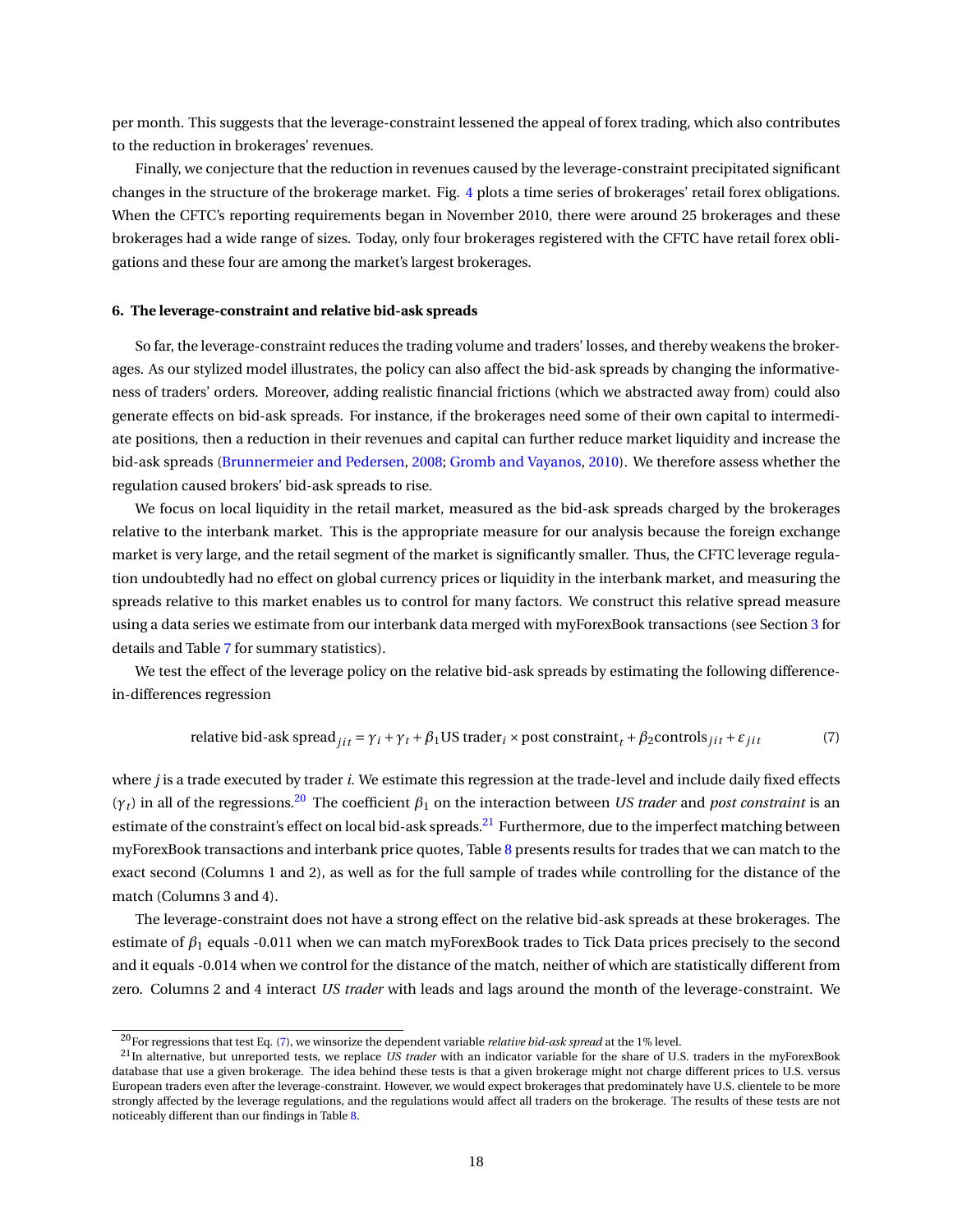do not find that the leverage-constraint affects bid-ask spreads at different leads and lags around the regulation. Likewise, similar to the results on trading activity and brokerage capital, we do not find any evidence that the January 2010 CFTC announcement of the leverage restriction affects brokerages' bid-ask spreads (see Panel B).

Recall that our model predicts an increase (resp. decrease) in bid-ask spreads if and only if the leverageconstraint policy increases (resp. decreases) traders' average information. Hence, the zero effect on bid-ask spreads can be reconciled with our model as long as the policy does not substantially change traders' average information. In Section 4, we present back-of-the-envelope calculations on gross returns (which provides a measure of traders' information) that suggests this might be the case. Specifically, with our preferred measure of trading costs, our analysis suggests the policy does not substantially change traders' gross returns. Put differently, the brokerages seem to face a similar degree of adverse selection before and after the leverage-constraint policy, which provides an explanation for why they do not change their bid-ask spreads.

# <span id="page-21-0"></span>**7. Conclusion**

This paper asks whether retail traders' leverage should be limited by empirically analyzing a unique policy intervention that restricted the provision of leverage to U.S. retail traders of foreign exchange. Using three data sets—a large transaction level-data set, panel data on brokerages regulated by the CFTC, and a data set of interbank prices—and a difference-in-difference empirical strategy, we find that the policy reduces trading volume, increases traders' net returns, and lowers brokerages' excess capital. Yet, the policy has no discernible effect on the relative bid-ask prices charged by these brokerages. We reconcile these findings with a model in which traders with heterogeneous and dogmatic beliefs take speculative positions, and a competitive brokerage sector intermediates these trades subject to technological and informational costs. From the lens of the model, these empirical results suggest that the leverage-constraint policy generates a sizable improvement in belief-neutral welfare, by economizing on productive resources used to intermediate speculation, while having no adverse effect on market liquidity. Put differently, our analysis suggests leverage is attractive to speculative traders who do not necessarily contribute to market quality. By providing leverage to these traders, financial intermediaries exacerbate speculation, which increases trading volume and their intermediation revenues, but at the expense of traders' profits and social welfare.

Our analysis is largely agnostic about the behavioral distortions that induce retail traders to speculate. This is because, as our model illustrates, our results apply for a large class of behavioral distortions that ultimately translate into dogmatic beliefs and trade. That said, the most parsimonious explanation for our findings is an overconfidence bias. Leverage would be particularly attractive to overconfident speculators with precise beliefs about asset payoffs. While some behavioral distortions sometimes struggle to explain asset market participation in the first place, e.g., Cumulative Prospect Theory, [Barberis and Xiong](#page-23-24) [\(2009\)](#page-23-24), overconfident investors' attraction to markets with high-leverage can explain why the retail traders we study choose to join this market, why they are more likely to leave the market when leverage is taken away, and why they are undeterred by the CFTC's announcement of leverage regulations. Furthermore, a robust empirical finance literature documents that overconfident individual investors have high trading volume, and because these traders pay more in transaction costs, they have poor net returns (e.g., [Barber and Odean,](#page-23-22) [2000\)](#page-23-22). Indeed, our results on retail forex traders' leverage use (and the associated transaction costs) mirror the literature's findings.

Obviously, our motivating model is too stylized to capture all potential reasons for trade in the forex market. For instance, some traders could be trading to hedge their background risks, as in [Simsek](#page-25-13) [\(2013b\)](#page-25-13). Others might be enjoying the sensation from trading. If we were to model these other motives for trade, leverage would improve social welfare through these channels. In an empirical analysis, it is impossible to capture all possible reasons for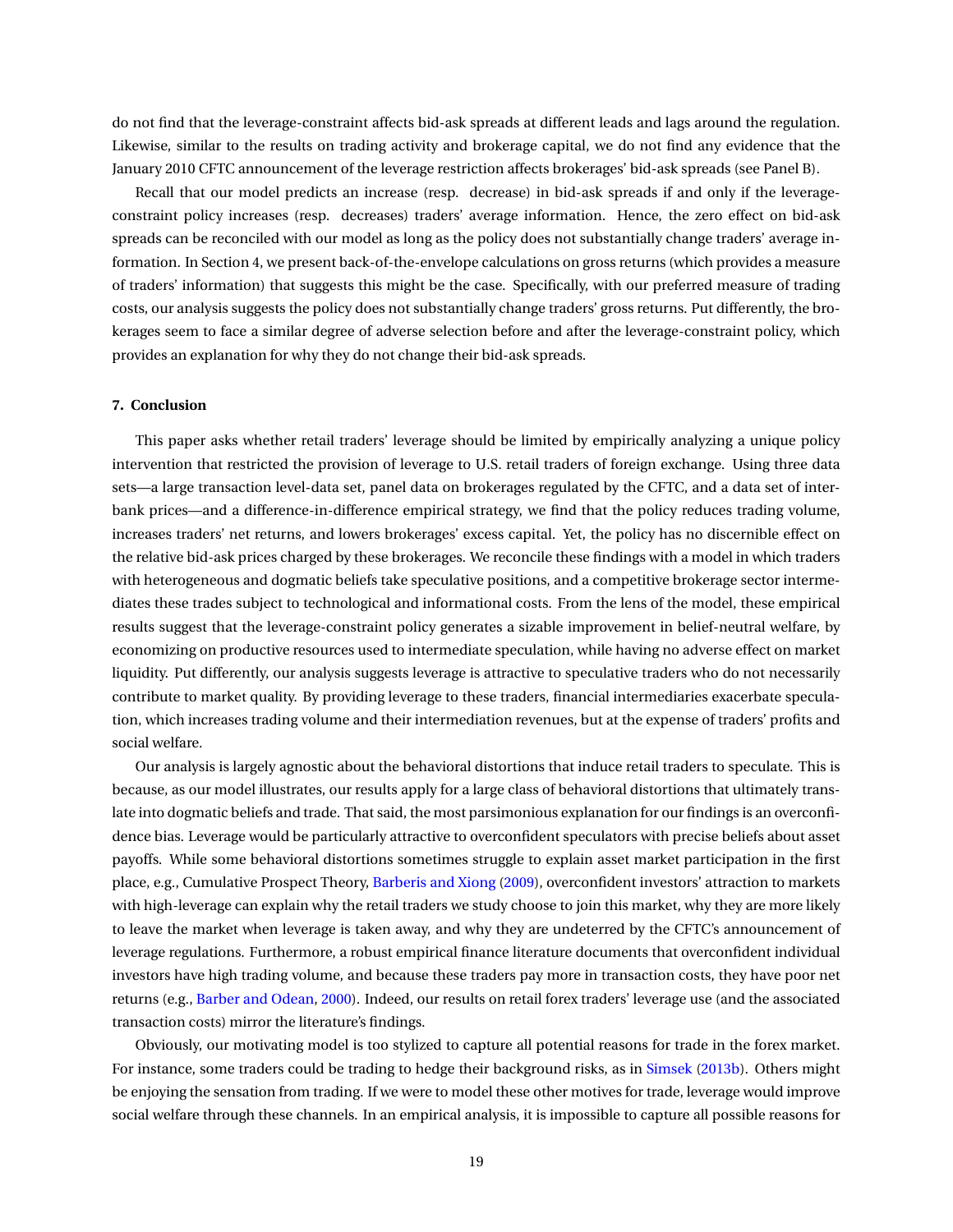trade. We view our analysis as capturing a key driving force for trade in the foreign exchange market (monetary pursuits from speculation). Our empirical results suggest that through this channel the leverage-constraint policy has a large positive impact on social welfare. This can also be viewed as setting a (very high) threshold that other rationales for trade would have to exceed to overturn our qualitative conclusion that the leverage restriction policy improves social welfare.

Our results also shed some light on the extraordinary growth of the financial services sector in the last decades (although this growth is also driven by many other factors, which we haven't touched upon in our analysis). We present evidence that suggests the growth of the foreign exchange brokerage market has been socially excessive, and that a leverage-constraint policy is an effective tool to reduce this excess. To the extent that our results apply in other markets, leverage (that finances speculation) could have contributed to inefficient growth also elsewhere in the financial sector. More broadly, recent decades have seen a considerable increase in trading volume, and some of this volume has arguably been speculative, as evidenced by the recent trading frenzies in the Chinese stock market and cryptocurrencies. Our results suggest that speculative trading volume could have inefficiently increased the size of the financial sector, and policies that target speculative trading could deal with this inefficiency without having adverse effects on market liquidity. We leave the analysis of other markets and other anti-speculation policies (such as financial transaction taxes) to future work.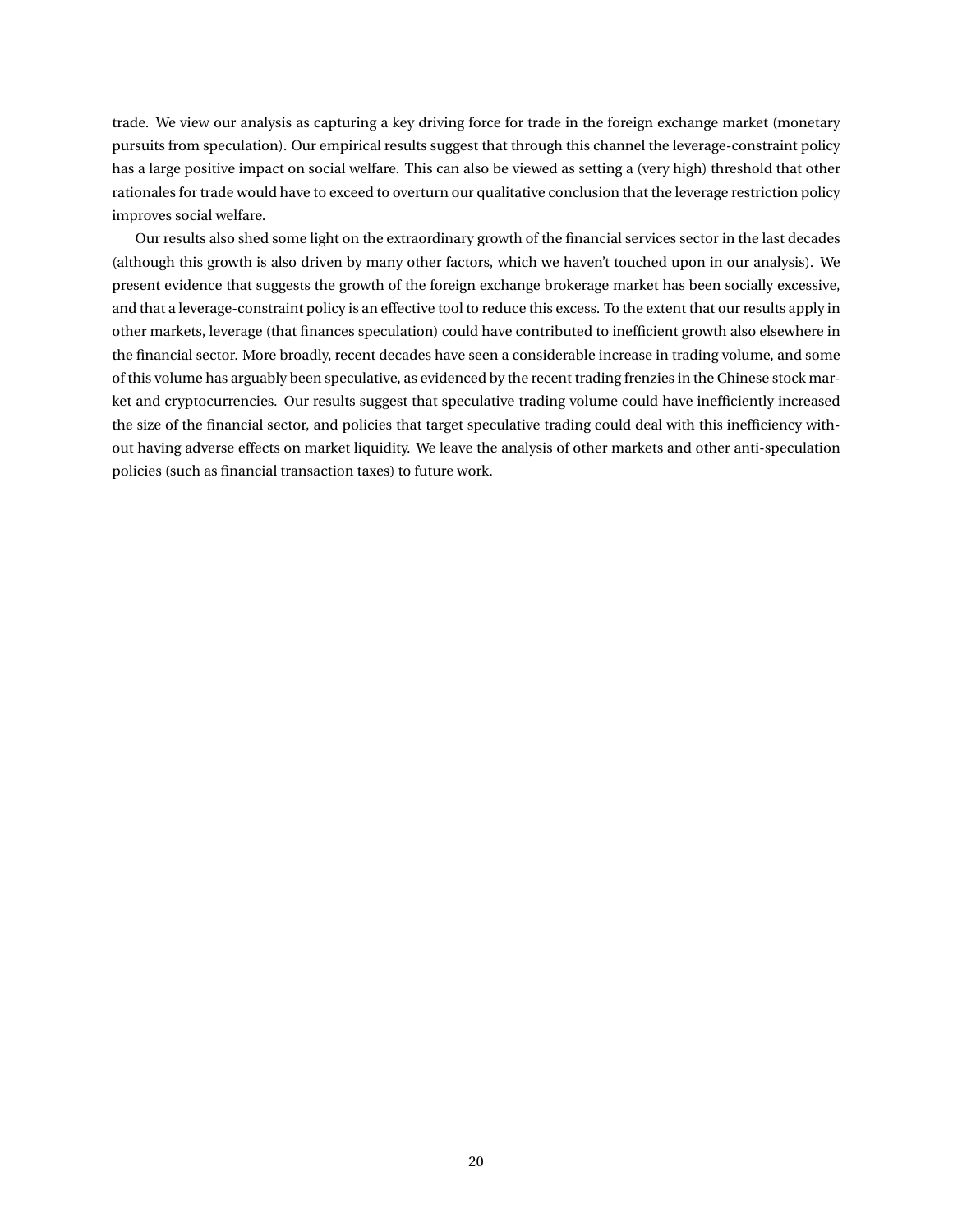#### <span id="page-23-25"></span>**References**

- <span id="page-23-12"></span>Adrian, T., Shin, H. S., 2010. Liquidity and leverage. Journal of Financial Intermediation 19, 418–437.
- <span id="page-23-20"></span>Bailey, M. C., Dávila, E., Kuchler, T., Stroebel, J., 2018. House price beliefs and mortgage leverage choice. Review of Economic Studies Forthcoming.
- <span id="page-23-23"></span>Barber, B. M., Lee, Y.-T., Liu, Y.-J., Odean, T., 2014. The cross-section of speculator skill: Evidence from day trading. Journal of Financial Markets 18, 1–24.
- <span id="page-23-22"></span>Barber, B. M., Odean, T., 2000. Trading is hazardous to your wealth: The common stock investment performance of individual investors. Journal of Finance 55, 773–806.
- <span id="page-23-4"></span>Barber, B. M., Odean, T., 2001. Boys will be boys: Gender, overconfidence, and common stock investment. The Quarterly Journal of Economics 116, 261–292.
- <span id="page-23-5"></span>Barber, B. M., Odean, T., Zhu, N., 2008. Do retail trades move markets? The Review of Financial Studies 22, 151–186.
- <span id="page-23-24"></span>Barberis, N., Xiong, W., 2009. What drives the disposition effect? An analysis of a long-standing preference-based explanation. The Journal of Finance 64, 751-784.
- <span id="page-23-7"></span>Barrot, J.-N., Kaniel, R., Sraer, D., 2016. Are retail traders compensated for providing liquidity? Journal of Financial Economics 120, 146–168.
- <span id="page-23-18"></span>Ben-David, I., 2018. High leverage and willingness to pay: Evidence from the residential housing market. Real Estate Economics Forthcoming.
- <span id="page-23-21"></span>Ben-David, I., Birru, J., Prokopenya, V., 2018. Uninformative feedback and risk taking: Evidence from retail forex trading. Review of Finance Forthcoming.
- <span id="page-23-9"></span>Ben-David, I., Birru, J., Rossi, A., 2017. Industry familiarity and trading: Evidence from the personal portfolios of industry insiders. Journal of Financial Economics Forthcoming.
- <span id="page-23-8"></span>Berkman, H., Koch, P. D., Westerholm, P. J., 2014. Informed trading through the accounts of children. The Journal of Finance 69, 363–404.
- <span id="page-23-17"></span>Bertrand, M., Morse, A., 2011. Information disclosure, cognitive biases, and payday borrowing. The Journal of Finance 66, 1865– 1893.
- <span id="page-23-0"></span>Black, F., 1986. Noise. The Journal of Finance 41, 528–543.
- <span id="page-23-3"></span>Brunnermeier, M. K., Pedersen, L. H., 2008. Market liquidity and funding liquidity. The Review of Financial Studies 22, 2201– 2238.
- <span id="page-23-2"></span>Brunnermeier, M. K., Simsek, A., Xiong, W., 2014. A welfare criterion for models with distorted beliefs. The Quarterly Journal of Economics 129, 1753–1797.
- <span id="page-23-1"></span>Brusa, F., Ramadorai, T., Verdelhan, A., 2014. The international CAPM redux. Unpublished working paper, Temple University .
- <span id="page-23-14"></span>Campbell, J. Y., Jackson, H. E., Madrian, B. C., Tufano, P., 2011. Consumer financial protection. Journal of Economic Perspectives 25, 91–114.
- <span id="page-23-13"></span>Cao, D., 2017. Speculation and financial wealth distribution under belief heterogeneity. The Economic Journal 128, 2258–2281.
- <span id="page-23-16"></span>Carlin, B. I., 2009. Strategic price complexity in retail financial markets. Journal of Financial Economics 91, 278–287.
- <span id="page-23-6"></span>Dorn, D., Huberman, G., Sengmueller, P., 2008. Correlated trading and returns. The Journal of Finance 63, 885–920.
- <span id="page-23-19"></span>Favara, G., Imbs, J., 2015. Credit supply and the price of housing. American Economic Review 105, 958–992.
- <span id="page-23-11"></span>Fostel, A., Geanakoplos, J., 2008. Leverage cycles and the anxious economy. The American Economic Review 98, 1211–1244.
- <span id="page-23-10"></span>Foucault, T., Sraer, D., Thesmar, D. J., 2011. Individual investors and volatility. The Journal of Finance 66, 1369–1406.
- <span id="page-23-15"></span>Gabaix, X., Laibson, D., 2006. Shrouded attributes, consumer myopia, and information suppression in competitive markets. The Quarterly Journal of Economics 121, 505–540.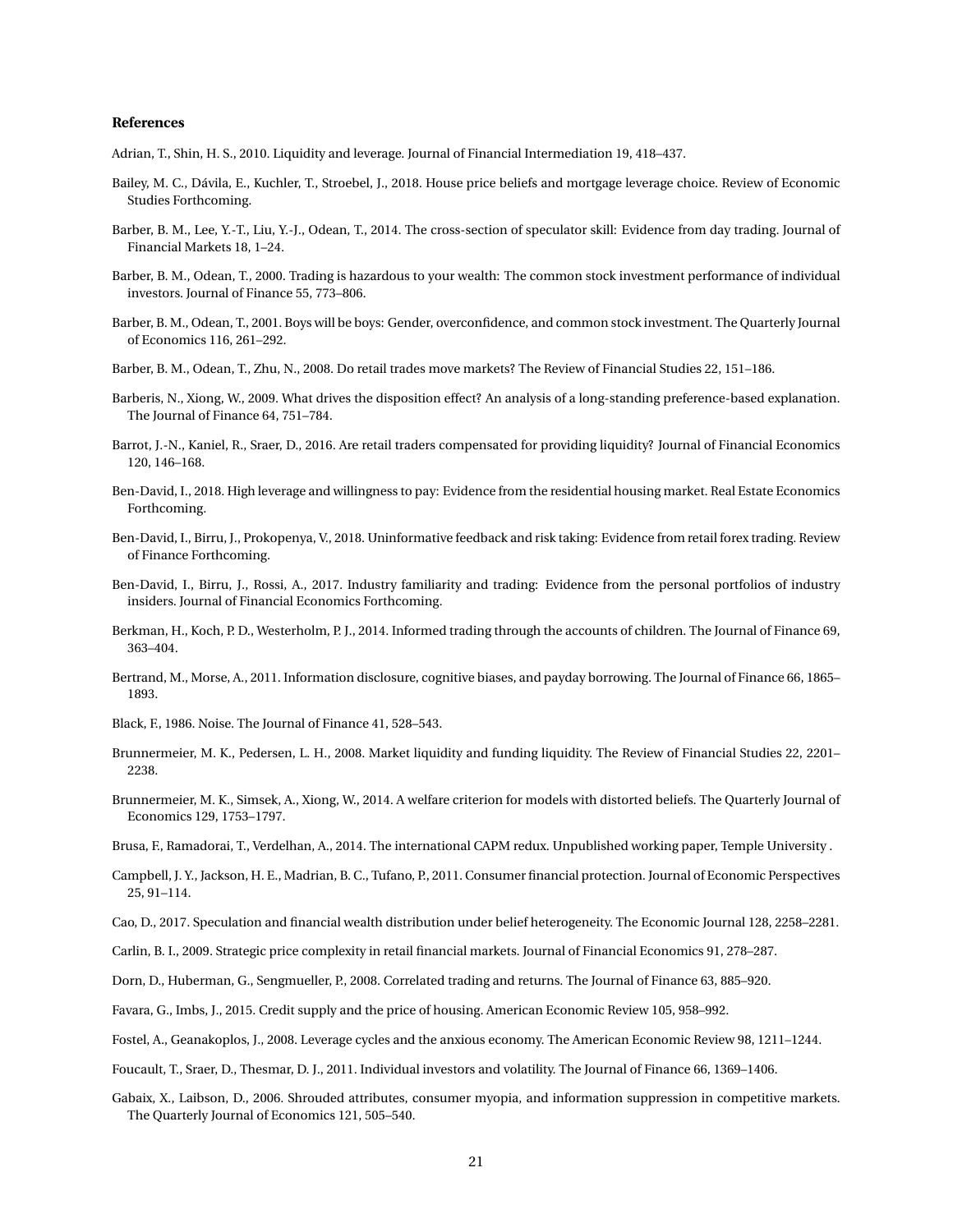- <span id="page-24-16"></span>Garleanu, N., Pedersen, L. H., 2011. Margin-based asset pricing and deviations from the law of one price. The Review of Financial Studies 24, 1980–2022.
- <span id="page-24-14"></span>Geanakoplos, J., 2003. Liquidity, default, and crashes: Endogenous contracts in general equilibrium. In: Dewatripont, M., Hansen, L., Turnovsky, S. (eds.), *Advances in Economics and Econometrics: Theory and Applications*, Eighth World Congress, Cambridge University Press, New York, vol. 2, pp. 170–205.
- <span id="page-24-15"></span>Geanakoplos, J., 2010. The leverage cycle. NBER Macroeconomics Annual 24, 1–65.
- <span id="page-24-1"></span>Gervais, S., Odean, T., 2001. Learning to be overconfident. Review of Financial Studies 14, 1–27.
- <span id="page-24-18"></span>Gilboa, I., Samuelson, L., Schmeidler, D., 2014. No-betting-pareto dominance. Econometrica 82, 1405–1442.
- <span id="page-24-4"></span>Glosten, L. R., Milgrom, P. R., 1985. Bid, ask and transaction prices in a specialist market with heterogeneously informed traders. Journal of Financial Economics 14, 71–100.
- <span id="page-24-0"></span>Greenwood, R., Scharfstein, D., 2013. The growth of finance. The Journal of Economic Perspectives 27, 3–28.
- <span id="page-24-5"></span>Grinblatt, M., Keloharju, M., 2009. Sensation seeking, overconfidence, and trading activity. Journal of Finance 64, 549–578.
- <span id="page-24-25"></span>Gromb, D., Vayanos, D., 2010. A model of financial market liquidity based on intermediary capital. Journal of the European Economic Association 8, 456–466.
- <span id="page-24-2"></span>Grossman, S. J., Stiglitz, J. E., 1980. On the impossibility of informationally efficient markets. The American Economic Review 70, 393–408.
- <span id="page-24-17"></span>Gurun, U. G., Matvos, G., Seru, A., 2016. Advertising expensive mortgages. The Journal of Finance 71, 2371–2416.
- <span id="page-24-23"></span>Hainmueller, J., 2012. Entropy balancing for causal effects: A multivariate reweighting method to produce balanced samples in observational studies. Political Analysis 20, 25–46.
- <span id="page-24-11"></span>Hardouvelis, G. A., Peristiani, S., 1992. Margin requirements, speculative trading, and stock price fluctuations: The case of Japan. The Quarterly Journal of Economics 107, 1333–1370.
- <span id="page-24-24"></span>Hartzmark, S. M., 2014. The worst, the best, ignoring all the rest: The rank effect and trading behavior. The Review of Financial Studies 28, 1024–1059.
- <span id="page-24-20"></span>Haughwout, A., Lee, D., Tracy, J., van der Klaauw, W., 2011. Real estate investors, the leverage cycle, and the housing market crisis. Federal Reserve Bank of New York Staff Reports No.514.
- <span id="page-24-21"></span>Heimer, R. Z., 2016. Peer pressure: Social interaction and the disposition effect. The Review of Financial Studies 29, 3177–3209.
- <span id="page-24-12"></span>Kahraman, B., Tookes, H. E., 2017. Trader leverage and liquidity. Journal of Finance 72, 1567–1610.
- <span id="page-24-9"></span>Kaniel, R., Liu, S., Saar, G., Titman, S., 2012. Individual investor trading and return patterns around earnings announcements. The Journal of Finance 67, 639–680.
- <span id="page-24-7"></span>Kaniel, R., Saar, G., Titman, S., 2008. Individual investor trading and stock returns. Journal of Finance 63, 273–310.
- <span id="page-24-8"></span>Kelley, E. K., Tetlock, P. C., 2013. How wise are crowds? Insights from retail orders and stock returns. The Journal of Finance 68, 1229–1265.
- <span id="page-24-13"></span>King, M. R., Osler, C. L., Rime, D., 2013. The market microstructure approach to foreign exchange: Looking back and looking forward. Journal of International Money and Finance 38, 95–119.
- <span id="page-24-19"></span>King, M. R., Rime, D., 2010. The \$4 trillion question: what explains FX growth since the 2007 survey? BIS Quarterly Review December 2010, 27–42.
- <span id="page-24-6"></span>Kumar, A., 2009. Who gambles in the stock market? Journal of Finance 64, 1889–1933.
- <span id="page-24-10"></span>Kupiec, P. H., 1989. Initial margin requirements and stock returns volatility: Another look. Journal of Financial Services Research 3, 287–301.
- <span id="page-24-3"></span>Kyle, A. S., 1985. Continuous auctions and insider trading. Econometrica 53, 1315–1335.

<span id="page-24-22"></span>Linnainmaa, J. T., 2011. Why do (some) households trade so much? Review of Financial Studies 24, 1630–1666.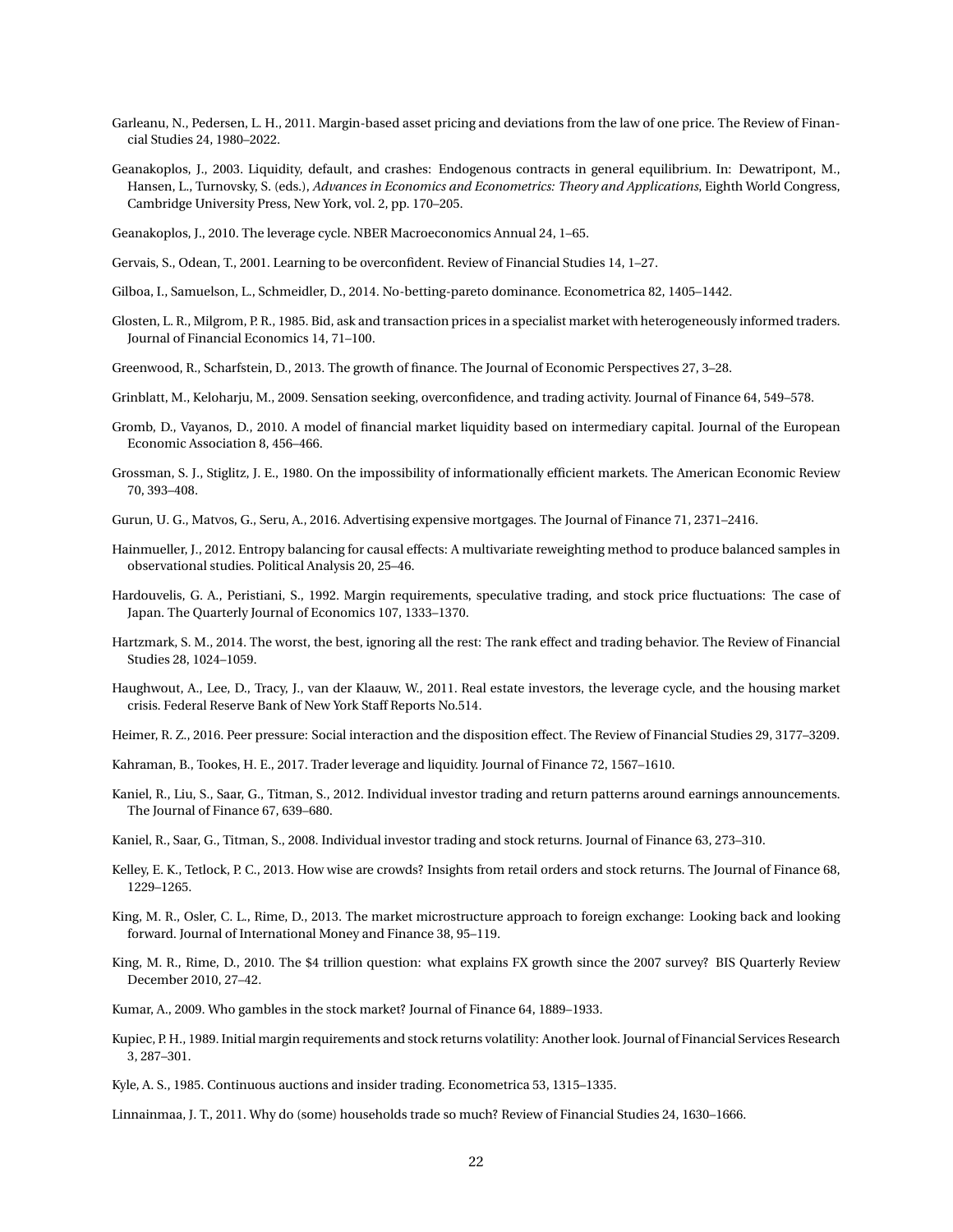- <span id="page-25-6"></span>Mancini, L., Ranaldo, A., Wrampelmeyer, J., 2013. Liquidity in the foreign exchange market: Measurement, commonality, and risk premiums. The Journal of Finance 68, 1805–1841.
- <span id="page-25-1"></span>Odean, T., 1998. Volume, volatility, price, and profit when all traders are above average. The Journal of Finance 53, 1887–1934.
- <span id="page-25-11"></span>Posner, E. A., Weyl, E. G., 2013. An FDA for financial innovation: Applying the insurable interest doctrine to 21st century financial markets. Northwestern University Law Review 107, 1307–1485.
- <span id="page-25-4"></span>Schwert, G. W., 1989. Margin requirements and stock volatility. Journal of Financial Services Research 3, 153–164.
- <span id="page-25-5"></span>Seguin, P. J., Jarrell, G. A., 1993. The irrelevance of margin: Evidence from the crash of '87. The Journal of Finance 48, 1457–1473.
- <span id="page-25-12"></span>Seru, A., Shumway, T., Stoffman, N., 2010. Learning by trading. Review of Financial Studies 23, 705–739.
- <span id="page-25-3"></span>Shleifer, A., Summers, L. H., 1990. The noise trader approach to finance. The Journal of Economic Perspectives 4, 19–33.
- <span id="page-25-7"></span>Simsek, A., 2013a. Belief disagreements and collateral constraints. Econometrica 81, 1–53.
- <span id="page-25-13"></span>Simsek, A., 2013b. Speculation and risk sharing with new financial assets. Quarterly Journal of Economics 128, 1365–1396.
- <span id="page-25-9"></span>Stiglitz, J. E., 1989. Using tax policy to curb speculative short-term trading. Journal of Financial Services Research 3, 101–115.
- <span id="page-25-10"></span>Summers, L. H., Summers, V. P., 1989. When financial markets work too well: a cautious case for a securities transactions tax. Journal of Financial Services Research 3, 261–286.
- <span id="page-25-2"></span>Thaler, R. H., Benartzi, S., 2004. Save more tomorrow: Using behavioral economics to increase employee saving. Journal of Political Economy 112, S164–S187.
- <span id="page-25-8"></span>Wang, Y., 2015. Why can margin requirements increase volatility and benefit margin constrained investors? Review of Finance 20, 1449–1485.

<span id="page-25-0"></span>Zingales, L., 2015. Presidential address: Does finance benefit society? The Journal of Finance 70, 1327–1363.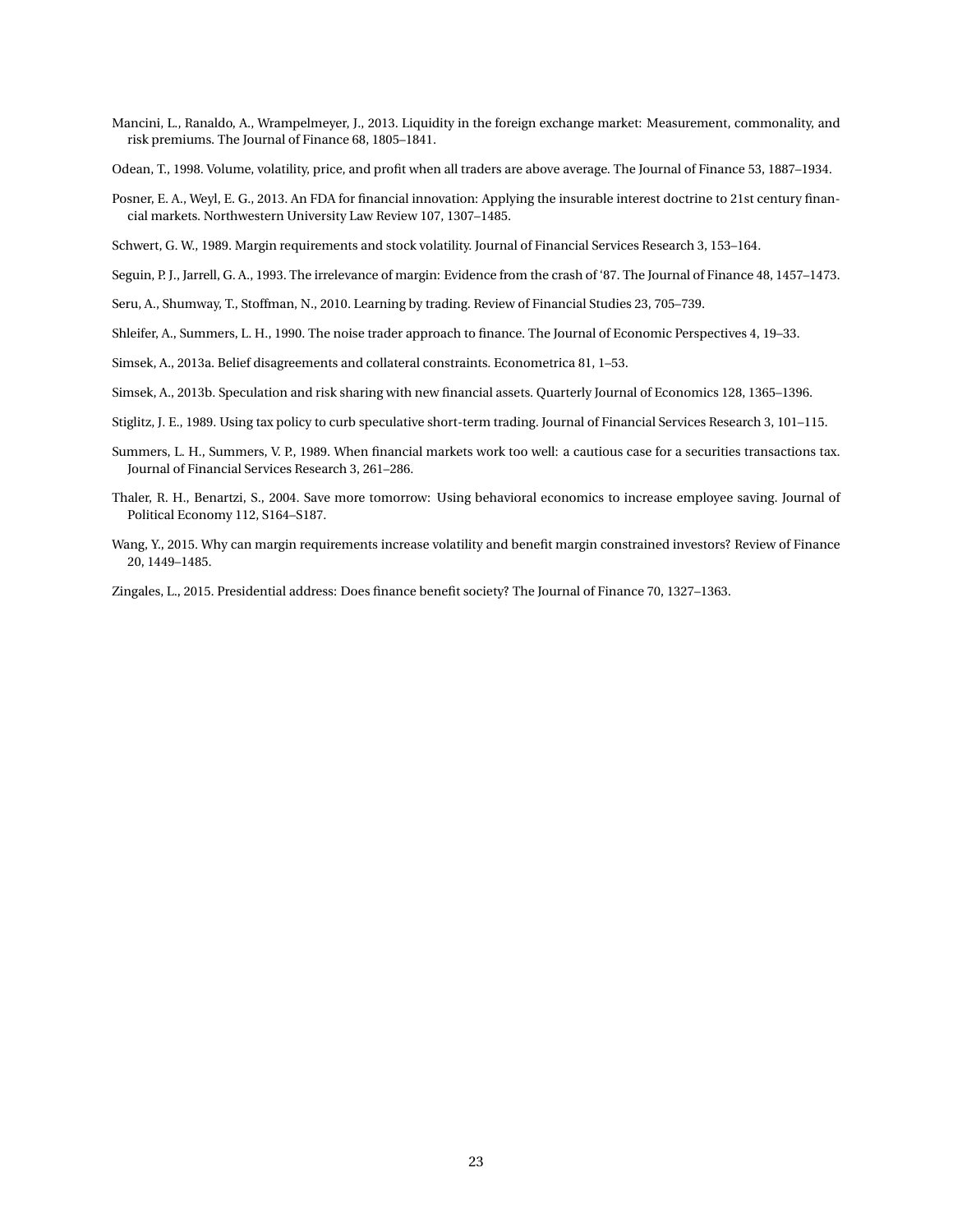<span id="page-26-0"></span>A comparison balancing test.

This table compares traders in the myForexBook data set from the United States to traders from Europe. Panel A includes a comparison of means. Panel B presents Pearson's correlation coefficients from daily fluctuations in aggregate trading activity between U.S. and European traders (weekends excluded). Daily fluctuations equal  $log(\bar{y}_{t,i}/\bar{y}_{t-1,i})$  where  $\bar{y}$  is the average by day  $t$ , and *i* indexes U.S. versus European traders. The sample window for these tests is the period immediately preceding the CFTC leverage-constraint – May 1 to October 17, 2010.

|                                                         | US    | EUR   | $t$ -stat $^a$ |
|---------------------------------------------------------|-------|-------|----------------|
| Personal characteristics                                |       |       |                |
| Trading experience (years)                              |       |       |                |
| $0 - 1$                                                 | 0.29  | 0.31  | 1.17           |
| $1 - 3$                                                 | 0.45  | 0.44  | 0.40           |
| $3 - 5$                                                 | 0.10  | 0.10  | 0.25           |
| $5+$                                                    | 0.15  | 0.14  | 0.76           |
| Trading approach                                        |       |       |                |
| Technical                                               | 0.65  | 0.66  | 0.66           |
| Fundamentals                                            | 0.046 | 0.053 | 0.78           |
| <b>News</b>                                             | 0.024 | 0.020 | 0.70           |
| Not specific                                            | 0.23  | 0.22  | 0.62           |
| Momentum                                                | 0.053 | 0.048 | 0.57           |
| Age                                                     | 37.4  | 37.4  | 0.09           |
|                                                         |       |       |                |
| Trading characteristics                                 |       |       |                |
| Trades per account                                      | 364.6 | 307.3 | 0.68           |
| Trades per account/day, if $\geq 1$ trade in day        | 6.59  | 7.03  | 0.60           |
| Distinct currency pairs traded at least once            | 8.46  | 8.17  | 1.15           |
| Fraction trades $w/$ leverage $> 50:1$                  | 0.16  | 0.19  | 2.67           |
| Number of traders                                       | 1,193 | 1,479 |                |
| $\emph{a}$ test of equality of means between US and EUR |       |       |                |

| Panel A: Difference in means between U.S. and European traders |  |  |
|----------------------------------------------------------------|--|--|
|                                                                |  |  |

*Panel B: Correlation of aggregate daily trading for U.S. versus Europeans*

|                      | Corr. coef. |  |
|----------------------|-------------|--|
| Trading volume (USD) | 0.59        |  |
| Number of trades     | 0.62        |  |
| Returns              | 0.44        |  |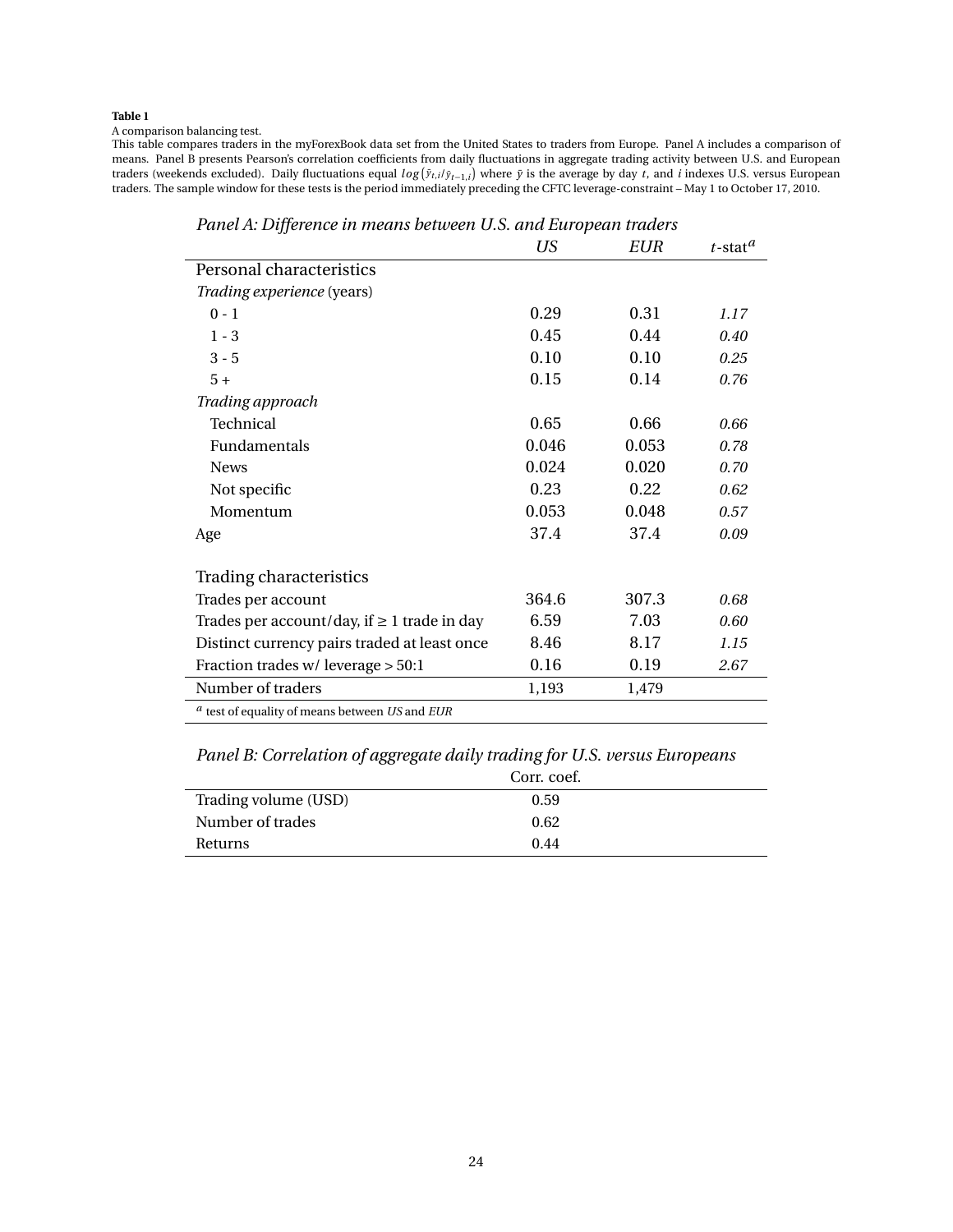#### <span id="page-27-0"></span>Summary statistics from traders' accounts.

This table presents summary statistics from the myForexBook account-level database trimmed according to the criteria described in Section [3.](#page-10-0) The sample includes trades executed by U.S. and European retail forex traders. *US trader* equals one if the trader is located in the U.S. and equal to zero if located in Europe. *Post constraint* equals one if the month comes after October 2010, the month in which brokerages needed to comply with CFTC regulations limiting the leverage available to U.S retail forex traders at 50:1, zero otherwise. *Post announcement* equals one if the trade was opened after the CFTC's announcement in the Federal Registrar in January 2010 of their intent to restrict traders' leverage to 10:1, zero otherwise. *High-leverage trader* equals one if the traders' average leverage use prior to the leverage-constraint is above the median of all traders in the sample. Monthly *portfolio returns* are calculated using the account's balances at the beginning and end of the month, excluding deposits.

| Panel A: Sample window around leverage-constraint (May 2010 - April 2011) |  |
|---------------------------------------------------------------------------|--|
|                                                                           |  |

| Variable                                                                        | Mean    | Std dev | 5%      | 10%     | 25%     | 50%       | 75%   | 90%  | 95%  |
|---------------------------------------------------------------------------------|---------|---------|---------|---------|---------|-----------|-------|------|------|
| Log trading volume (USD)                                                        | 11.7    | 2.65    | 7.14    | 8.29    | 10.00   | 11.8      | 13.5  | 14.8 | 15.7 |
| Log number of trades                                                            | 3.31    | 1.62    | 0       | 1.10    | 2.20    | 3.43      | 4.44  | 5.28 | 5.81 |
| Portfolio return                                                                | $-0.19$ | 0.90    | $-1.42$ | $-1.00$ | $-0.34$ | $-0.0092$ | 0.020 | 0.23 | 0.70 |
| US trader $(= 1)$                                                               | 0.46    |         |         |         |         |           |       |      |      |
| Post constraint $(=1)$                                                          | 0.54    |         |         |         |         |           |       |      |      |
| High-leverage trader $(= 1)$                                                    | 0.55    |         |         |         |         |           |       |      |      |
| Trader-month observations                                                       | 15,125  |         |         |         |         |           |       |      |      |
|                                                                                 |         |         |         |         |         |           |       |      |      |
| Panel B: Sample window around regulation announcement (August 2009 - July 2010) |         |         |         |         |         |           |       |      |      |
| Log trading volume (USD)                                                        | 11.9    | 2.46    | 7.67    | 8.85    | 10.3    | 12.1      | 13.6  | 15.0 | 15.8 |
| Log number of trades                                                            | 3.31    | 1.55    | 0.69    | 1.10    | 2.30    | 3.47      | 4.42  | 5.16 | 5.62 |
| Portfolio return                                                                | $-0.31$ | 1.05    | $-1.98$ | $-1.22$ | $-0.74$ | $-0.046$  | 0.013 | 0.26 | 0.89 |
| US trader $(= 1)$                                                               | 0.47    |         |         |         |         |           |       |      |      |
| Post announcement $(= 1)$                                                       | 0.69    |         |         |         |         |           |       |      |      |

| Post announcement $(= 1)$ | 0.69   |
|---------------------------|--------|
| Trader-month observations | 13.833 |
|                           |        |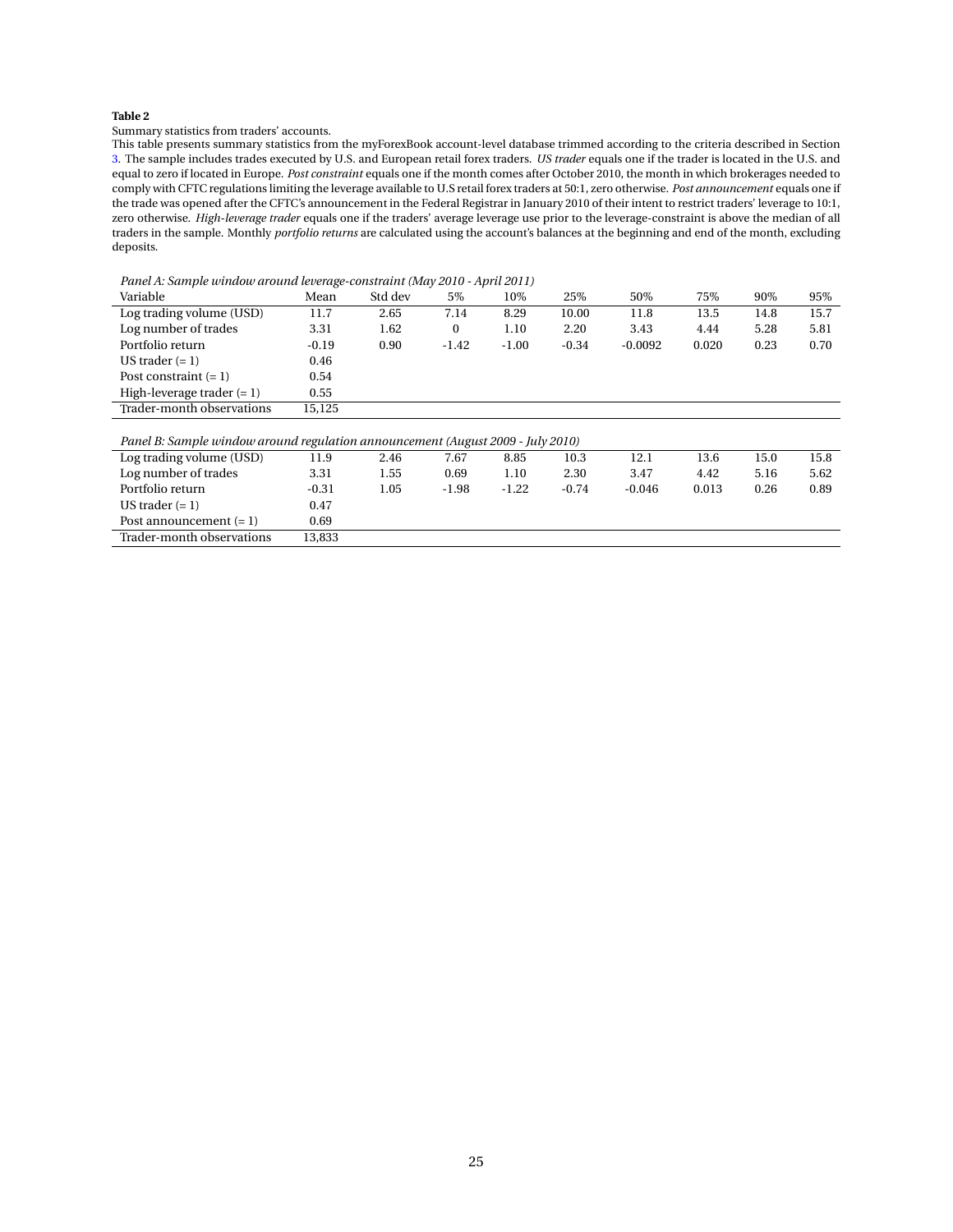<span id="page-28-0"></span>Leverage constraints and trading volume.

This table uses account level data from the myForexBook data set collapsed to the level of trader-month. It reports ordinary least squares estimates of the regression

# $log($ volume) $i_t = \gamma_i + \gamma_t + \beta_1$ US trader $i \times post$  constraint $t_t + \varepsilon_i$ ;

where *i* is a trader and *t* is a month. *Trading volume* is the USD value of the assets traded. *US trader* equals one if the trader is from the U.S. and<br>equal to zero if they are from Europe. *Post constraint* equals o

# *Panel A: The October 2010 leverage constraint and trading volume*

| Dep var:                                       | Log trading volume |            |           | Log number of trades |
|------------------------------------------------|--------------------|------------|-----------|----------------------|
|                                                | (1a)               | (2a)       | (3a)      | (4a)                 |
| US trader $(=1) \times$ Post constraint $(=1)$ | $-0.265***$        | $-0.200**$ | $-0.108*$ | $-0.0685$            |
|                                                | (0.094)            | (0.097)    | (0.062)   | (0.065)              |
| Trader FE                                      | X                  | X          | X         | X                    |
| Month FE                                       | X                  |            | X         |                      |
| Brokerage-month FE                             |                    | X          |           | X                    |
| Trader-month observations                      | 15,125             | 15,016     | 15,156    | 15,047               |
| $R^2$                                          | 0.72               | 0.73       | 0.61      | 0.61                 |

# *Panel B: Alternative treatment and control groups – high- vs. low-leverage traders*

| Dep var:                                                  |             | Log trading volume |            | Log number of trades |
|-----------------------------------------------------------|-------------|--------------------|------------|----------------------|
|                                                           | (1b)        | (2b)               | (3b)       | (4b)                 |
| High leverage trader $(=1) \times$ Post constraint $(=1)$ | $-0.365***$ | $-0.340***$        | $-0.155**$ | $-0.154**$           |
|                                                           | (0.094)     | (0.096)            | (0.062)    | (0.063)              |
| Trader FE                                                 | X           | X                  | X          | X                    |
| Month FE                                                  | X           |                    | X          |                      |
| Brokerage-month FE                                        |             | X                  |            | X                    |
| Trader-month observations                                 | 15,125      | 15.016             | 15,156     | 15,047               |
| $R^2$                                                     | 0.72        | 0.73               | 0.61       | 0.61                 |

# *Panel C: The January 2010 announcement of leverage regulation*

| Dep var:                                         |        | Log trading volume |         | Log number of trades |
|--------------------------------------------------|--------|--------------------|---------|----------------------|
|                                                  | (1c)   | (2c)               | (3c)    | (4c)                 |
| US trader $(=1) \times$ Post announcement $(=1)$ | 0.148  | 0.153              | 0.0433  | 0.0998               |
|                                                  | (0.10) | (0.12)             | (0.075) | (0.080)              |
| <b>Trader FE</b>                                 | X      | X                  | X       | X                    |
| Month FE                                         | X      |                    | X       |                      |
| Brokerage-month FE                               |        | X                  |         | X                    |
| Trader-month observations                        | 13,833 | 13,741             | 13,861  | 13,767               |
| $R^2$                                            | 0.70   | 0.71               | 0.55    | 0.57                 |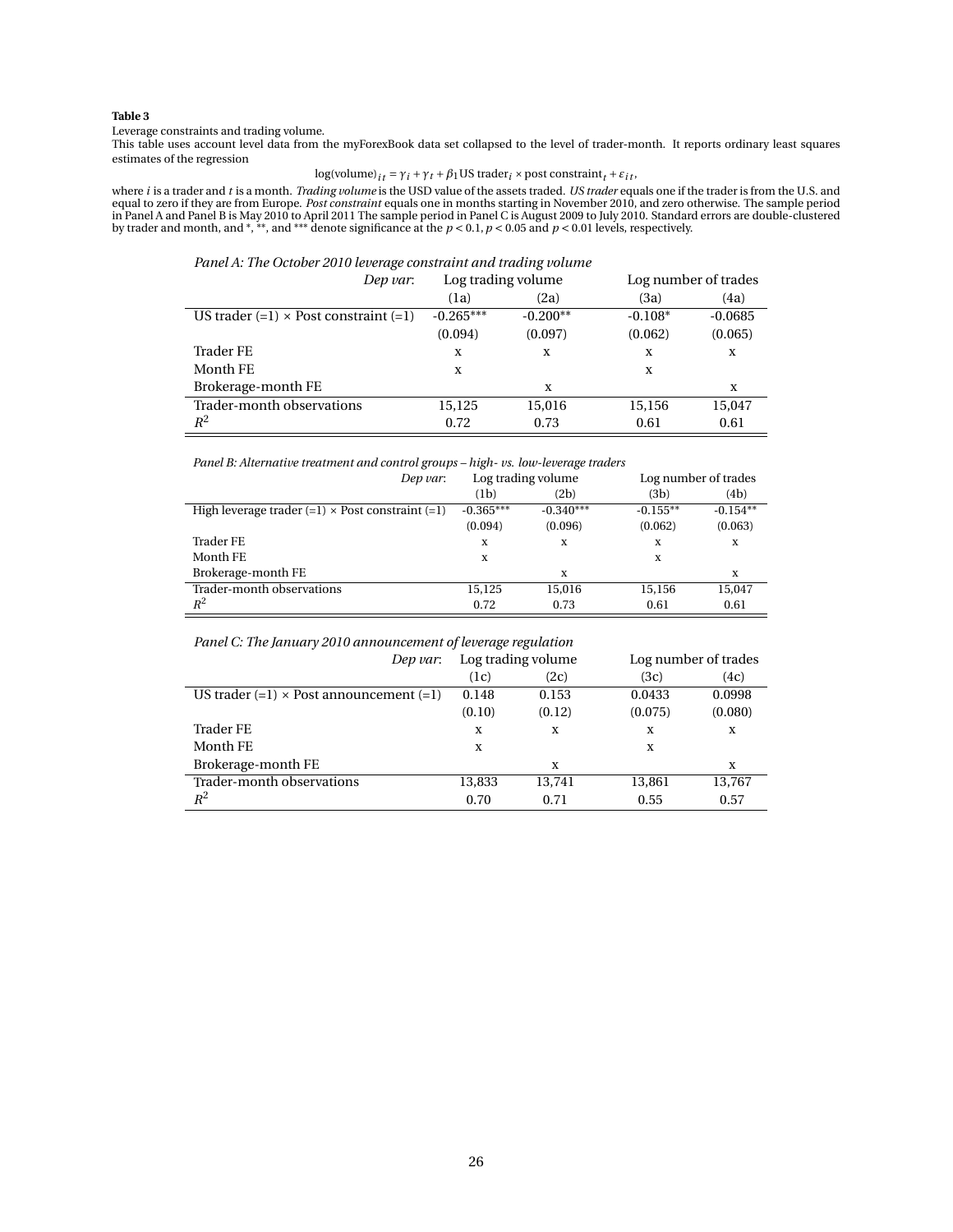#### <span id="page-29-0"></span>Leverage constraints and traders' portfolio returns.

 This table reports portfolio returns of traders in the myForexBook database. Monthly returns are calculated using the account's balances at the beginning and end of the month, excluding deposits. We sort traders monthly by the average amount of leverage the trader uses in *<sup>t</sup>* <sup>−</sup>1. We calculate one-factor alphas by regressing the return difference between the high- and low-leverage portfolios (*highminus-low return*) on the carry-trade factor described in [Brusa](#page-23-25) et al. [\(2014\)](#page-23-25). To calculate statistical differences between pre- and post-constraint portfolios, we use seemingly unrelated regressions (joint equation regressions) to conduct  $\chi^2$  tests on the regression alphas; the table presents *p*-values for the null hypothesis that the difference in alphas is equal to zero. Stars \*, \*\*, and \*\*\* denote significance levels  $p < 0.10$  ,  $p < 0.05$  , and  $p < 0.01$ , respectively.

|                   |                |                 |                       |        |                |                  |                          |           | Local ave. treatment effect    |
|-------------------|----------------|-----------------|-----------------------|--------|----------------|------------------|--------------------------|-----------|--------------------------------|
|                   |                | US traders      |                       |        |                | European traders |                          |           | $(US_{post} - US_{pre})$ minus |
|                   | Pre-constraint | Post-constraint | Post minus pre        | t-stat | Pre-constraint | Post-constraint  | Post minus pre           | $t$ -stat | $(EUR_{post} - EUR_{pre})$     |
| Sample average    | $-0.174$       | $-0.095$        | $0.079***$            | [4.46] | $-0.149$       | $-0.119$         | 0.030                    | $[1.53]$  | 0.05                           |
| Leverage quintile |                |                 |                       |        |                |                  |                          |           |                                |
| High              | $-0.444$       | $-0.195$        | $0.249***$            | [4.02] | $-0.340$       | $-0.285$         | 0.055                    | [0.87]    | 0.19                           |
| 4                 | $-0.229$       | $-0.142$        | $0.086**$             | [2.18] | $-0.205$       | $-0.176$         | 0.029                    | [0.64]    | 0.06                           |
| 3                 | $-0.094$       | $-0.079$        | 0.014                 | [0.44] | $-0.134$       | $-0.055$         | $0.079**$                | [2.18]    | $-0.06$                        |
|                   | $-0.086$       | $-0.041$        | $0.045*$              | [1.64] | $-0.058$       | $-0.056$         | 0.003                    | [0.09]    | 0.04                           |
| Low               | $-0.032$       | $-0.020$        | 0.012                 | [0.46] | $-0.021$       | $-0.024$         | $-0.003$                 | [0.09]    | 0.01                           |
| High minus low    | $-0.412***$    | $-0.175***$     | 0.237                 |        | $-0.319***$    | $-0.261***$      | 0.058                    |           | 0.18                           |
|                   | [5.75]         | [4.07]          | $-$                   |        | [6.84]         | [4.35]           | $\overline{\phantom{a}}$ |           |                                |
| 1-Factor alpha    | $-0.434***$    | $-0.196***$     | $0.237***$            |        | $-0.298***$    | $-0.255***$      | 0.043                    |           | $0.19**$                       |
|                   | [30.02]        | [3.64]          | $\chi^2$ p-val < 0.00 |        | [3.70]         | [9.76]           | $\gamma^2$ p-val = 0.62  |           | $\chi^2$ p-value = 0.01        |

<span id="page-29-1"></span>*Panel A: Sample window around leverage-constraint (May 2010 - April 2011)*

27

Panel B: Sample window around regulation announcement (August 2009 - July 2010)

|                   | $\cdot$      |               | ີເກ                   |        |              |                  |                       |        | Local ave. treatment effect    |
|-------------------|--------------|---------------|-----------------------|--------|--------------|------------------|-----------------------|--------|--------------------------------|
|                   |              | US traders    |                       |        |              | European traders |                       |        | $(US_{post} - US_{pre})$ minus |
|                   | Pre-announce | Post-announce | Post minus pre        | t-stat | Pre-announce | Post-announce    | Post minus pre        | t-stat | $(EUR_{post} - EUR_{pre})$     |
| Sample average    | $-0.145$     | $-0.169$      | $-0.023$              | [0.83] | $-0.193$     | $-0.213$         | $-0.020$              | [0.66] | 0.00                           |
| Leverage quintile |              |               |                       |        |              |                  |                       |        |                                |
| High              | $-0.392$     | $-0.458$      | $-0.066$              | [0.66] | $-0.420$     | $-0.518$         | $-0.098$              | [0.97] | 0.03                           |
|                   | $-0.224$     | $-0.192$      | 0.032                 | [0.50] | $-0.355$     | $-0.265$         | 0.090                 | [1.16] | $-0.06$                        |
|                   | $-0.018$     | $-0.078$      | $-0.060$              | [1.19] | $-0.153$     | $-0.180$         | $-0.027$              | [0.52] | $-0.03$                        |
|                   | $-0.044$     | $-0.071$      | $-0.027$              | [0.83] | $-0.049$     | $-0.064$         | $-0.015$              | [0.36] | $-0.01$                        |
| Low               | $-0.057$     | $-0.066$      | $-0.009$              | [0.21] | 0.012        | $-0.051$         | $-0.063$              | [1.41] | 0.05                           |
| High minus low    | $-0.335***$  | $-0.392***$   | $-0.057$              |        | $-0.432***$  | $-0.467***$      | $-0.035$              |        | $-0.02$                        |
|                   | [3.05]       | [3.80]        |                       |        | [5.07]       | [5.57]           | -                     |        |                                |
| 1-Factor alpha    | $-0.349***$  | $-0.414***$   | $-0.066*$             |        | $-0.662***$  | $-0.459***$      | 0.203                 |        | $-0.27*$                       |
|                   | [4.01]       | [4.12]        | $\chi^2$ p-val = 0.06 |        | [8.40]       | [5.00]           | $\chi^2$ p-val = 0.49 |        | $\chi^2$ p-val= 0.05           |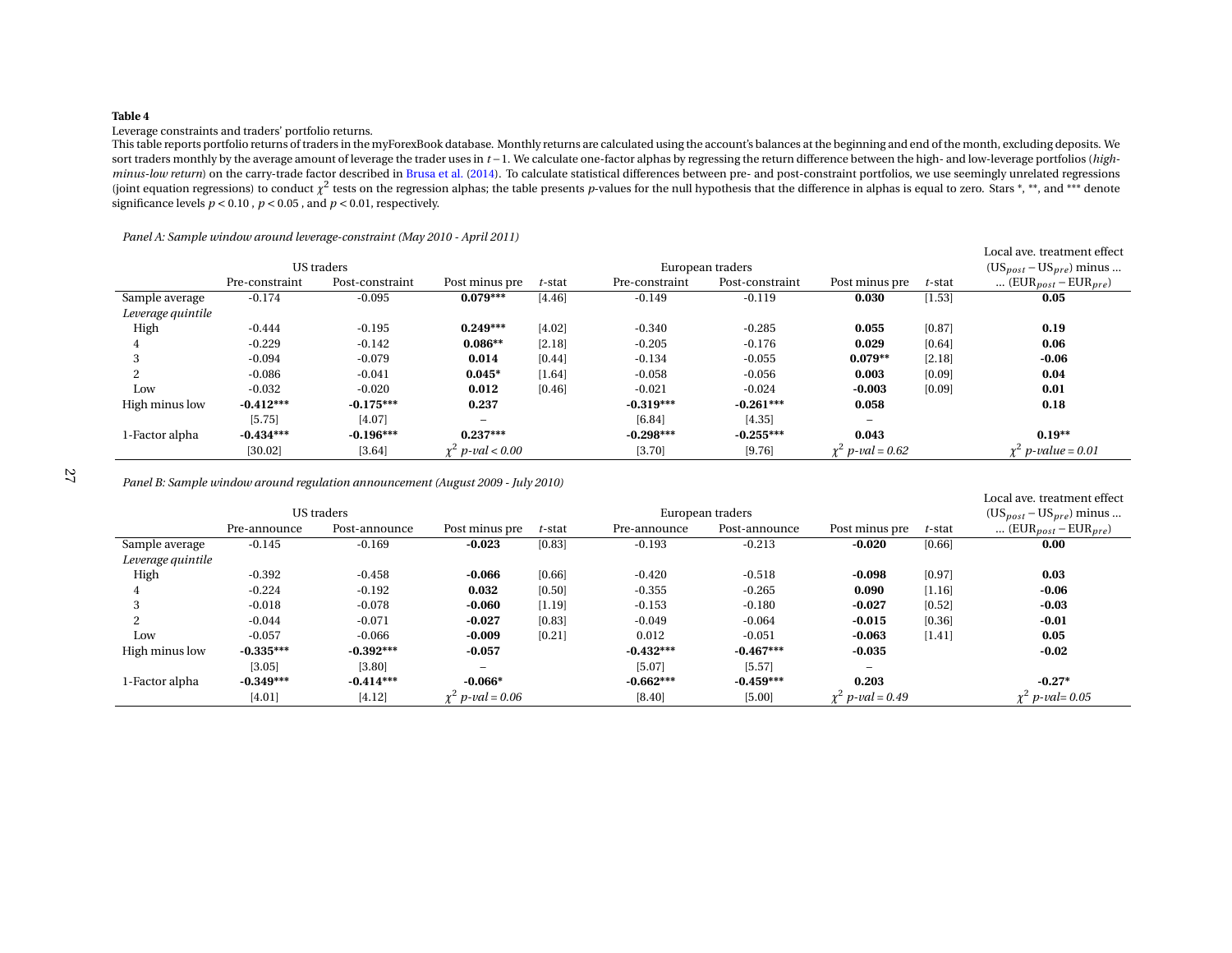#### <span id="page-30-0"></span>Summary statistics on retail forex brokerages.

 The data comes from monthly reports to the CFTC. The CFTC requires futures commission merchants and retail foreign exchange dealers to file monthly financial reports with the CFTC's Division of Swap Dealer and Intermediary Oversight. The CFTC collects data on brokerage excess capital and net capital requirements for the entire sample. They begin collecting data on retail forex obligationsin November 2010. *Net capital requirement* is set as a minimum of \$1,000,000 or some greater amount as determined under CFTC Regulation 1.17(a). *FX broker* equals one if the broker has retail forex obligations greater than zero post-November 2010, and zero otherwise. *Post constraint* equals one starting in November, 2010, the date by which brokerages needed to comply with CFTC regulation limiting the leverage available to U.S retail forex traders at 50:1, zero otherwise. *Post announcement* equals one starting in February 2010, following the CFTC's announcement in the Federal Registrarof their intent to restrict traders' leverage to 10:1, zero otherwise.

| Variable                                                                        | Broker-month obs.<br>Mean      |      | Std dev | 5%   | 10%    | 25%  | 50%  | 75%  | 90%  | 95%  |
|---------------------------------------------------------------------------------|--------------------------------|------|---------|------|--------|------|------|------|------|------|
| Log excess net capital                                                          | 1,505                          | 17.4 | 2.88    | 13.2 | 13.6   | 15.1 | 17.3 | 19.5 | 21.3 | 22.6 |
| Log net capital requirement                                                     | 1,505                          | 16.1 | 2.27    | 13.8 | 13.8   | 13.8 | 16.0 | 17.5 | 19.8 | 20.6 |
| $FX$ broker $(=1)$                                                              | 1,505                          | 0.16 |         |      |        |      |      |      |      |      |
| Post constraint $(=1)$                                                          | 1,505                          | 0.50 |         |      |        |      |      |      |      |      |
| Log retail for ex obligations if $FX$ broker = 1                                | 117                            | 16.5 | 1.79    | 14.1 | 14.2   | 15.0 | 16.9 | 17.5 | 18.8 | 18.8 |
| Panel B: Sample window around regulation announcement (August 2009 - July 2010) |                                |      |         |      |        |      |      |      |      |      |
|                                                                                 |                                |      |         |      |        |      |      |      |      |      |
| Variable                                                                        | Broker-month obs.              | Mean | Std dev | 5%   | $10\%$ | 25%  | 50%  | 75%  | 90%  | 95%  |
| Log excess net capital                                                          | 1,571                          | 17.2 | 2.98    | 12.7 | 13.3   | 14.9 | 17.0 | 19.4 | 21.2 | 22.6 |
| Log net capital requirement                                                     | 1,573                          | 15.8 | 2.37    | 13.1 | 13.1   | 13.8 | 15.6 | 17.2 | 19.2 | 20.5 |
| $FX$ broker $(=1)$                                                              | 1,573                          | 0.14 |         |      |        |      |      |      |      |      |
| Post announcement $(=1)$                                                        | 1.573                          | 0.49 |         |      |        |      |      |      |      |      |
| Log retail forex obligations                                                    | no data prior to November 2010 |      |         |      |        |      |      |      |      |      |

# *Panel A: Sample window around leverage-constraint (May 2010 - April 2011)*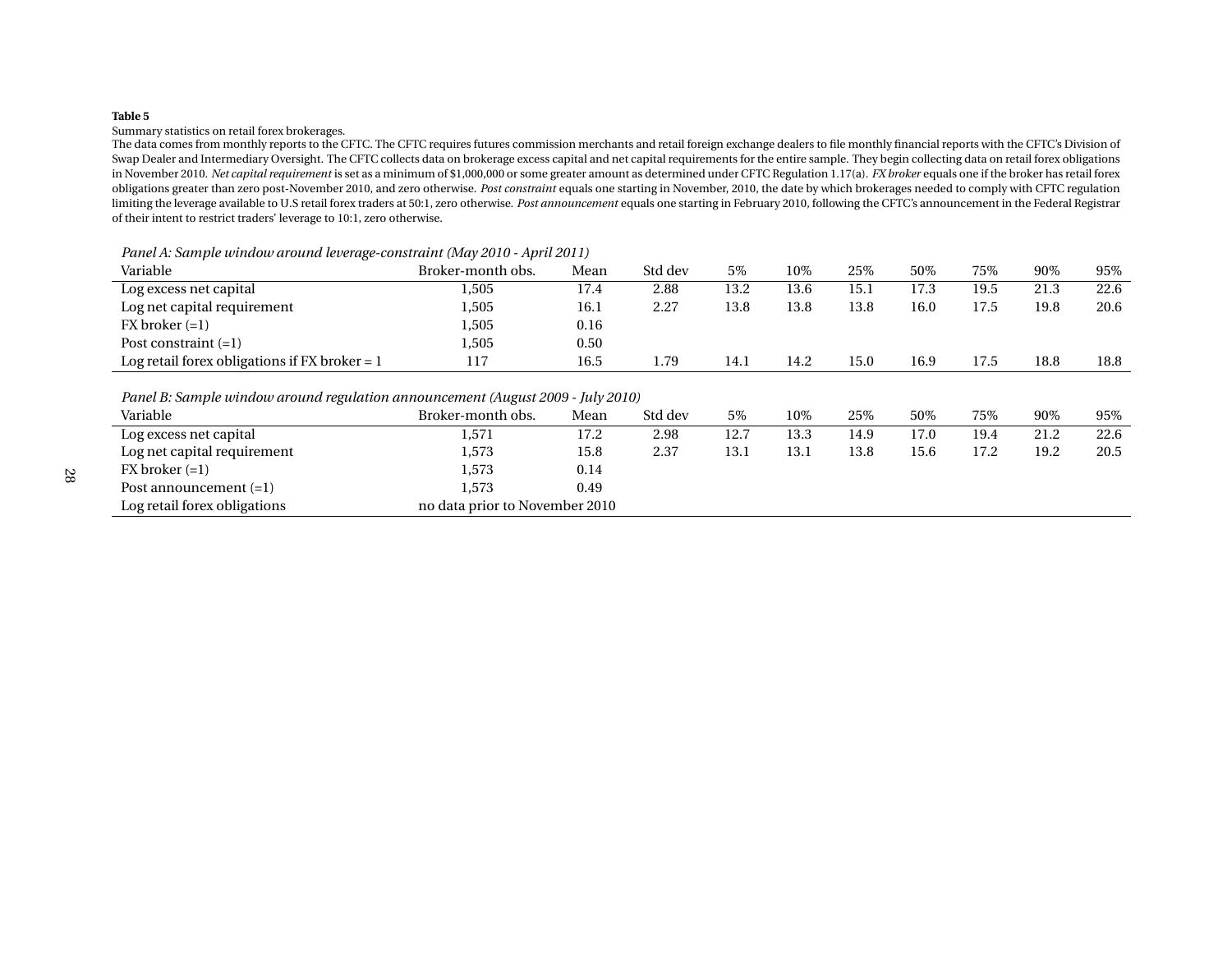<span id="page-31-0"></span>The effect of the leverage-constraint and announcement on brokerage excess capital. This table reports OLS estimates of the regression

 $log$ (excess capital)<sub>*ht*</sub> =  $\gamma_b + \gamma_t + \beta_1$ FX broker<sub>*b*</sub> × post constraint<sub>*t*</sub> +  $\varepsilon_{bt}$ ,

where *b* is a broker and *t* is a month. The data come from monthly CFTC Futures Commission Merchants Financial Reports. Excess capital is the capital in excess of the regulatory requirement, for each brokerage in the CFTC data set. *FX broker* equals one if the brokerage has any retail forex obligations after they were required to report these obligations starting in November 2010. *Post constraint* equals one in months starting in November 2010, and zero otherwise. *Post announcement* equals one in months starting in February 2010, and zero otherwise. Using the non-parametric, entropy balancing procedure designed by [Hainmueller](#page-24-23) [\(2012\)](#page-24-23), some regressions weight observations so that the control group's mean, standard deviation, and skewness match that of the set of the FX brokers in the pre-constraint period. The sample period is May 2010 to April 2011 in Panels A and B , and is August 2009 to July 2010 in Panel C. Standard errors are double-clustered by broker and month, and \*, \*\*, and \*\*\* denote significance at the *p* < 0.1,*p* < 0.05, and *p* < 0.01 levels, respectively.

| Dep var: Log excess capital                    | (1a)       | (2a)       | (3a)       | (4a)       |
|------------------------------------------------|------------|------------|------------|------------|
| FX broker $(=1) \times$ Post constraint $(=1)$ | $-0.276**$ | $-0.289**$ | $-0.312**$ | $-0.313**$ |
|                                                | (0.12)     | (0.14)     | (0.13)     | (0.13)     |
| Log net capital requirement                    |            | $-0.207$   |            | $-0.00912$ |
|                                                |            | (0.17)     |            | (0.19)     |
| Brokerage FE                                   | X          | X          | X          | X          |
| Month FE                                       | X          | X          | X          | X          |
| Sample balanced by broker size                 | no         | no         | yes        | yes        |
| Brokerage-month observations                   | 1,503      | 1,503      | 1,456      | 1,456      |
| $R^2$                                          | 0.99       | 0.99       | 0.97       | 0.97       |

*Panel A: The October 2010 leverage constraint's effect on brokerage capital*

*Panel B: The leverage constraint, brokerage capital sorted by broker size*

| Sample: Broker size                            |            | Below median |          | Above median |
|------------------------------------------------|------------|--------------|----------|--------------|
| Dep var: Log excess capital                    | (1b)       | (2b)         | (3b)     | (4b)         |
| FX broker $(=1) \times$ Post constraint $(=1)$ | $-0.495**$ | $-0.548*$    | $-0.100$ | $-0.100$     |
|                                                | (0.23)     | (0.29)       | (0.092)  | (0.093)      |
| Log net capital requirement                    |            | $-0.367$     |          | $-0.00250$   |
|                                                |            | (0.27)       |          | (0.057)      |
| <b>Brokerage FE</b>                            | X          | X            | X        | X            |
| Month FE                                       | X          | X            | X        | X            |
| Brokerage-month observations                   | 635        | 635          | 821      | 821          |
| $R^2$                                          | 0.86       | 0.88         | 0.98     | 0.98         |

# *Panel C: The January 2010 announcement of leverage regulation*

| Dep var: Log excess capital                      | (1c)      | (2c)      | (3c)      | (4c)      |
|--------------------------------------------------|-----------|-----------|-----------|-----------|
| FX broker $(=1) \times$ Post announcement $(=1)$ | $-0.0542$ | $-0.0456$ | $-0.0418$ | $-0.0463$ |
|                                                  | (0.11)    | (0.11)    | (0.12)    | (0.11)    |
| Log net capital requirement                      |           | 0.0284    |           | $-0.0146$ |
|                                                  |           | (0.081)   |           | (0.086)   |
| <b>Brokerage FE</b>                              | X         | X         | X         | X         |
| Month FE                                         | X         | X         | X         | X         |
| Sample balanced by broker size                   | no        | no        | yes       | yes       |
| Brokerage-month observations                     | 1,570     | 1,570     | 1,542     | 1,542     |
| $R^2$                                            | 0.98      | 0.98      | 0.98      | 0.98      |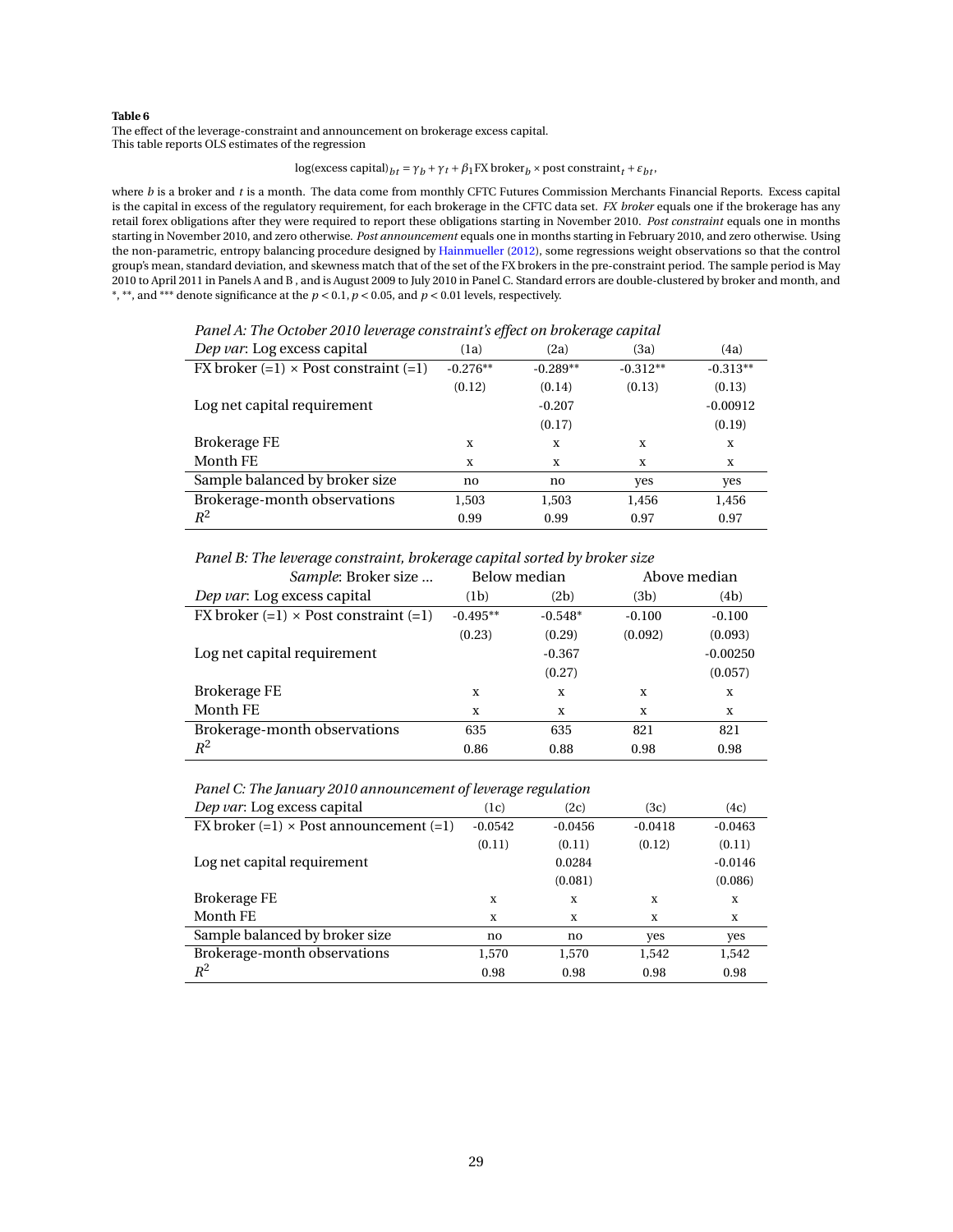<span id="page-32-0"></span>Summary statistics on relative bid-ask spreads.

This table presents summary statistics from the myForexBook account-level database trimmed according to the criteria described in Section [3.](#page-10-0) The sample includes trades executed by U.S. and European retail forex traders. *US trader* equals one if the trade is executed by a trader located in the U.S. and equal to zero if located in Europe. *Post constraint* equals one if the trade was opened after October 18, 2010, the date by which brokerages needed to comply with CFTC regulations limiting the leverage available to U.S retail forex traders at 50:1, zero otherwise. *Post announcement* equals one if the trade was opened after the CFTC's announcement in the Federal Registrar on January 13, 2010 of their intent to restrict traders' leverage to 10:1, zero otherwise. The trade's *relative bid-ask spread* is de-

fined as: relative bid-ask spread<sub>*jit*</sub> =  $\frac{\int_{jit}^{b}}{p}$   $\frac{p}{p}$   $\frac{p}{p}$   $\frac{p}{p}$   $\frac{p}{p}$   $\frac{p}{p}$   $\frac{p}{p}$   $\frac{p}{p}$   $\frac{p}{p}$   $\frac{p}{p}$   $\frac{p}{p}$   $\frac{p}{p}$   $\frac{p}{p}$   $\frac{p}{p}$   $\frac{p}{p}$   $\frac{p}{p}$   $\frac{p}{p}$   $P_t^{\text{interbank ask}}$ *P*<sup>interbank bid −*P*<sub>broker</sub><br>+</sup>  $P_{t'}^{\text{interbank bid}}$ ) if the transaction is long, and relative bid-ask spread $_{jit}$  =

Ã *P* interbank bid *t* −*P* broker *j i t*  $P_t^{\text{interbank bid}}$ *P*<sup>broker</sup> −*P*<sup>interbank ask<br>+</sup> *P*<sup>interbank ask</sup> ! if the transaction is short, where *j* is a trader, *i* is a trade, and *t* is the second the trade is opened*.* To calculate *relative bid-ask spread*, we match traders' transactions in the myForexBook data with the closest (in time) quoted price in Tick

Data - a data set of interbank foreign exchange quotes.

US trader  $(= 1)$  0.48 Post announcement  $(= 1)$  0.69 Number of trades 1,140,274

*Panel A: Sample window around leverage-constraint (May 1, 2010 - April 30, 2011)*

| Variable                                                                               | Mean       | Std dev | 5%      | 10%     | 25%     | 50%      | 75%  | 90%  | 95%  |
|----------------------------------------------------------------------------------------|------------|---------|---------|---------|---------|----------|------|------|------|
| Relative bid-ask spreads                                                               | $-0.00035$ | 0.31    | $-0.49$ | $-0.32$ | $-0.14$ | $-0.022$ | 0.12 | 0.36 | 0.57 |
| US trader $(= 1)$                                                                      | 0.47       |         |         |         |         |          |      |      |      |
| post constraint $(=1)$                                                                 | 0.47       |         |         |         |         |          |      |      |      |
| Number of trades                                                                       | 1.444.159  |         |         |         |         |          |      |      |      |
|                                                                                        |            |         |         |         |         |          |      |      |      |
| Panel B: Sample window around regulation announcement (August 1, 2009 - July 31, 2010) |            |         |         |         |         |          |      |      |      |
| Relative bid-ask spreads                                                               | 0.0021     | 0.31    | $-0.49$ | $-0.32$ | $-0.13$ | $-0.021$ | 0.11 | 0.36 | 0.57 |

| i<br>۰.<br>×<br>v | ٦<br>×<br>۰, |
|-------------------|--------------|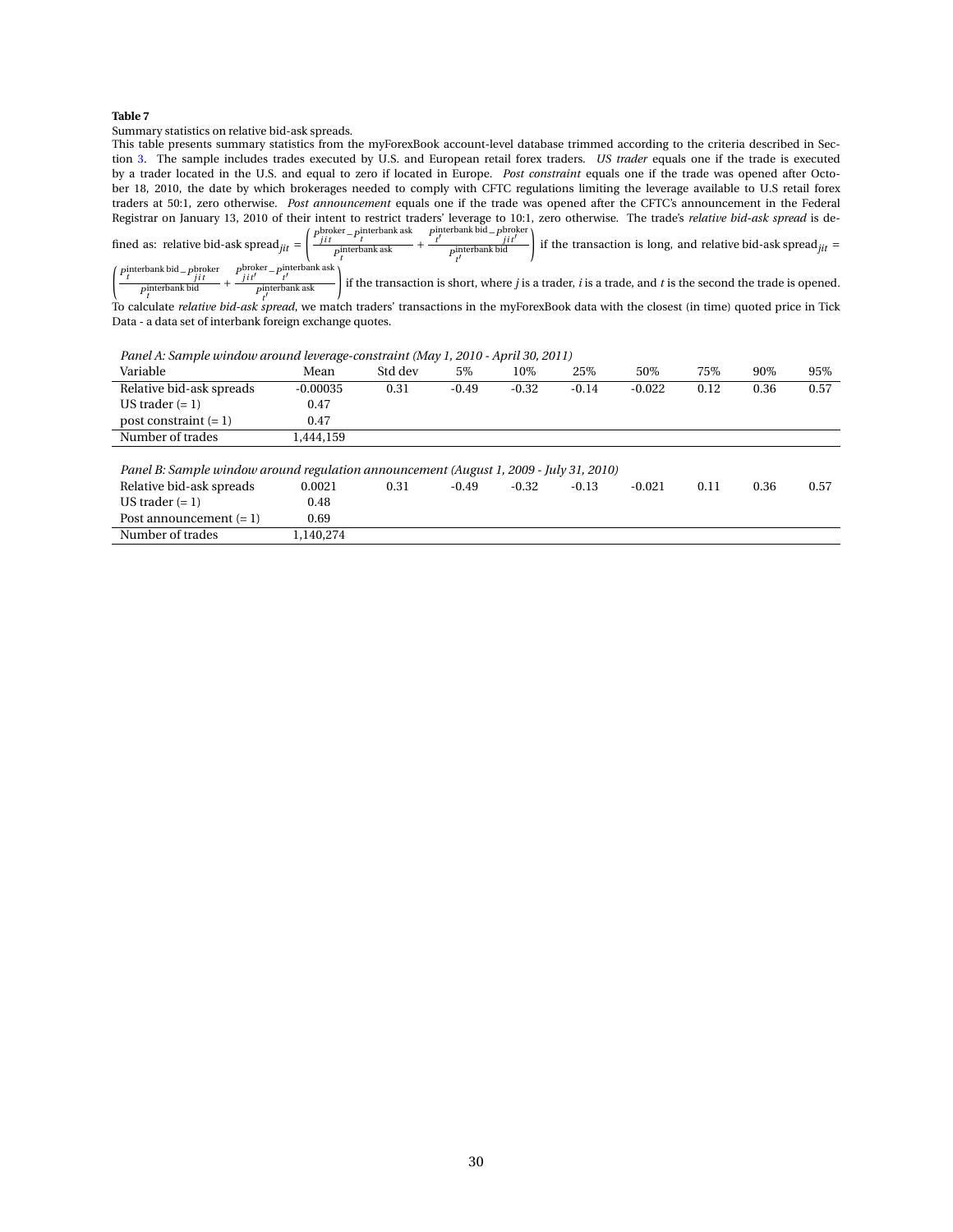<span id="page-33-0"></span>The effect of the leverage-constraint on brokers' relative bid-ask spreads. This table reports OLS estimates of the following regression:

relative bid-ask spread  $\iota_{i,t} = \gamma_i + \gamma_t + \beta_1 \text{US}$  trader $i \times \text{post constraint}_t + \beta_2 \text{trade } \iota_{i,t} + \varepsilon_{i,t}$ 

where *i* is a trader, *j* is a trade, and *t* is a day (trades are recorded by the second). The dependent variable is  $\text{relative bid-ask spread}_{jit} = \begin{cases} \frac{p\text{broker}}{jit} - p\text{interbank ask} \\ \frac{p\text{interbank ask}}{pirterbank ask} \end{cases}$ *P*<sup>interbank bid −*P*<sub>broker</sub><br>+</sup> if the transaction is long, and relative bid-ask spread<sub>*jit*</sub> =

 $P_t^{\text{interbank ask}}$ *P*<sup>interbank bid</sup>  $\sqrt{2}$ *P*<sup>interbank bid −*P*<sub>*jit*</sub></sup>

 $P_t^{\text{interbank bid}}$ *P*<sup>broker</sup> −*P*<sup>interbank ask<br>+</sup> *P*<sup>interbank ask</sup> ! if the transaction is short*. US trader* equals one if the trade is executed by a trader located

in the U.S. and equal to zero if located in Europe. To calculate *relative bid-ask spread*, we match traders' transactions in the myForexBook data with the closest (in time) quoted price in Tick Data - a data set of inter-bank foreign exchange quotes. Columns 1 and 2 include trades that we can match perfectly to the second, while Columns 3 and 4 include all trades that we can match and the regression controls for the match distance (in seconds). *Post constraint* equals one if the trade was opened after October 18, 2010, the date by which brokerages needed to comply with CFTC regulation limiting the leverage available to U.S retail forex traders at 50:1, zero otherwise. *Post announcement* equals one if the trade was opened after the CFTC's announcement in the Federal Registrar on January 13, 2010 of their intent to restrict trader leverage to 10:1, zero otherwise. In Panel A, the sample period is from May 1, 2010 to April 30, 2011. In Panel B, the sample period is from August 1, 2009 to July 31, 2010. Standard errors are double-clustered by day and trader, and \*, \*\*, and \*\*\* denote significance levels  $p < 0.10$ ,  $p < 0.05$ , and *p* < 0.01, respectively.

| Panel A: The October 2010 leverage constraint and relative bid-ask spreads |  |
|----------------------------------------------------------------------------|--|
|----------------------------------------------------------------------------|--|

| Dep var: Relative bid-ask spreads              | (1a)      | (2a)       | (3a)      | (4a)       |
|------------------------------------------------|-----------|------------|-----------|------------|
| US trader $(=1) \times$ Post constraint $(=1)$ | $-0.0105$ | 0.00559    | $-0.0138$ | 0.00145    |
|                                                | (0.0080)  | (0.053)    | (0.0085)  | (5.10)     |
| US trader $(=1) \times $                       |           |            |           |            |
| Ind[May 2010 - Jul 2010]                       |           | 0.0256     |           | 0.0263     |
|                                                |           | (0.17)     |           | (3.71)     |
| Ind[Aug 2010 - Sep 2010]                       |           | 0.00851    |           | 0.0113     |
|                                                |           | (1.24)     |           | (0.91)     |
| Ind[Nov 2010 - Dec 2010]                       |           | $-0.00606$ |           | $-0.00692$ |
|                                                |           | (0.0056)   |           | (0.0048)   |
| Ind <i>Jan</i> 2011 - Feb 2011 ]               |           | $-0.0103*$ |           | $-0.00732$ |
|                                                |           | (0.0062)   |           | (0.0050)   |
| Ind [Mar 2011 - Apr 2011]                      |           | $-0.00247$ |           | 0.00307    |
|                                                |           | (0.0070)   |           | (0.0077)   |
| <b>Trader FE</b>                               | X         | X          | X         | X          |
| Day FE                                         | X         | X          | X         | X          |
| Bid-ask quotes matched perfectly to trades     | yes       | yes        | no        | no         |
| Controls for match distance in log(seconds)    | no        | no         | yes       | yes        |
| Number of trades                               | 920,573   | 920,573    | 1,444,159 | 1,444,159  |
| $R^2$                                          | 0.016     | 0.016      | 0.015     | 0.015      |

*Panel B: The January 2010 regulation announcement and relative bid-ask spreads*

| Dep var: Relative bid-ask spreads                | (1b)       | (2b)      | (3b)       | (4b)       |
|--------------------------------------------------|------------|-----------|------------|------------|
| US trader $(=1) \times$ Post announcement $(=1)$ | $-0.00940$ | 0.00789   | $-0.00586$ | 0.0110     |
|                                                  | (0.013)    | (6.16)    | (0.0099)   | (0.33)     |
| US trader $(=1) \times $                         |            |           |            |            |
| Ind[Aug 2009 - Oct 2009]                         |            | $-0.0118$ |            | $-0.00869$ |
|                                                  |            | (6.96)    |            | (2.42)     |
| Ind[Nov 2009 - Dec 2009]                         |            | $-0.0141$ |            | $-0.0105$  |
|                                                  |            | (1.67)    |            | (1.01)     |
| Ind [Feb 2010 - Mar 2010]                        |            | $-0.0235$ |            | $-0.0200$  |
|                                                  |            | (0.015)   |            | (0.013)    |
| Ind[Apr 2010 - May 2009]                         |            | $-0.0227$ |            | $-0.0217$  |
|                                                  |            | (0.019)   |            | (0.017)    |
| Ind[Jun 2009 - Jul 2009]                         |            | $-0.0586$ |            | $-0.0535$  |
|                                                  |            | (0.040)   |            | (0.036)    |
| <b>Trader FE</b>                                 | X          | X         | X          | X          |
| Day FE                                           | X          | X         | X          | X          |
| Bid-ask quotes matched perfectly to trades       | yes        | yes       | no         | no         |
| Controls for match distance in log(seconds)      | no         | no        | ves        | yes        |
| Number of trades                                 | 644,755    | 644,755   | 1,140,274  | 1,140,274  |
| $R^2$                                            | 0.017      | 0.018     | 0.013      | 0.013      |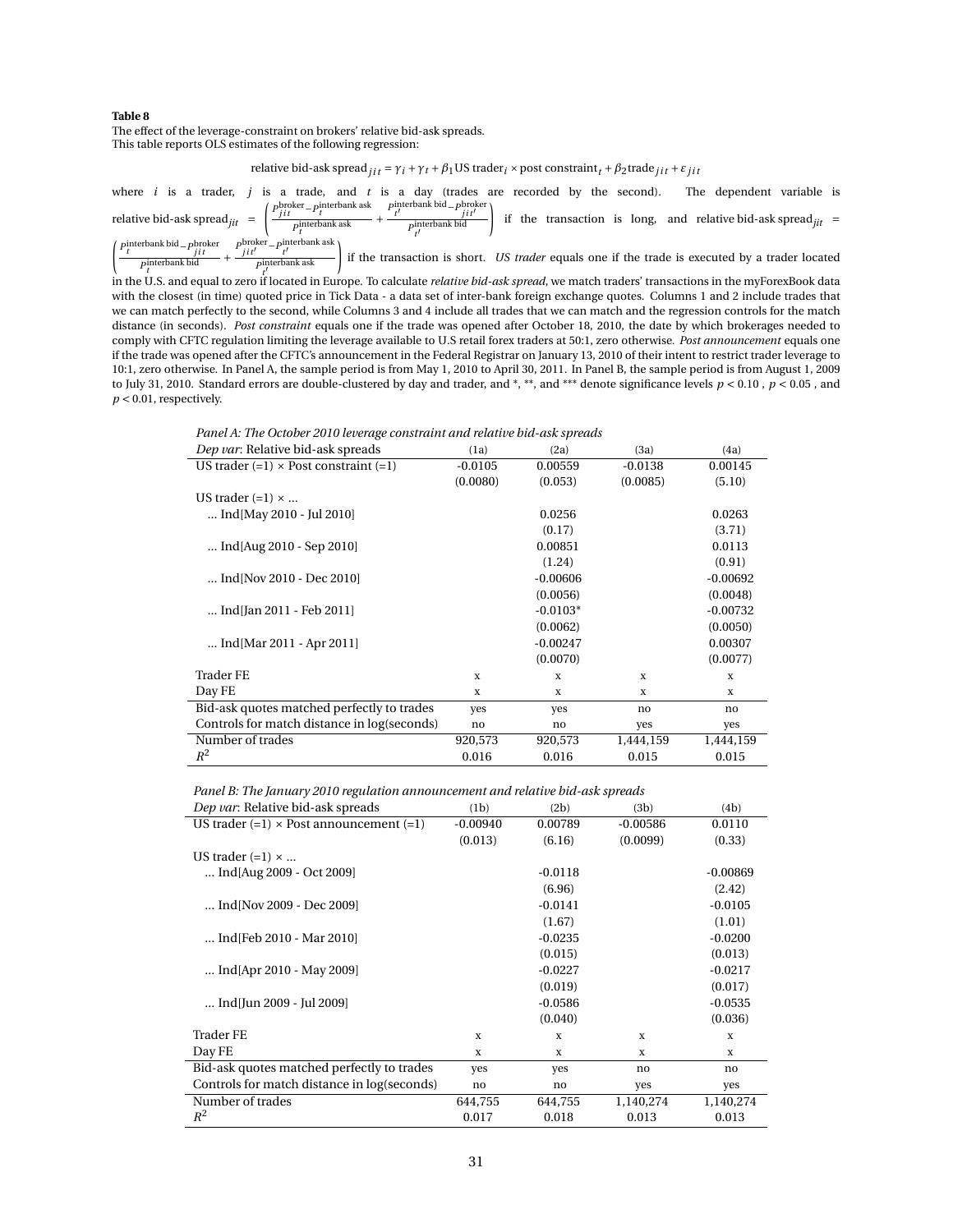<span id="page-34-0"></span>

**Fig. 1.** Impulse response of treatment effect on trading volume. This table reports ordinary least squares estimates of the following regression:

log(trading volume)<sub>*it*</sub> = 
$$
\gamma_i + \gamma_t + \sum_{k=T-l}^{T+l} \beta_{1k}
$$
US trade<sub>*t*</sub> ×  $I_{T+k=t} + \varepsilon_{it}$ 

where *i* is a trader and *t* is a month. The dependent variable is *log(trading volume),* which is the natural logarithm of total monthly trading volume in USD. *US trader* equals one if the trader is located in the U.S. and equal to zero if located in Europe. *T* is the date of the regulation, i.e., October 2010.  $I_{T+j=t}$  is an indicator variable for months surrounding the regulation. Therefore,  $\beta_j$  for  $j = \{-T, ..., T\}$  is the sequence of treatment effects, and hence maps out the impulse response. Standard errors are double-clustered by day and trader, and the dashed lines are 95% confidence intervals around the point estimate of *βj* .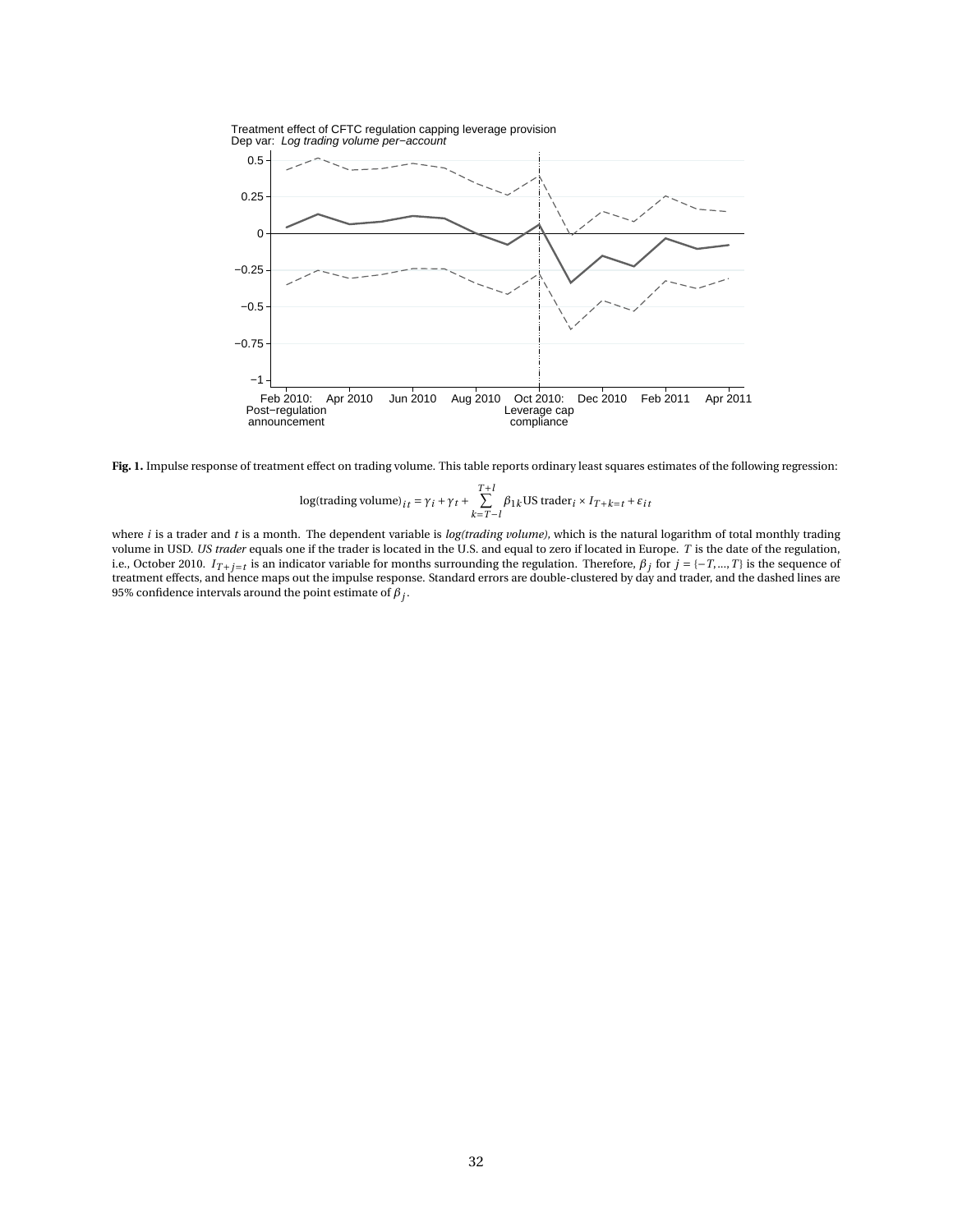

<span id="page-35-0"></span>**Fig. 2.** Leverage constraints and portfolio returns. This table reports average portfolio returns of traders in the myForexBook database. Monthly returns are calculated using the account's balances atthe beginning and end of the month, excluding deposits. We sort traders monthly by the average amount of leverage the trader uses in *<sup>t</sup>* <sup>−</sup>1.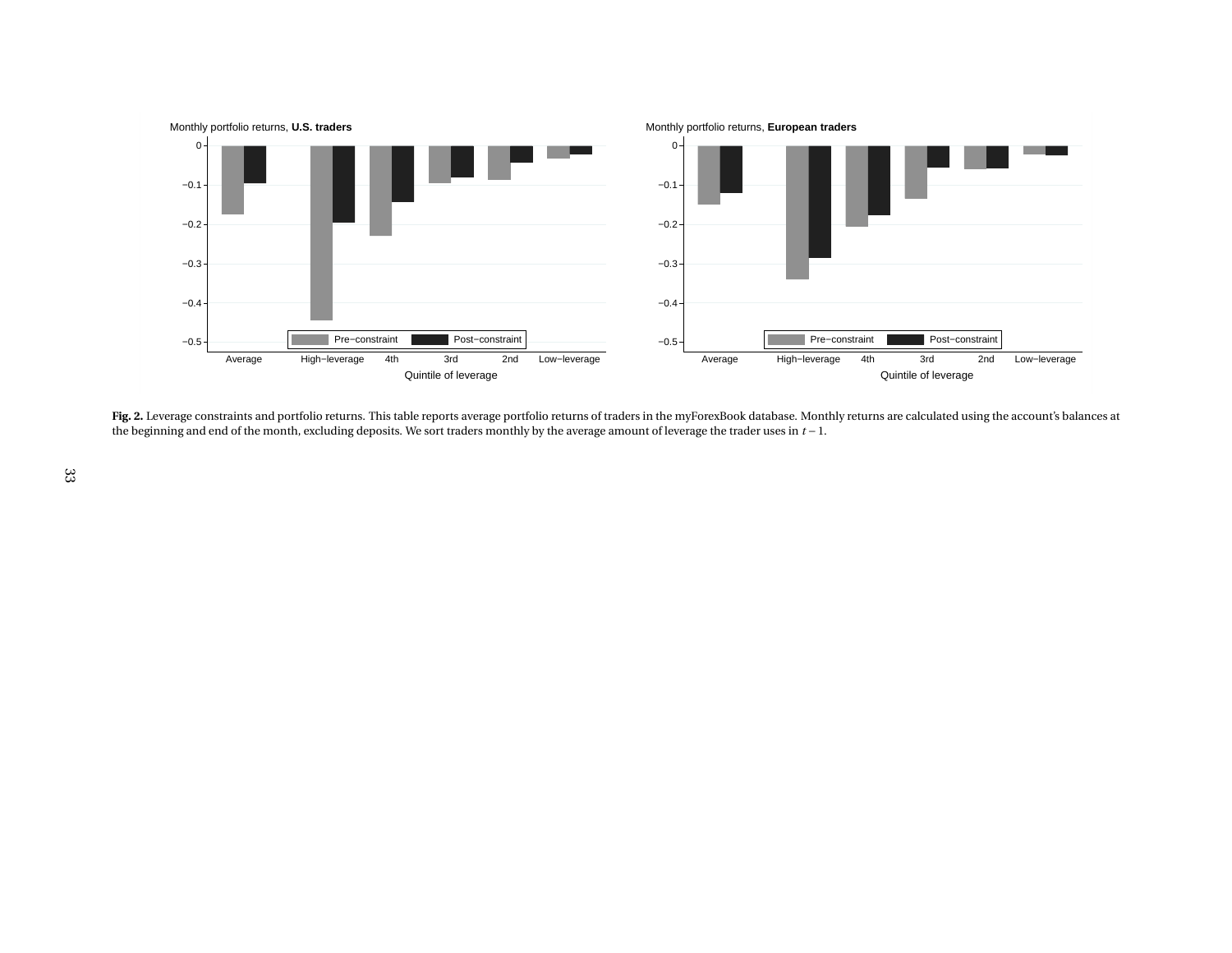<span id="page-36-0"></span>

**Fig. 3.** Impulse response of treatment effect on brokerage excess capital. This table reports ordinary least squares estimates of the following regression:

log(excess capital)<sub>bt</sub> = 
$$
\gamma_b + \gamma_t + \sum_{j=-6}^{7} \beta_j FX broker_b \times I_{T+j=t} + \varepsilon_{bt}
$$
,

where *b* is a broker and *t* is a month. The dependent variable is the logarithm of the brokerages' excess capital, recorded by the CFTC. *FX broker* equals one if the brokerage has any retail forex obligations after they were required to report these obligations starting in November 2010. *T* is the date of the regulation, i.e., October 18, 2010.  $I_{T+j=t}$  is an indicator variable for months surrounding the regulation. Therefore,  $\beta_j$  for  $j = \{-T,...,T\}$  is the sequence of treatment effects, and hence maps out th and broker, and the dashed lines are 95% confidence intervals around the point estimate of *βj* .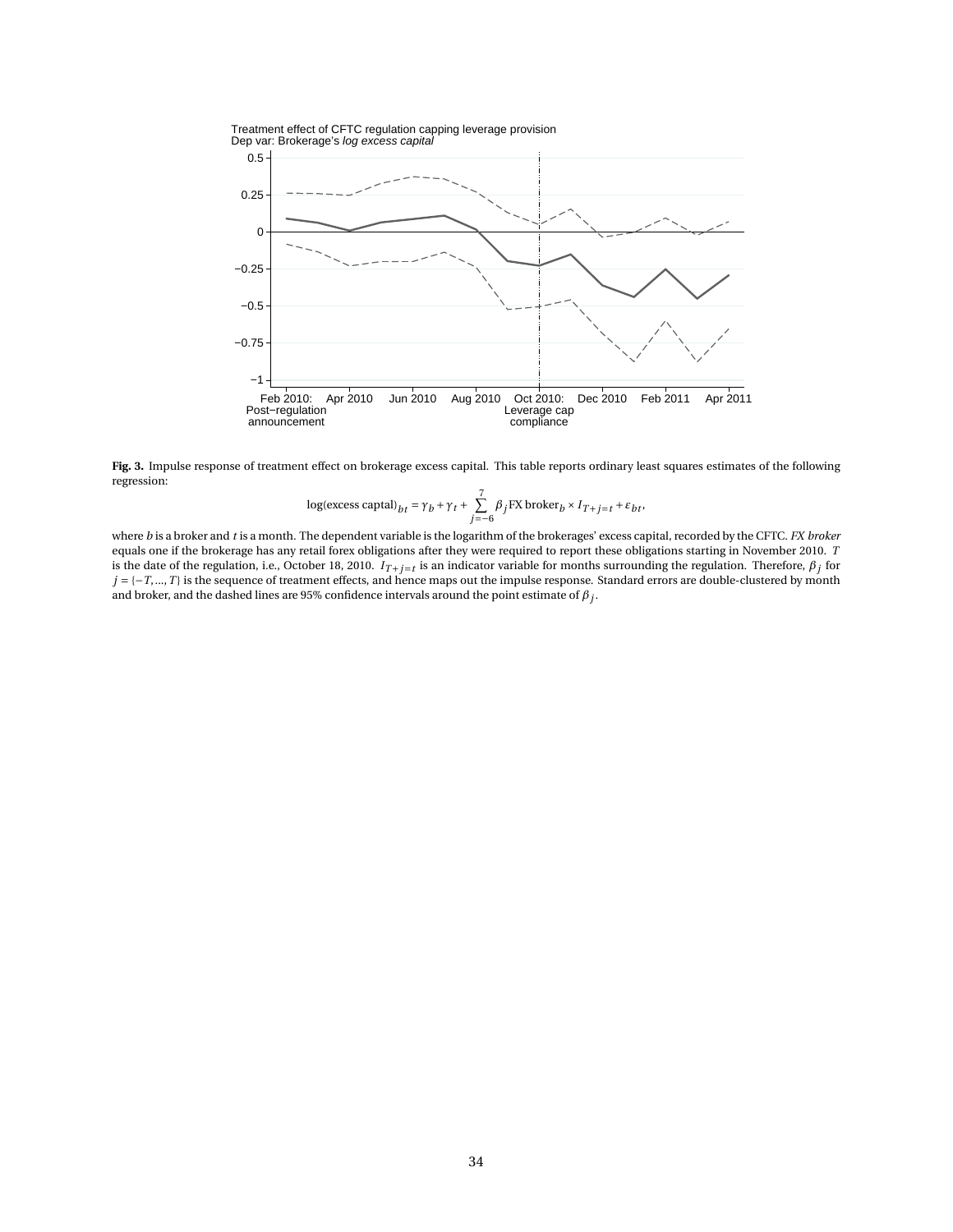<span id="page-37-0"></span>

**Fig. 4.** Brokerages' retail forex obligations. This figure presents each brokerage's retail foreign exchange obligations. Obligations are equal to the total amount of funds at a brokerage that would be obtained by combining all money, securities, and property deposited by a retail forex customer into a retail forex account or accounts, adjusted for the realized and unrealized net profit or loss. The CFTC began requiring this reporting in November 2010. We manually classify brokerages as *high-leverage* if they were advertised as offering traders at least 400:1 leverage per-trade around the time of the November 2010 CFTC regulation. To generate this classification, we searched Internet archives. Most of the brokerages were listed on the website www.100forexbrokers.com, which provides a directory of forex brokerages and their characteristics.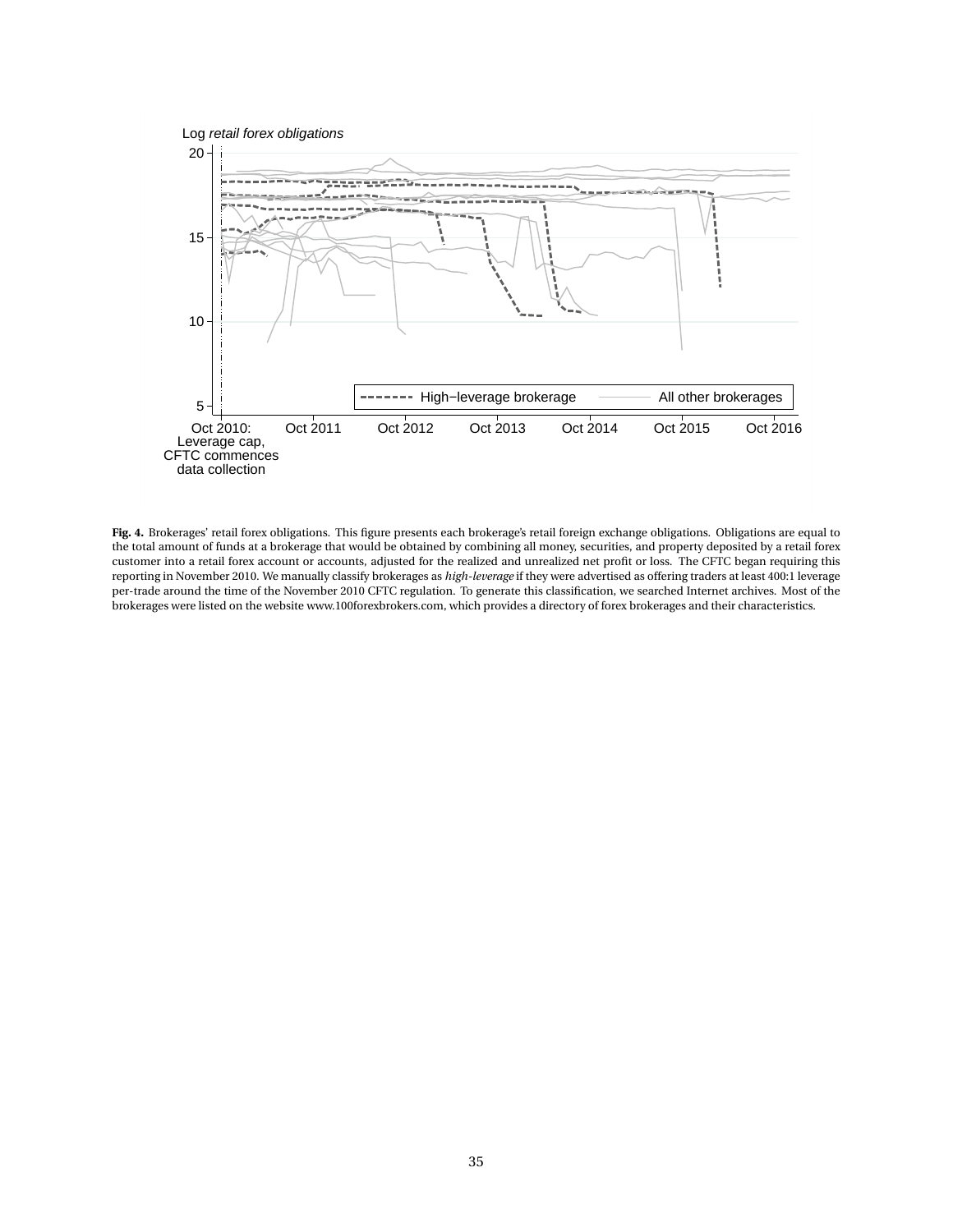Appendix to:

# **Should Retail Investors' Leverage Be Limited?**

(intended for online publication)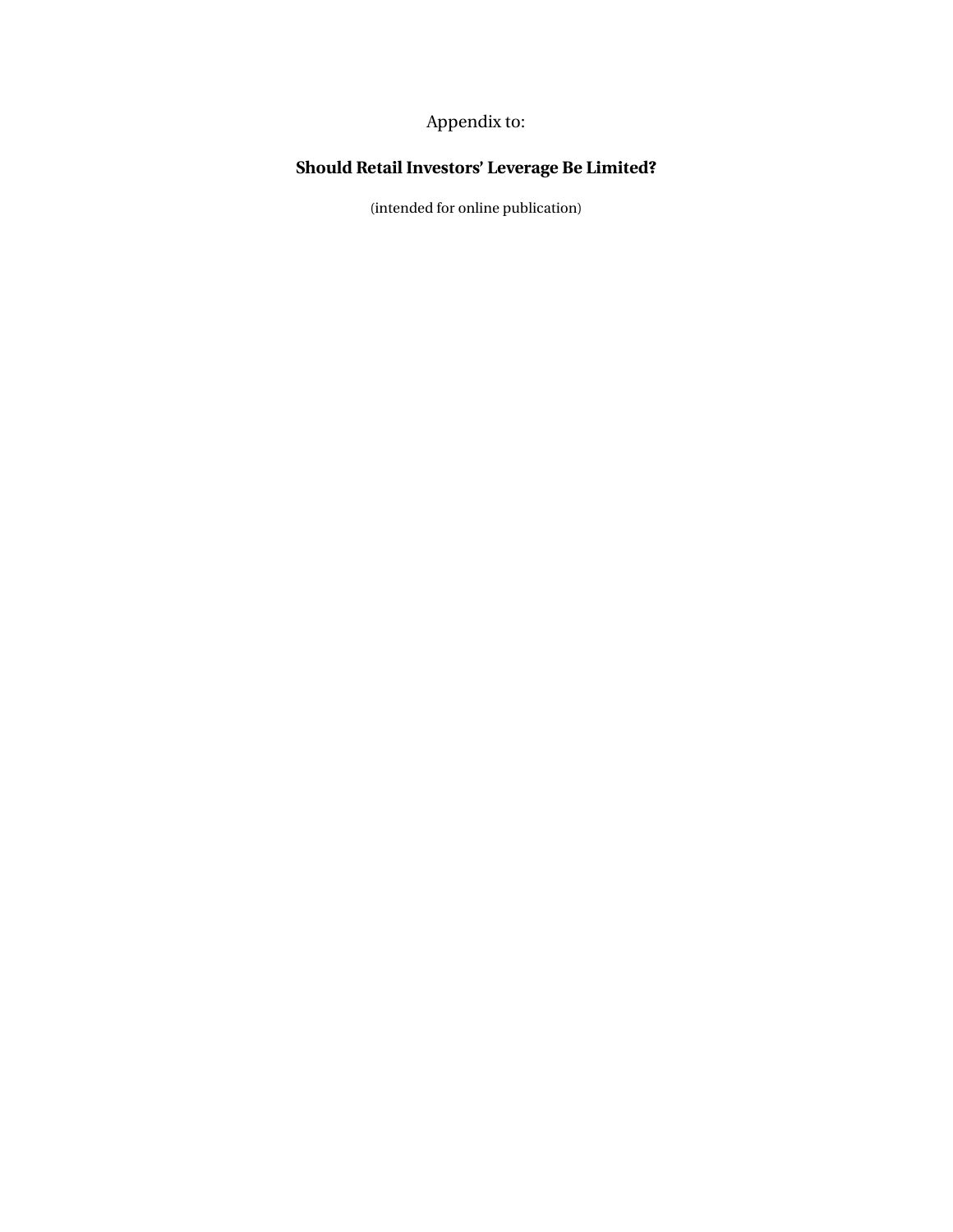# *Appendix A.1: Currency Pairs Affected by the CFTC Regulation*

#### <span id="page-39-0"></span>**Table A.1**

#### **The CFTC regulation and Leverage-Constraints across Currency Pairs**

**Description:** This table lists the currency pairs affected by the CFTC trading rule restricting the amount of leverage at 50:1 or 20:1.

| 50:1 leverage  |                |               |                |                |  |  |  |  |
|----------------|----------------|---------------|----------------|----------------|--|--|--|--|
| USD/JPY        | AUD/NZD        | NZD/CAD       | EUR/GBP        | <b>GBP/USD</b> |  |  |  |  |
| USD/CHF        | <b>USD/SEK</b> | CHF/IPY       | EUR/JPY        | GBP/JPY        |  |  |  |  |
| AUD/USD        | USD/DKK        | CAD/JPY       | <b>EUR/AUD</b> | <b>GBP/CHF</b> |  |  |  |  |
| USD/CAD        | <b>USD/NOK</b> | CAD/CHF       | EUR/CAD        | GBP/CAD        |  |  |  |  |
| NZD/USD        | AUD/CHF        | CHF/SEK       | EUR/SEK        | GBP/NZD        |  |  |  |  |
| AUD/CAD        | NOK/JPY        | CHF/NOK       | EUR/NOK        | <b>GBP/AUD</b> |  |  |  |  |
| <b>AUD/IPY</b> | <b>SEK/JPY</b> | EUR/USD       | EUR/NZD        | <b>GBP/SEK</b> |  |  |  |  |
| NZD/IPY        | NZD/CHF        | EUR/CHF       | EUR/DKK        |                |  |  |  |  |
|                |                |               |                |                |  |  |  |  |
|                |                | 20:1 leverage |                |                |  |  |  |  |
| USD/MXN        | USD/CZK        | USD/HKD       | USD/RUB        | ZAR/IPY        |  |  |  |  |
| EUR/PLN        | USD/ZAR        | SGD/IPY       | EUR/HUF        |                |  |  |  |  |
| USD/PLN        | USD/SGB        | USD/TRY       | USD/HUF        |                |  |  |  |  |
| EUR/CZK        | HKD/IPY        | EUR/TRY       | <b>TRY/IPY</b> |                |  |  |  |  |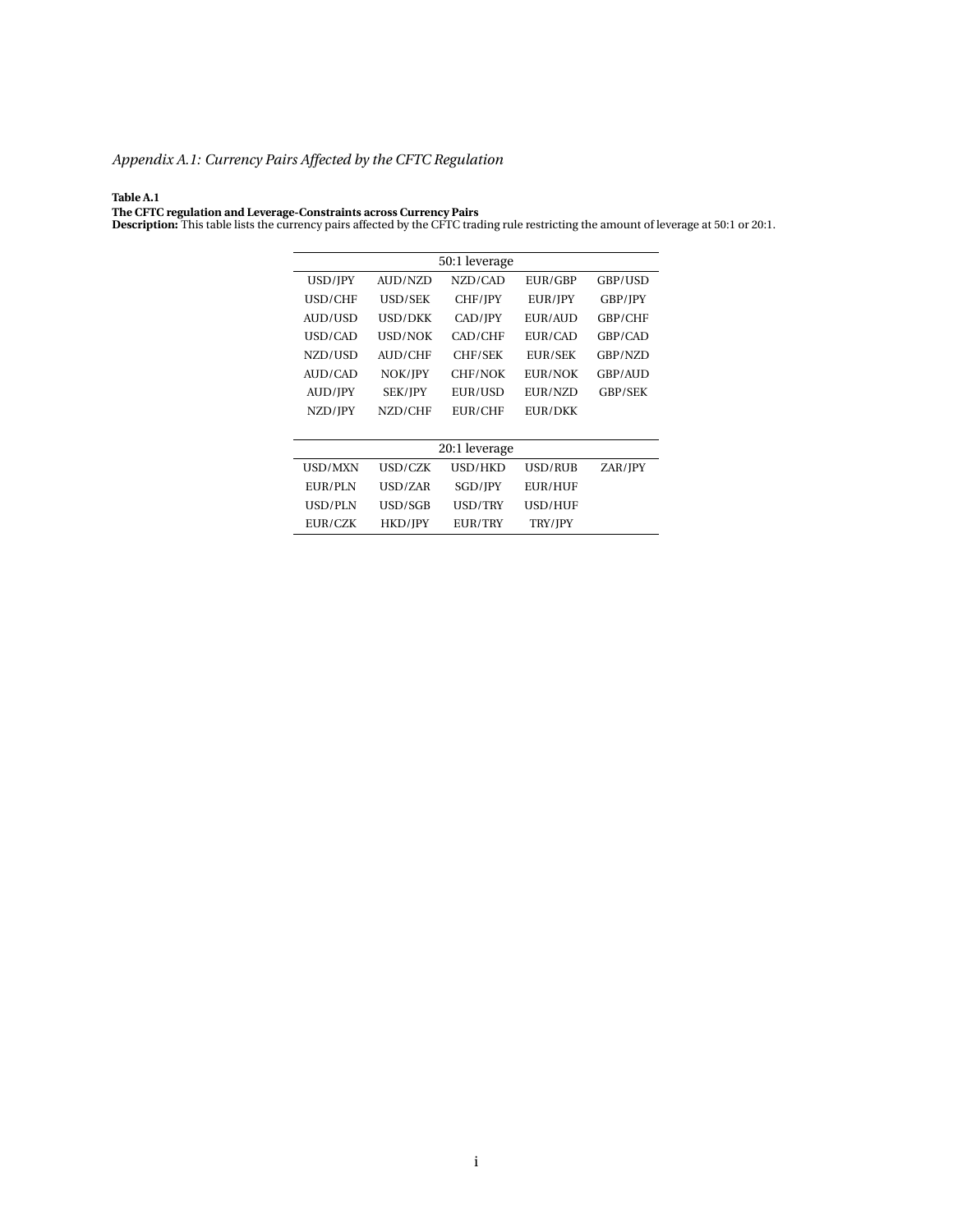### *Appendix A.2: A Stylized Model of the Retail Forex Market*

In this appendix, we present a stylized model that motivates our empirical analysis and enables us to evaluate social welfare. We first describe the environment and characterize the equilibrium together with various variables of interest. We then analyze how the leverage-constraint policy affects the equilibrium variables as well as social welfare.

#### *Environment and equilibrium*

*Agents, information structure, and beliefs..* Consider an economy with a single consumption good (which will be referred to as a dollar) and a single trading period. There is a risk-free asset with gross return normalized to one. There is also a single risky asset (a currency). In the interbank market, the asset currently trades at an exogenous market price normalized to one,  $p_0 = 1$ . At the next period, the asset will trade at price,  $p_1$ , which is a random variable. The objective distribution of the asset price change (that will be reflected in our empirical analysis) is given by  $p_1-1\sim N\big(\mu_s^{true},\sigma^2\big).$  Here,  $s\in S$  denotes an aggregate state realized at the beginning of date 0. We let  $q_s$ denote the ex-ante probability of the aggregate state (according to each agent) and assume  $\sum_s q_s \mu_s^{true}=0$  so that the price is a martingale under the objective belief.

There are traders, denoted by  $i \in I$ , that take optimal positions in the asset that will be described below. For simplicity, we normalize the mass of traders to one so that the aggregate and the per-trader outcomes are the same. Traders have dogmatic beliefs and do not learn from prices (formally, traders know each others' beliefs and agree to disagree). Traders' beliefs can also depend on the aggregate state *s* ∈ *S*. Specifically, trader *i* believes the price change is distributed according to,  $p_1-1\sim N\big(\mu_s^i,\sigma^2\big).$  Since the objective belief is unique, the heterogeneity in traders' beliefs can be thought of as capturing various behavioral distortions (which we leave unmodeled for simplicity). On the other hand, the dependence of traders' beliefs on the aggregate state allows traders also to be somewhat informed. In particular, to the extent that a trader's belief and the objective belief  $(\mu_s^i$  and  $\mu_s^{true})$  are positively correlated, the trader's positions will tend to generate positive expected return before transaction costs, which we refer to as "information."

Trader *i* also starts with initial initial wealth given by,  $n_0^i$ , and has CARA preferences with coefficient of absolute risk aversion,  $\gamma^i$ . The type of trader  $i$  is given by the parameters,  $(\gamma^i,n_0^i,\mu_s^i)$ . We let  $dF_s\big(\gamma^i,n_0^i,\mu_s^i\big)$  denote the joint distribution function over trader types conditional on the aggregate state. We can be quite general about the shape of this distribution except for a technical condition that we note below. All agents know and agree upon the type distribution,  $dF_s(\gamma^i, n_0^i, \mu^i)$ , as well as the probability of aggregate states,  $(q_s)_s$ . Their disagreements concern he asset's expected payoff.

There is also a competitive retail brokerage sector that provides intermediation services. Consider a single (representative) broker. For simplicity, the broker is risk neutral and she has the objective belief about the asset payoff. In particular, she believes the price change is distributed according to  $p_1 - 1 \sim N(\mu_s^{true}, \sigma^2)$  conditional on the aggregate state  $s \in S$ . However, the broker does not observe the aggregate state, and it sets bid and ask prices at the beginning of the period before she can observe endogenous signals about the aggregate state (such as aggregate trading volume). Since traders' beliefs depends on the aggregate state, this might put the broker at an informational disadvantage relative to traders. As in [Glosten and Milgrom](#page-24-4) [\(1985\)](#page-24-4), the broker will set bid and ask prices that take into account the information content of traders' orders. For simplicity, we assume the broker sets a single bid price and a single ask price,  $p_0^{bid}$  and  $p_0^{ask}$ , and stands ready to fill sell and buy orders linearly at these prices regardless of the size of the order.<sup>[22](#page-40-0)</sup>We will make assumptions so that, similar to [Glosten and Milgrom](#page-24-4) [\(1985\)](#page-24-4), the equilibrium bid price will be lower than the ex-ante objective value of the broker (normalized to one) which in turn will be lower than the equilibrium ask price,  $p_0^{bid} < 1 < p_0^{ask}$ .

*Traders' optimal positions..* Trader *i* takes the bid and ask prices as given and decides to take a long or short position in the risky asset denoted by  $x_s^i$ . She invests her residual wealth in the risk-free asset. She can also use leverage on long or short positions without any additional fees but that might be subject to a regulatory limit. Specifically, we require the position (evaluated at the market value) to satisfy,  $|x_s^i| \leq \overline{I}n^i$  where  $\overline{I}$  is an exogenous leverage limit

<span id="page-40-0"></span> $^{22}$ In general, the size of the order can also contain some information about the aggregate state (e.g., larger orders might be associated with better information), and the broker might want to set size-dependent prices that reflect this information. Modeling this feature explicitly could generate additional interesting predictions but it wouldn't change our qualitative conclusions. We therefore restrict attention to linear prices and simplify the analysis.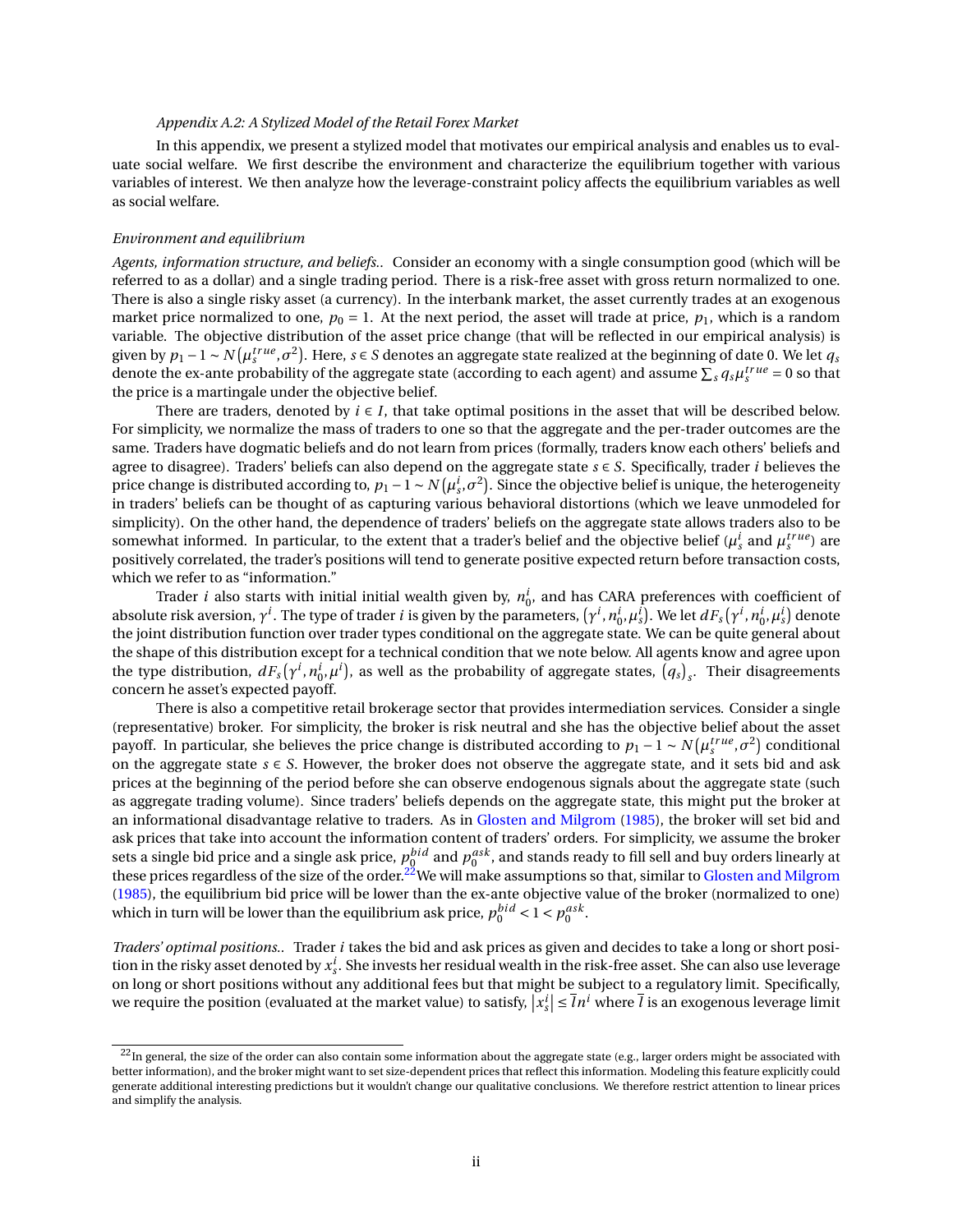set by regulation. We also allow for the case  $\bar{l} = \infty$ , which corresponds to the equilibrium without leverage restriction. $^{23}$  $^{23}$  $^{23}$  The trader's portfolio problem can be written as,

<span id="page-41-5"></span>
$$
\max_{x_s^i \in \left[-\overline{l}n_0^i, \overline{l}n_0^i\right]} E_s^i \left[ -\exp\left(n_1^i\right) \right] \text{ where } n_1^i = \left\{ \begin{array}{ll} n_0^i + x_s^i \left(p_1 - p_0^{ask}\right) & \text{if } x_s^i > 0\\ n_0^i + x_s^i \left(p_1 - p_0^{bid}\right) & \text{if } x_s^i < 0 \end{array} \right. \tag{8}
$$

In view of the CARA-Normal setup, the trader's optimal position (conditional on the aggregate state realization) is given by,

<span id="page-41-3"></span>
$$
x_s^i = \begin{cases} \min\left(\frac{\mu_s^i - p_0^{ask}}{\gamma^i \sigma^2}, \overline{l} n_0^i\right), & \text{if } \mu_s^i > p_0^{ask} \\ 0, & \text{if } \mu_s^i \in \left(p_0^{bid}, p_0^{ask}\right) \\ \max\left(-\overline{l} n_0^i, \frac{\mu_s^i - p_0^{bid}}{\gamma^i \sigma^2}\right), & \text{if } \mu_s^i < p_0^{bid} \end{cases} \tag{9}
$$

*The broker's problem and bid-ask spreads..* The broker is subject to two types of costs. First, as we already mentioned, the broker can be subject to informational costs since traders might on average have some information. The broker takes the opposite side of traders' (possibly informed) positions, and keeps the positions on its balance sheet, which exposes it to potential losses.<sup>[24](#page-41-1)</sup> Second, the broker also incurs technological costs that capture the infrastructure and the employees utilized to facilitate intermediation. For simplicity, we assume these costs grow linearly in the size of traders' positions: specifically, intermediating each unit of long or short position costs the broker *c* > 0 additional dollars. Using these assumptions, the broker's expected certainty equivalent wealth (under its objective belief) conditional on the aggregate state is given by,

<span id="page-41-6"></span>
$$
CE_s^b = \begin{array}{cc} \int_{i,x_s^i>0} -x_s^i \left( E_s^{true} \left[ p_1 \right] - \left( p_0^{ask} - c \right) \right) dF_s \left( \gamma^i, n_0^i, \mu_s^i \right) \\ + \int_{i,x_s^i<0} -x_s^i \left( E_s^{true} \left[ p_1 \right] - \left( p_0^{bid} + c \right) \right) dF_s \left( \gamma^i, n_0^i, \mu_s^i \right) \end{array} \tag{10}
$$

We assume there are a large number of identical brokers that compete a la Bertrand to set bid and ask prices,  $p_0^{bid}$ and  $p_0^{ask}$ . Competition drives down the broker's expected profit from both buy and sell orders to zero, that is,

$$
\sum_{s \in S} q_s \int_{i, x_s^i < 0} -x_s^i \left( E_s^{true} \left[ p_1 \right] - \left( p_0^{ask} - c \right) \right) dF_s \left( \gamma^i, n_0^i, \mu_s^i \right) = 0,
$$
\n
$$
\text{and } \sum_{s \in S} q_s \int_{i, x_s^i < 0} -x_s^i \left( E_s^{true} \left[ p_1 \right] - \left( p_0^{bid} + c \right) \right) dF_s \left( \gamma^i, n_0^i, \mu_s^i \right) = 0.
$$

This also implies that the broker's total expected profit is zero, P *<sup>s</sup>*∈*<sup>S</sup> qsCE<sup>b</sup> <sup>s</sup>* <sup>=</sup> 0. After rearranging these expressions and using  $E_s^{true}[p_1] = 1 + \mu_s^{true}$ , we obtain,

<span id="page-41-2"></span>
$$
p_0^{ask} = 1 + m^{long} + c \text{ and } p_0^{bid} = 1 - m^{short} - c \tag{11}
$$

where

<span id="page-41-4"></span>
$$
m^{long} = \frac{E\left[x_s^i \mu_s^{true} | x^i > 0\right]}{E\left[x_s^i | x_s^i > 0\right]} \text{ and } m^{short} = \frac{E\left[x_s^i \mu_s^{true} | x_s^i < 0\right]}{E\left[-x_s^i | x_s^i < 0\right]}.\tag{12}
$$

Here, the expectation operator  $E[\cdot]$  is taken with respect to the distributions  $dF_s$  and  $q_s$  (on which there is no disagreement). The terms  $m^{long}$  and  $m^{short}$  reflect traders' average information: their expected profit per unit position on respectively long and short trades. In particular,  $m^{long}$  is positive if the traders on average purchase the asset when it has a positive expected return. Likewise, *mshor t* is positive if the traders' on average sell the asset when it has a negative expected return.

<span id="page-41-0"></span> $^{23}$  In practice, there might also be endogenous restrictions on the leverage ratio as in Geanakoplos (2009) or Simsek (2013). We abstract away from these endogenous leverage limits since they do not affect our qualitative results.

<span id="page-41-1"></span> $24$ One could wonder whether the broker could avoid this outcome by outlaying the position immediately to the interbank market. Our empirical analysis shows that the bid-ask spreads in the interbank market are on average very similar to the bid-ask spreads in the retail market. This means that outlaying the position to the interbank market is on average not profitable, arguably because similar intermediation costs also apply in the interbank market.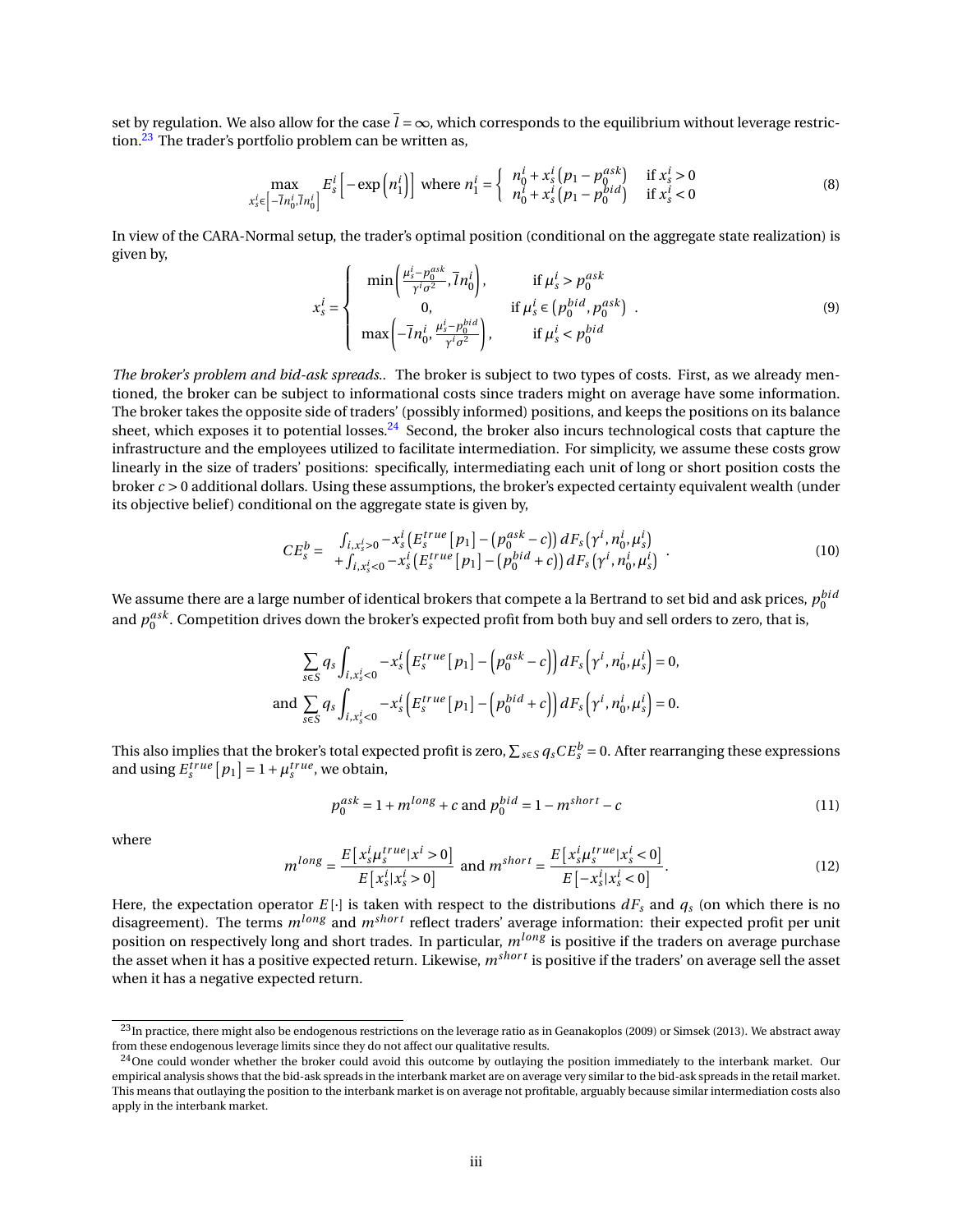Eq. [\(11\)](#page-41-2) says that, similar to [Glosten and Milgrom](#page-24-4) [\(1985\)](#page-24-4), the broker takes into account the information content in buy and sell orders. If  $m^{long}$  is positive, then the broker that receives a buy order faces adverse selection. In equilibrium, it increases the ask price so as to break even (otherwise, it would consistently lose money). Symmetrically, if  $m^{long}$  is negative, then the broker faces an advantageous selection and lowers its ask price (due to competitive pressure) while still breaking even. Similar considerations explain the relationship between traders' market-timing profit on the short trades,  $m^{short}$ , and the broker's bid price.

*Definition of equilibrium*.. The equilibrium in this model is a collection,  $((p_0^{ask}, p_0^{bid}), ((x_s^i)_{i\in I})_{s\in S})$ , such that the positions satisfy [\(9\)](#page-41-3) given the bid-ask prices, and the bid-ask prices satisfy [\(11\)](#page-41-2) given the positions and the cumulative distribution function  $F_s(\gamma^i, n_0^i, \mu_s^i)$ . We assume there exists a unique equilibrium that also satisfies the inequality,  $p_0^{bid} < 1 < p_0^{ask}$  (the bid price is lower than the ex-ante expected payoff which is lower than the ask price). This would be the case under a mild technical assumption on the distribution *F<sup>s</sup>* . [25](#page-42-0)

*Trading volume..* We next characterize traders' expected profit as well as their expected utility and the social welfare. As we will see, trading volume plays a central role in these characterizations. Therefore, we define the long, the short, and the total trading volume as respectively,

<span id="page-42-2"></span>
$$
V^{long} = E\left[x_s^i | x_s^i > 0\right] \left\{\sum_{s \in S} q_s \int_{i.x_s^i > 0} dF_s \left(\gamma^i, n_0^i, \mu_s^i\right) \right\}
$$
\n
$$
V^{short} = E\left[-x_s^i | x_s^i < 0\right] \left\{\sum_{s \in S} q_s \int_{i.x_s^i < 0} dF_s \left(\gamma^i, n_0^i, \mu_s^i\right) \right\}
$$
\nand\n
$$
V = V^{long} + V^{short}.
$$
\n(13)

Here, the terms in set brackets capture the fraction of traders that take respectively long or short positions. $^{26}$  $^{26}$  $^{26}$  The expressions illustrate that the trading volume reflects the fraction of long or short trades as well as the expected size of each trade.

*Traders' expected profit..* Under the objective distribution, trader *i*'s expected profit is given by,  $\sum_{s \in S} q_s x_s^i (E_s^{true}[p_1] - p_0^{ask})$ , if he takes a long position, and a similar expression if he takes a short position. Aggregating these positions, traders' overall expected profit is given by,

$$
\Pi = \sum_{s \in S} q_s \int_{i, x_s^i > 0} x_s^i \left( E_s^{true} [p_1] - p_0^{ask} \right) dF_s \left( \gamma^i, n_0^i, \mu_s^i \right) + \sum_{s \in S} q_s \int_{i, x_s^i < 0} x_s^i \left( E_s^{true} [p_1] - p_0^{bid} \right) dF_s \left( \gamma^i, n_0^i, \mu_s^i \right) .
$$

After substituting  $E_s^{true}[p_1]=1+\mu_s^{true}$ , together with the definitions of the volume and market-timing profit in Eqs.  $(12)$  and  $(13)$ , we can further rewrite this as,

<span id="page-42-3"></span>
$$
\Pi = V^{long} \left( 1 + m^{long} - p_0^{ask} \right) + V^{short} \left( p_0^{bid} - \left( 1 - m^{short} \right) \right) \tag{14}
$$

The intuition behind this expression is that the typical long position pays  $1+m^{long}$  and costs the ask price,  $p_\alpha^{ask}$ . 0 Likewise, the typical short position pays the bid price,  $p_0^{bid}$ , and it costs  $1-m^{short}$ . The expression illustrates that the traders' expected profit is increasing in their average information and decreasing in the bid-ask spreads.

In equilibrium, the bid and ask prices are given by Eq. [\(11\)](#page-41-2). Substituting this into Eq. [\(14\)](#page-42-3), traders' expected profit in equilibrium is given by,

<span id="page-42-4"></span>
$$
\Pi = -cV^{long} - cV^{short} = -cV.\tag{15}
$$

<span id="page-42-0"></span><sup>&</sup>lt;sup>25</sup>To illustrate this, suppose  $F_s\left(\gamma^i,n^i,\mu_s^i\right)$  is independent of *s*. In this case, traders' positions contain no information about the aggregate state, the information terms drop out of [\(11\)](#page-41-2). Then, there exists a unique equilibrium which also satisfies the inequality,  $p_0^{hid} < 1 < p_0^{ask}$ state, the miorination terms drop out of (11). Then, there exists a unique equilibrium which also satisfies the including,  $p_0 \to 1 \to p_0$ <br>(since  $c > 0$ ). By a continuity argument, there exists a unique equilibrium that sa distribution  $F_s\left(\gamma^i,n^i,\mu_s^i\right)$  on the aggregate state *s* is sufficiently small. We could parameterize this dependence and formalize the assumption but this is not necessary for our purposes.

<span id="page-42-1"></span> $^{26}$ These two fractions do not necessarily sum to one since there are also traders that take a zero position (see Eq. [\(9\)](#page-41-3)).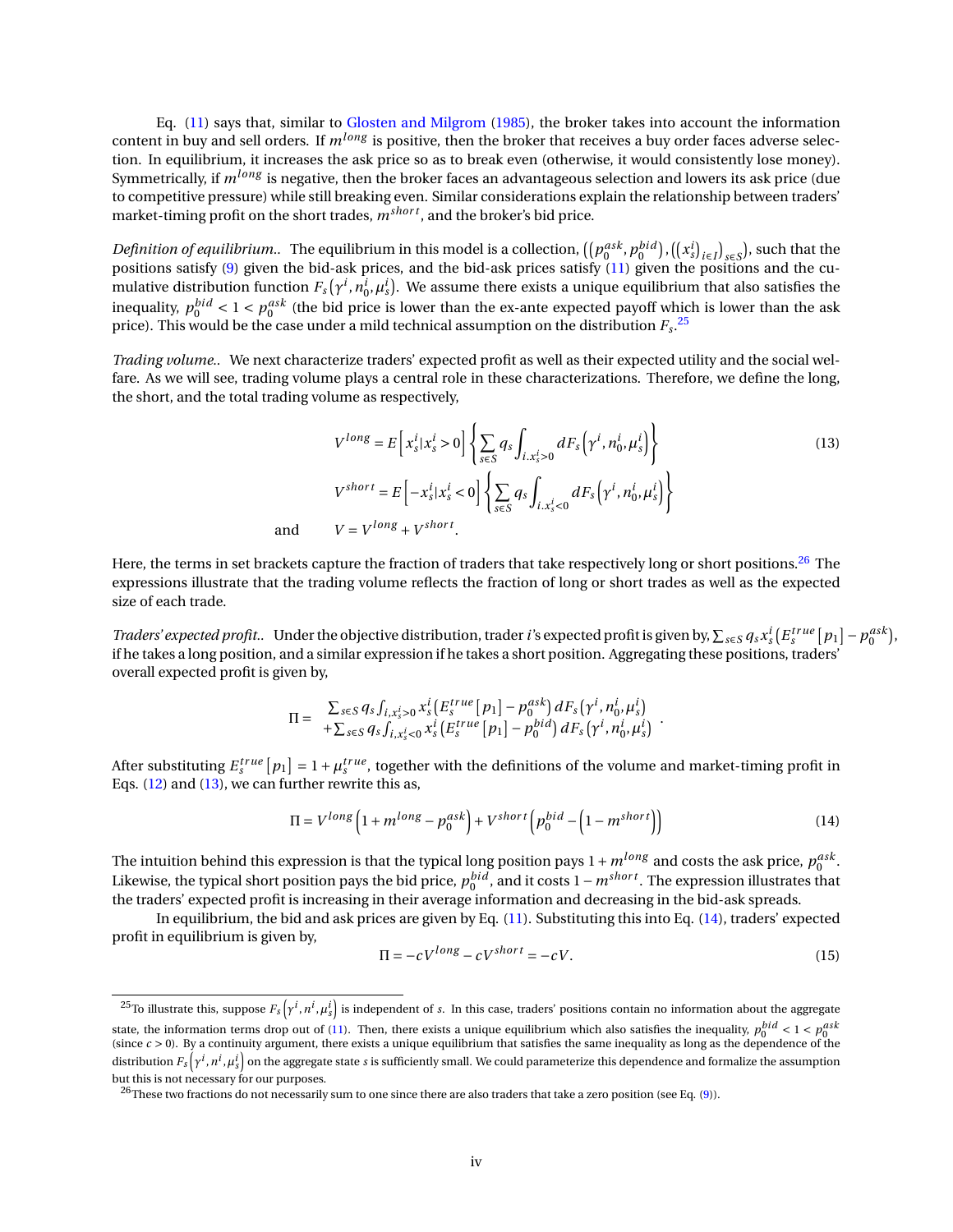That is, the equilibrium profit depends negatively on the trading volume. Intuitively, since the competitive broker breaks even, the technological intermediation costs are ultimately passed through to traders via bid-ask spreads. The more traders trade, the more they incur these costs. Perhaps more surprisingly, traders' average information does not affect their equilibrium profit. The intuition is that the market maker sets bid and ask prices to neutralize information. For instance, if the traders' average information improves, then the market maker widens the bidask spreads (otherwise, it would consistently make losses and go out of business). Once the broker adjusts, the improved information does not affect traders' profits but it is reflected in bid and ask prices.

*The broker's expected revenue and size..* Recall that the broker breaks even in equilibrium. In particular, its expected intermediation revenues are equal to the technological intermediation costs, *cV* . Recall that we view these costs as capturing the infrastructure and the labor the brokerage employees. Hence, the brokerage's intermediation revenues and size depend positively on the trading volume.

*Belief-neutral social welfare..* We next characterize the social welfare in equilibrium. Since there are heterogeneous beliefs about the asset payoff, the social welfare will generally depend on the belief used to calculate agents' utilities. The standard Pareto welfare criterion would correspond to maximizing each agent's utility under her own belief. However, it is unclear whether perceived gains from speculation should be counted towards social welfare since they capture a collective form of irrationality: while all agents believe they have the correct belief, at most one of them could be right.

An alternative is to evaluate investors' beliefs under the objective belief distribution (which in this model corresponds to the broker's belief distribution). While appropriate, this approach faces a challenge in practice: The planner might not know who has the correct belief. Following [Brunnermeier et al.](#page-23-2) [\(2014\)](#page-23-2), we instead assume the planner evaluates the welfare under a fixed belief *h*, but she also makes the welfare comparisons robust to the choice of the belief. Specifically, we allow *h* to be an arbitrary convex combination of the traders' beliefs or the broker's (objective) belief.

We also focus on a utilitarian social planner that maximizes the sum of agents' certainty-equivalent wealth,

<span id="page-43-1"></span>
$$
W^h = \sum_{s \in S} q_s \bigg( CE_s^{b,h} + \int_i CE_s^{i,h} dF_s \left( \gamma^i, n_0^i, \mu_s^i \right) \bigg). \tag{16}
$$

Here, *CEb*,*<sup>h</sup> <sup>s</sup>* denotes the broker's certainty-equivalent payoff and *CEi*,*<sup>h</sup> <sup>s</sup>* denotes trader *i*'s certainty-equivalent payoff conditional on the aggregate state. In view of the CARA-Normal setting, restricting attention to traders' certainty-equivalent payoffs is without loss of generality. Assigning all traders as well as the broker the same Pareto weight is slightly more restrictive but it provides a natural benchmark.<sup>[27](#page-43-0)</sup>

Combining Eqs. [\(9\)](#page-41-3) and [\(8\)](#page-41-5), trader *i*'s certainty-equivalent payoff under belief *h* can be calculated as,

<span id="page-43-2"></span>
$$
CE_{s}^{i,h} = n_{0}^{i} + \begin{cases} x_{s}^{i} (E_{s}^{h} [p_{1}] - p_{0}^{ask}) - \frac{1}{2} \gamma^{i} (x_{s}^{i})^{2} \sigma^{2}, & \text{if } \mu_{s}^{i} > p_{0}^{ask} \\ 0 & \text{if } \mu_{s}^{i} \in (p_{0}^{bid}, p_{0}^{ask}) \\ x_{s}^{i} (E_{s}^{h} [p_{1}] - p_{0}^{bid}) - \frac{1}{2} \gamma^{i} (x_{s}^{i})^{2} \sigma^{2}, & \text{if } \mu_{s}^{i} < p_{0}^{bid} \end{cases} \tag{17}
$$

Thus, traders' certainty-equivalent payoff reflects their expected profits under belief *h* as well as their risk aversion and portfolio variance. Likewise, the broker's certainty-equivalent payoff under belief *h* can be calculated as,

<span id="page-43-3"></span>
$$
CE_{s}^{b,h} = \frac{\int_{i,x_{s}^{i}>0} -x_{s}^{i} (E_{s}^{h} [p_{1}] - (p_{0}^{ask} - c)) dF_{s}(\gamma^{i}, n_{0}^{i}, \mu_{s}^{i})}{+\int_{i,x_{s}^{i}<0} -x_{s}^{i} (E_{s}^{h} [p_{1}] - (p_{0}^{ask} - c)) dF_{s}(\gamma^{i}, n_{0}^{i}, \mu_{s}^{i})} .
$$
\n(18)

This is similar to Eq. [\(10\)](#page-41-6) with the difference that the expected asset payoff is calculated according to a general belief *h* (which is not necessarily the true belief).

<span id="page-43-0"></span> $^{27}{\rm In}$  fact, this assumption is also without loss of generality as long as we allow the planner to do one-time ex-ante transfers among the agents. In this case, an allocation *x* that leads to greater utilitarian welfare,  $W^h$ , than another allocation *y* can be also made to Pareto dominate the allocation *y* (under belief *h*) after combining it with appropriate ex-ante transfers.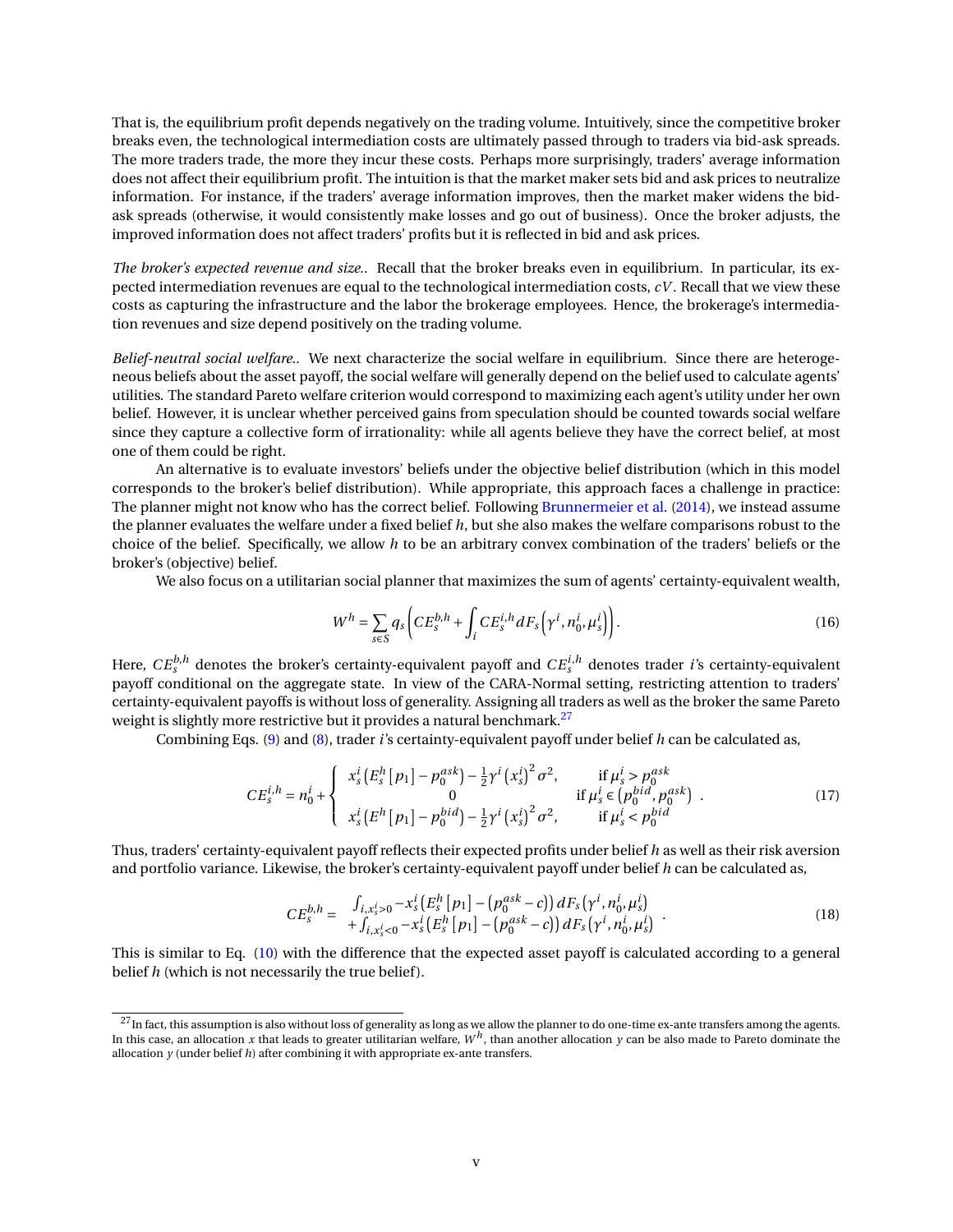Combining Eqs.  $(16)$ ,  $(17)$ , and  $(18)$ , we can calculate the social welfare as,

<span id="page-44-0"></span>
$$
W^h = -cV + \sum_{s \in S} q_s \int_i \left( n_0^i - \frac{1}{2} \gamma^i \left( x_s^i \right)^2 \sigma^2 \right) dF_s \left( \gamma^i, n_0^i, \mu_s^i \right)
$$
  

$$
= E \left[ n_0^i \right] - cV - \frac{1}{2} E \left[ \gamma^i \left( x_s^i \right)^2 \sigma^2 \right].
$$
 (19)

Here, the expectation operators in the second line are taken with respect to the distributions  $dF_s$  and  $q_s$  (on which there is no disagreement). Hence, Eq. [\(19\)](#page-44-0) illustrates that the welfare does not depend on the belief *h* used for the calculation (i.e., the expected price,  $E_s^h\,[p_1]$ , drops out of the welfare calculations). This is because, under any fixed belief *h*, the expected gain of an agent is the expected loss of another agent. This captures the idea that speculation transfers wealth among agents without creating social value. Once properly accounted for, these transfers do not affect social welfare.<sup>[28](#page-44-1)</sup> As in [Brunnermeier et al.](#page-23-2) [\(2014\)](#page-23-2), the planner can evaluate the effect of speculation on social welfare without taking a stand on whose belief is correct. We refer to  $W \equiv W^h$  as the belief-neutral welfare.

Eq. [\(19\)](#page-44-0) also illustrates that the belief-neutral welfare is decreasing in the expected intermediation costs, −*Vc*, as well as their expected (risk-aversion weighted) portfolio variance,  $E[\gamma^i(x^i)^2 \sigma^2]$ . Intuitively, every intermediated position requires technological costs, which reduces social welfare as the resources or people used for intermediation could also be used elsewhere. These costs are naturally increasing in trading volume. In addition, to the extent that speculation induces investors to take riskier positions, the resulting portfolio risks also reduce social welfare.

# *Comparative statics of the leverage-constraint policy*

We next characterize the effect of the leverage restriction policy on the equilibrium variables. It is useful to break this exercise into two steps: a partial equilibrium exercise in which brokers' bid-ask spread remain at their pre-policy levels, and a general equilibrium exercise in which the spreads also adjust. In practice, brokers are unlikely to change their spreads in the very short run (which we view as a month or so) due to inertia or optimization frictions.[29](#page-44-2)Hence, we view our short-run empirical results as testing the partial equilibrium predictions. In the longer run (which we view as several months), brokers would arguably adjust their bid-ask spreads to their new equilibrium levels. Thus, we view our longer-run empirical results as testing the general equilibrium predictions. We denote the partial equilibrium with hatted variables, and the general equilibrium (after the policy change) with starred variables.

*Partial equilibrium effects on trading volume..* Before the leverage-constraint policy, traders' positions are given by Eq. [\(9\)](#page-41-3) with  $\bar{l} = \infty$  and the volume is given by Eq. [\(13\)](#page-42-2). Now suppose the leverage-constraint policy is imposed. In partial equilibrium, traders' positions are still given by Eq. [\(9\)](#page-41-3) but with a finite  $\bar{l}$  (but still evaluated at the same bid and ask prices). That is, we have,

$$
\begin{cases}\n\hat{x}_{s}^{i} = \bar{l}n_{0}^{i} < x_{s}^{i}, \quad \text{if } x_{s}^{i} = \frac{\mu_{s}^{i} - p_{0}^{ask}}{\gamma^{i} \sigma_{s}^{2}} > \bar{l}n_{0}^{i} \\
\hat{x}_{s}^{i} = -\bar{l}n_{0}^{i} > -x_{s}^{i}, \quad \text{if } x_{s}^{i} = \frac{\mu_{s}^{i} - p_{0}^{bid}}{\gamma^{i} \sigma_{s}^{2}} < \bar{l}n_{0}^{i}\n\end{cases}
$$

.

In particular, the long and short positions that violate the leverage-constraint are downscaled to satisfy the leverageconstraint. Thus, the expected size of the long and short positions both decline. By Eq. [\(13\)](#page-42-2), the trading volumes decline, that is,

$$
\hat{V}^{long} \le V^{long}, \hat{V}^{short} \le V^{short} \text{ and } \hat{V} \le V.
$$

*Partial equilibrium effects on portfolio risks.. In partial equilibrium, the average portfolio risks decline,*  $E\left[\gamma^i\left(\hat{x}_s^i\right)^2\sigma^2\right]\leq$  $E\left[\gamma^i\left(x^i_s\right)^2\sigma^2\right]$ , since the risky positions that violate the leverage-constraint are reduced,  $\hat{x}^i_s \leq x^i_s$ .

<span id="page-44-1"></span><sup>&</sup>lt;sup>28</sup>Likewise, the bid and ask prices,  $p_0^{ask}$  and  $p_0^{bid}$ , do not affect social welfare since they represent transfers between the traders and the brokers. In particular, Eq. [\(19\)](#page-44-0) would apply not only with the equilibrium bid and ask prices given by Eq. [\(11\)](#page-41-2)—which ensure that brokers break even, but also with other bid and ask prices that might generate net profits or net losses for the brokers.

<span id="page-44-2"></span><sup>&</sup>lt;sup>29</sup>Since the leverage-constraint changes the set of trades the broker intermediates, it might take a while for the broker to figure out its overall profits and losses in this new market, and to adjust its bid-ask spreads appropriately.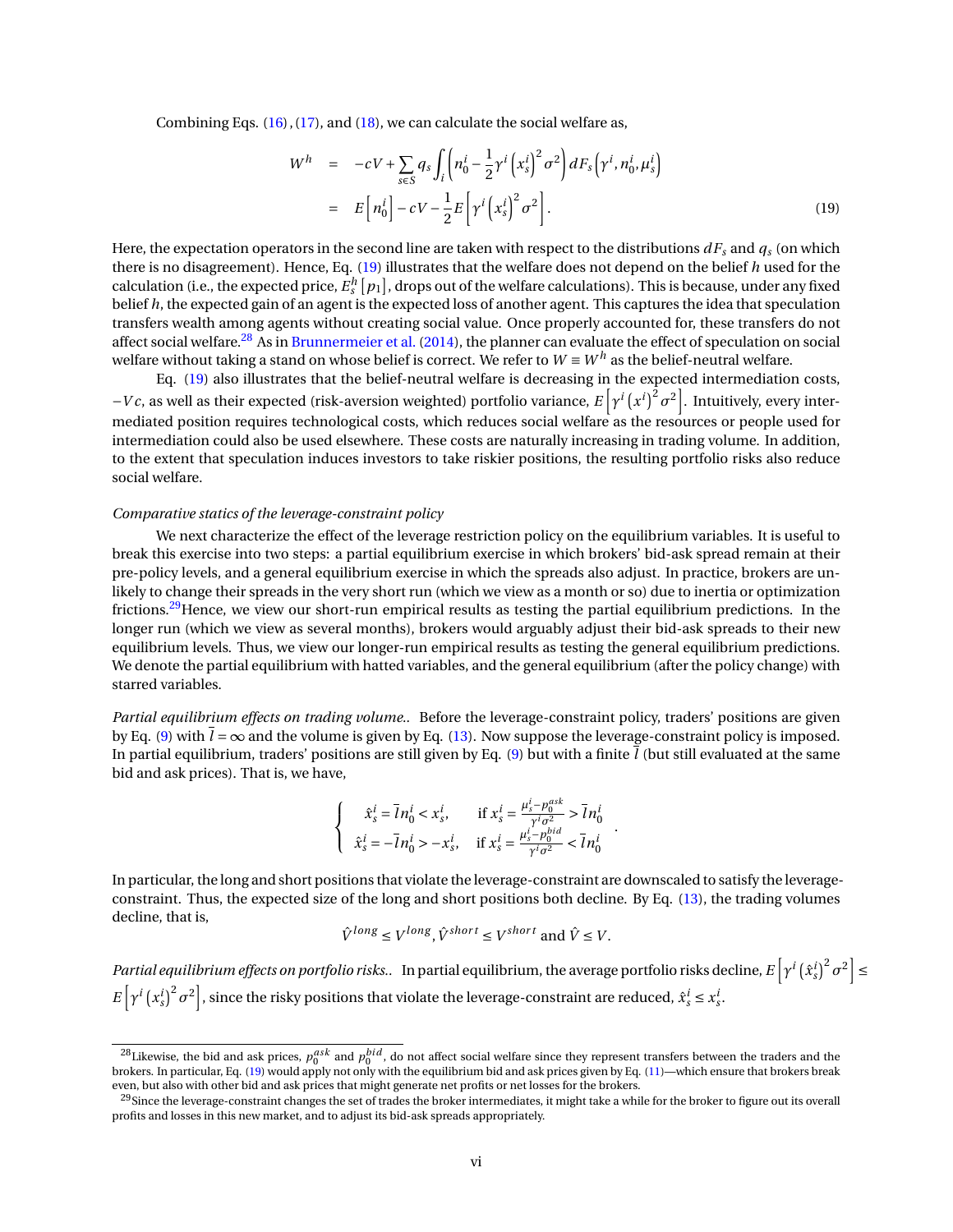*Partial equilibrium effects on traders' expected profit..* In partial equilibrium, Eq. [\(14\)](#page-42-3) still applies and implies that traders' expected profit becomes,

$$
\hat{\Pi} = \hat{V}^{long} \left( 1 + \hat{m}^{long} - p_0^{ask} \right) + \hat{V}^{short} \left( p_0^{bid} - \left( 1 - \hat{m}^{short} \right) \right).
$$

However, the bid-ask spreads are still at their old equilibrium levels,

$$
p_0^{ask} = 1 + m^{long} + c
$$
 and  $p_0^{bid} = 1 - m^{short} - c$ .

Combining these expressions with Eq. [\(15\)](#page-42-4), which applies before the policy, we obtain,

$$
\hat{\Pi} - \Pi = -c(\hat{V} - V) + \hat{V}^{long}(\hat{m}^{long} - m^{long}) + \hat{V}^{short}(\hat{m}^{short} - m^{short}).
$$

Here, the first term captures the effect of the constraint via trading volume. Since  $\hat{V} \leq V$ , the leverage-constraint tends to improve traders' profits through its effect on volume. The second and the third terms capture the effect via changes in average information. To the extent that the leveraged positions are associated with a different level of information than other positions, then the policy would also affect traders' (partial equilibrium) profit by improving or worsening their average information.

*General equilibrium effects on bid-ask spreads..* In general equilibrium, bid and ask prices adjust to neutralize the changes in traders' average information. More specifically, Eq. [\(11\)](#page-41-2) implies,

$$
p_0^{ask,*} - p_0^{ask} = m^{long,*} - m^{long} \text{ and } p_0^{bid} - p_0^{bid,*} = m^{short,*} - m^{short}.
$$

Recall also that the equilibrium level of the bid and ask prices are determined as a fixed point. Under the regularity assumptions we made (that ensure unique equilibrium), the signs of the price changes are determined by the sign of the partial equilibrium change in average information, respectively,  $\hat{m}^{long}$  −  $m^{long}$  and  $\hat{m}^{short}$  −  $m^{short}$  . Hence, the model predicts that the bid-ask spreads should eventually increase (resp. decrease) if the policy increases (resp. decreases) the average information in traders' orders.

Note also that, once the bid-ask spreads adjust, traders' payoffs are given by Eq. [\(15\)](#page-42-4), and the effect of the policy on these payoffs is given by,  $M^* - M = -c(V^* - V)$ . In general equilibrium, the leverage-constraint policy affects traders' payoffs only by its effect on trading volume.

*General equilibrium effects on the broker...* Recall that, in general equilibrium, the broker's revenue and its size are determined by the technological intermediation costs, *cV* . Hence, by lowering the trading volume, the leverageconstraint policy lowersthe revenue as well as the size of the brokerage sector.

*Effects on social welfare..* Before the leverage-constraint policy, the belief-neutral social welfare is given by Eq. [\(19\)](#page-44-0). After the policy, the social welfare is given by the same expression but evaluated with the partial equilibrium (hatted) variables or the general equilibrium (starred) variables. In particular, the welfare effect of the policy is characterized by its effect on trading volume and average portfolio risks. Recall that in partial equilibrium, the model predicts that the policy reduces the trading volume as well as average portfolio risks. Hence, the model also predicts that the policy improves belief-neutral social welfare in partial equilibrium. This prediction also applies in general equilibrium as long as the endogenous price response is not strong to overturn the sign of the partial equilibrium effects on trading volume and portfolio risks.

In our empirical analysis, we find that the policy substantially reduces the trading volume in the short run as well as in the longer run (see Section 4.1). In unreported results, we also analyze the effect on the volatility of traders' portfolio returns, and find mixed evidence that seems to point toward the policy lowering portfolio volatility (see Footnote 15 in Section 4.2). Hence, from the lens of this model, our empirical evidence suggests that the leverage-constraint policy improves social welfare.

Obviously, our model is too stylized to capture all potential reasons for trade in the forex market. For instance, some traders could be trading to hedge their background risks, as in [Simsek](#page-25-7) [\(2013a\)](#page-25-7). Others might be enjoying the sensation from trading. If we were to model these other motives for trade, they would show up as additional terms in Eq. [\(19\)](#page-44-0). Moreover, restricting leverage (and trade) would typically tend to lower social welfare through these terms. In an empirical analysis, it is impossible to capture all possible reasons for trade. We view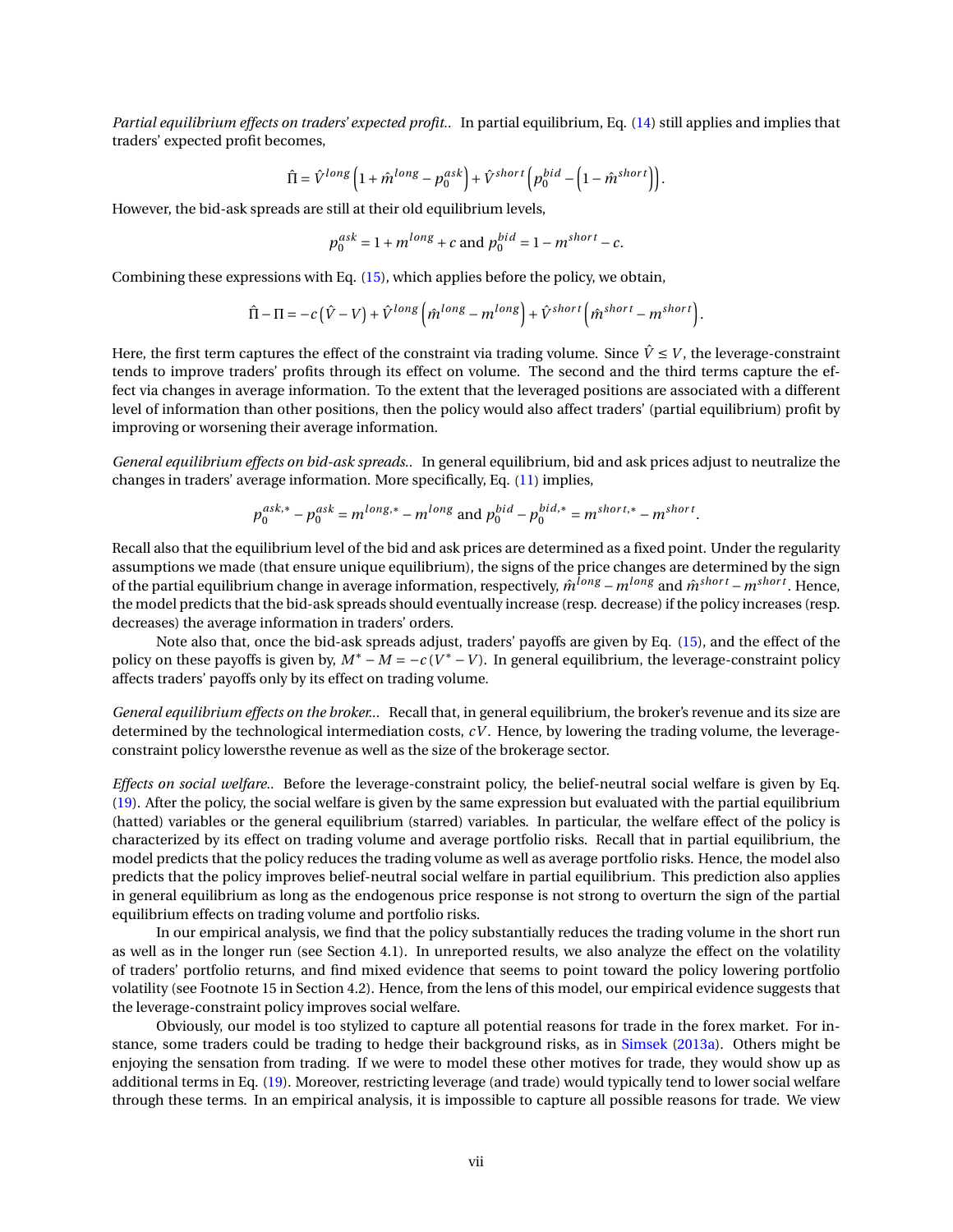our analysis as capturing a key driving force for trade (monetary pursuits from speculation). Our empirical analysis suggests that through this channel the leverage restriction policy had a large positive impact on social welfare. This can also be viewed as setting a (very high) threshold that other rationales for trade would have to exceed to overturn our qualitative conclusion that the leverage restriction policy improved social welfare.

Finally, recall that according to our welfare criterion the bid and ask prices do not matter for the social welfare. This is because they represent transfers among investors, which is ignored by a utilitarian planner that uses a single belief and puts equal weight on all agents (see also Footnote [28\)](#page-44-1).<sup>[30](#page-46-0)</sup>While this provides a reasonable benchmark, one could imagine reasons for why the social planner might also care about bid-ask spreads. For instance, suppose some traders are trading for non-speculative reasons, e.g., to hedge their background risks. Higher bidask spreads would reduce these traders' welfare. To the extent that the planner overweights such traders' welfare (and underweights the welfare of the "speculative" traders), then higher bid-ask spreads could also lower social welfare. More generally, bid-ask spreads reflect market quality, which the planner might care about in addition to social welfare.

As we noted, our theoretical analysis suggests the policy increases the bid-ask spreads over the longer run if and only if it improves traders' average information. In our empirical analysis, we find no significant effect on bid-ask spreads. We also find (in back-of-the-envelope calculations) that the policy does not substantially change traders' gross returns, which provides a measure of their average information. Hence, the zero result on bid-ask spreads can also be reconciled with our model, and it suggests that the leverage-constraint policy does not have an adverse effect on social welfare through bid-ask spreads.

<span id="page-46-0"></span> $30$ This is also why the social welfare is characterized by the same equation [\(19\)](#page-44-0) in partial as well as general equilibrium, even though the corresponding equilibrium allocations differ in terms of the bid and ask prices.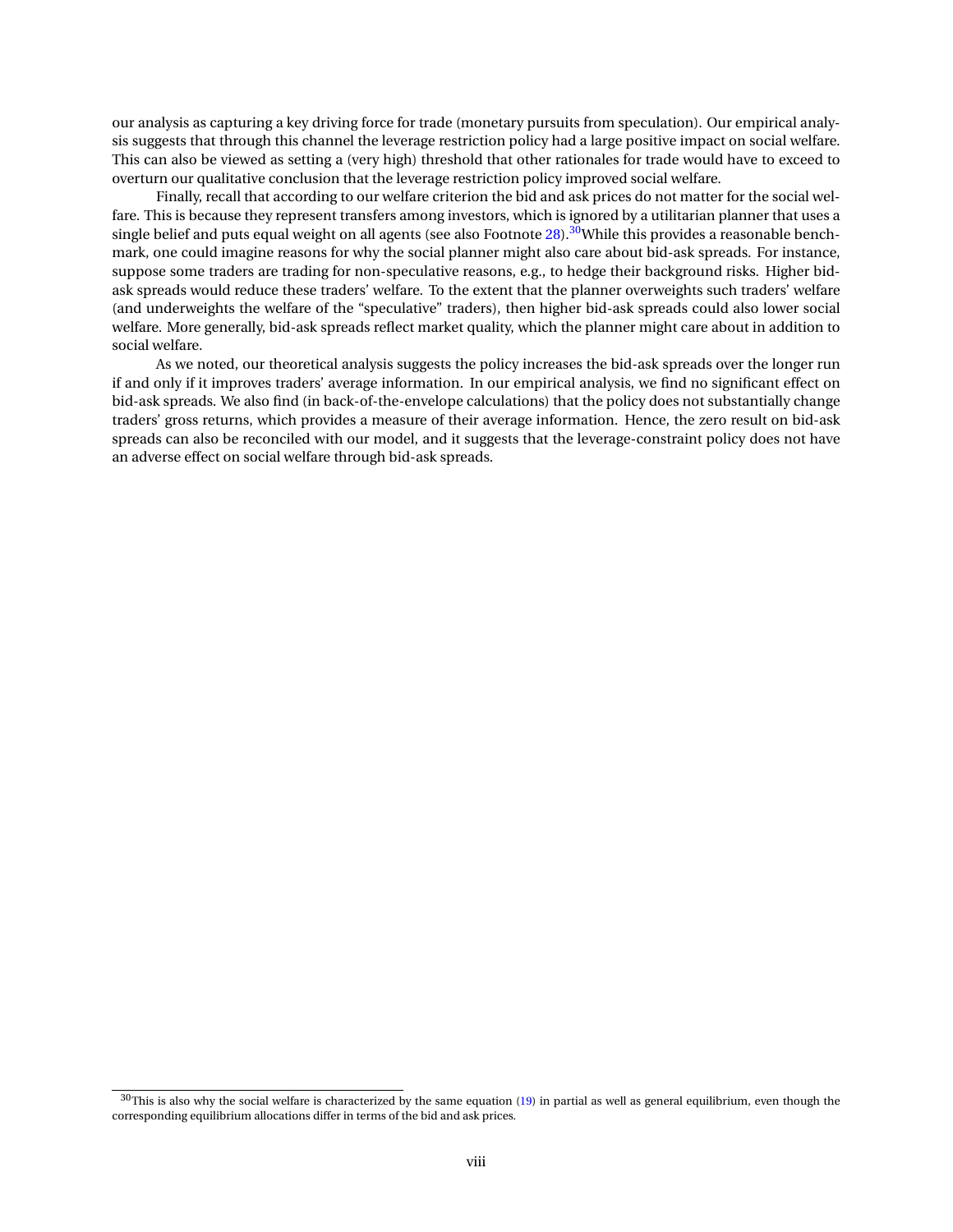#### *Appendix A.3: Evidence on the Representativeness of the myForexBook Data*

This section provides evidence that the trade level data from myForexBook provides a good representation of the population of retail forex traders. The myForexBook web platform provides a social networking environment for traders who have accounts with at least one of around fifty partnering brokerages. Because traders choose to use the myForexBook platform, these traders could be unrepresentative of the overall population.

We first compare the myForexBook traders' performance to that of the population of traders on the brokerage eToro, one of the market's largest off-exchange brokerages. The eToro data includes all transactions between June 2, 2013, and July 14, 2014.<sup>[31](#page-47-1)</sup> The data include over 11 million transactions from retail traders located in nearly 200 countries and independent territories.

Our analysis is specifically interested in how the availability of leverage affects traders' wealth. Though our eToro sample comes from a time period different than the myForexBook data, eToro traders also have worse returns on positions that use more leverage [\(A.2,](#page-47-0) columns 3 and 4). On average, they lose between 65 and 75% ROI per trade for every additional 100 units of leverage. myForexBook traders during our main sample window lose around 28% per trade for every 100 unit increase in leverage. These results are consistent with the myForexBook data being plausibly representative of how traders in the market respond to having less leverage.

#### <span id="page-47-0"></span>**Table A.2**

**Correlation Between Leverage and Trader Returns Across Different Data Sets Description:** This table reports OLS estimates of the following regression:

ROI<sup>*i*</sup><sub>*it*</sub> =  $\gamma$ <sup>*i*</sup> +  $\gamma$ <sup>*t*</sup> +  $\beta$ <sub>1</sub>leverage<sub>*ji*</sub>*t* +  $\varepsilon$ *jit* 

where *i* is a trader, *j* is a trade, and *t* is a day (trades are recorded by the second). The dependent variable is *ROI,* which is per-trade return on investment. Columns (1) and (2) use the myForexBook sample that is used throughout the paper. Columns (3) and (4) use the entire population of trades on eToro between June 2, 2013 and July 14, 2014. Standard errors are double-clustered by day and trader, and \*, \*\*, and \*\*\* denote significance levels  $p < 0.10$ ,  $p < 0.05$ , and  $p < 0.01$ , respectively.

| data set:            | myForexBook |            |             | eToro (June 2013 - July 2014) |  |
|----------------------|-------------|------------|-------------|-------------------------------|--|
| <i>dep var</i> : ROI | (1)         | (2)        | (3)         | (4)                           |  |
| leverage $/100$      | $-0.281**$  | $-0.278**$ | $-0.660***$ | $-0.744***$                   |  |
|                      | (0.12)      | (0.12)     | (0.16)      | (0.13)                        |  |
| trader FE            | X           | X          | X           | X                             |  |
| day FE               |             | X          |             | X                             |  |
| Number of trades     | 270.051     | 270,051    | 11,580,789  | 11,580,789                    |  |
| $R^2$                | 0.038       | 0.040      | 0.079       | 0.082                         |  |

We also find that the myForexBook data is similar to the CFTC data (the brokerages in the CFTC reports account for about 95% of the U.S. market for retail forex). We calculate the total number of trades per month in the myForexBook data and take the log first difference. We also take the log first difference of aggregate retail foreign exchange obligations in the CFTC reports. We multiply the forex obligations time series by negative one, because we would expect the brokerage's obligations to decrease when there is more trading; on average, traders lose money when they trade, which would reduce the value of the traders' accounts (lower the brokerages' obligations). These series overlap from November 2011 to April 2012. The Pearson's correlation coefficient between these series is 0.41, which suggests a reasonably strong correlation between the myForexBook and CFTC data sets. Figure [A.1](#page-48-0) plots these times series.

<span id="page-47-1"></span><sup>&</sup>lt;sup>31</sup>The data come from the brokerage, eToro. Per our NDA, eToro maintains the right to approve the use of the company's name in the description of the data prior to any publication.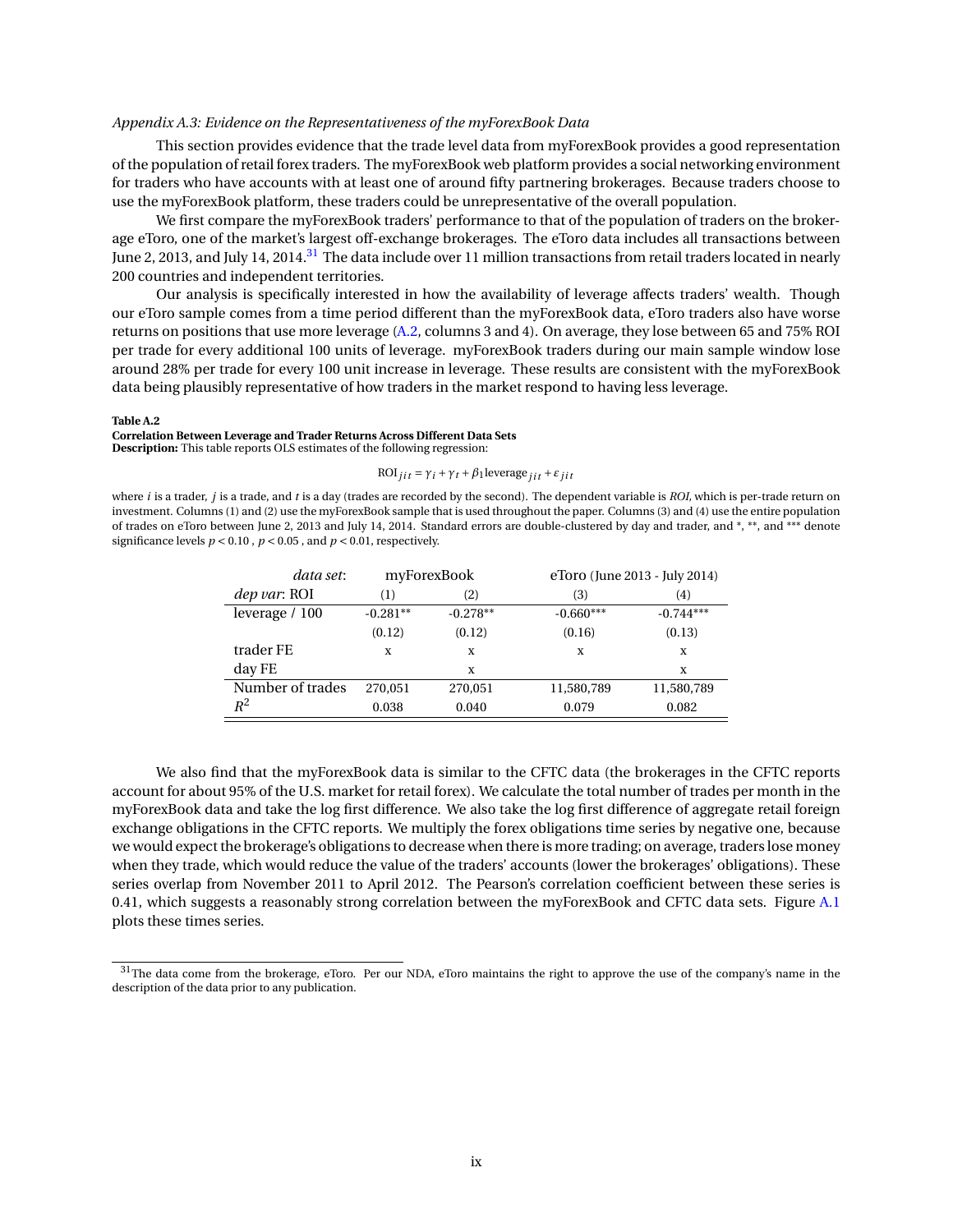# <span id="page-48-0"></span>**Fig. A.1. Correlation Between the myForexBook Data and the CFTC Brokerage Reports**

**Description:** This figure plots time series of the number of trades in the myForexBook data set and retail foreign exchange obligations for brokerages in the CFTC reports. The time series are transformed to the logarithm of monthly first differences. Retail forex obligations are multiplied by negative one.

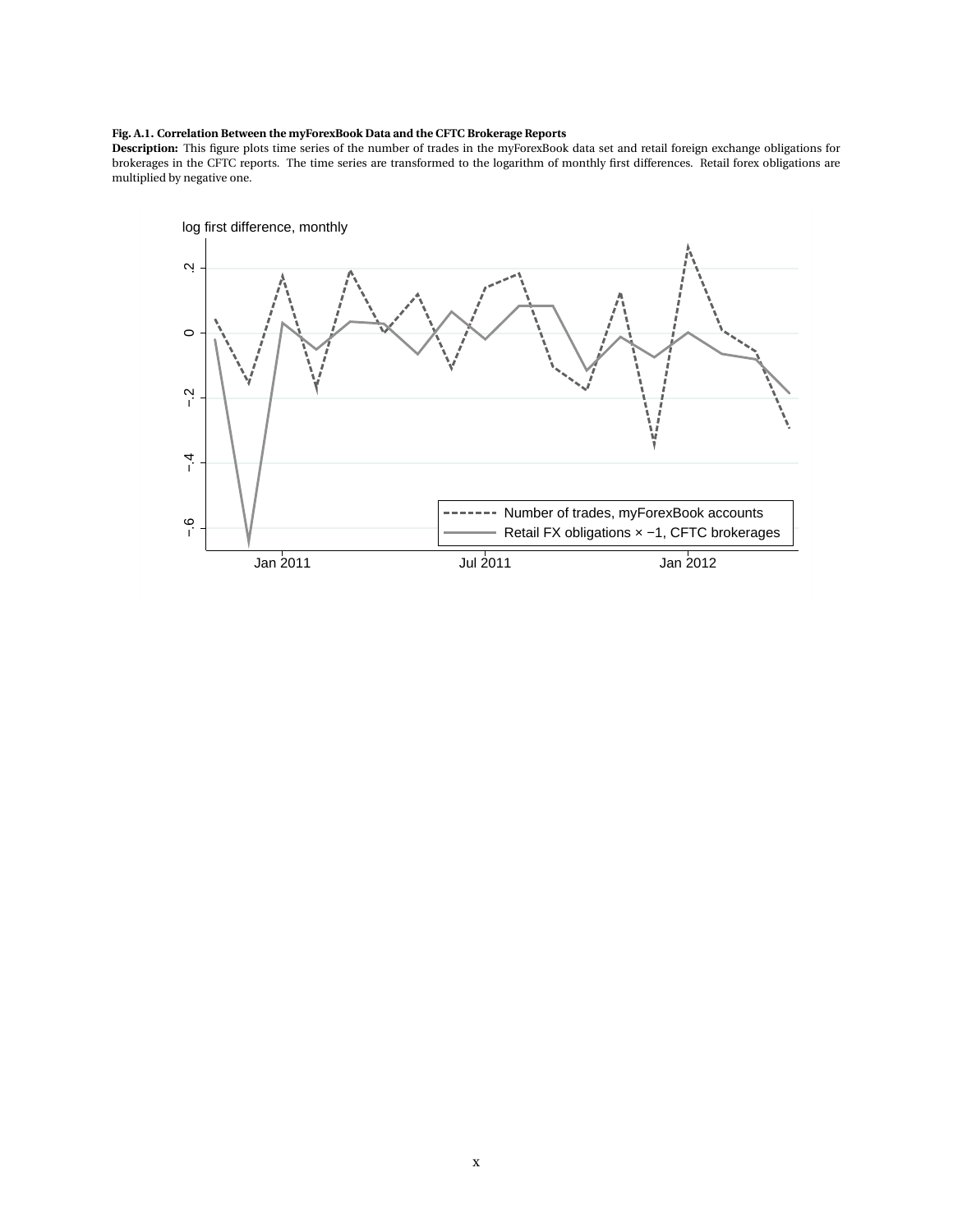# *Appendix A.4: Awareness of the CFTC Regulation Announcement*

On January 13, 2010, the CFTC announced in the Federal Registrar their intent to restrict foreign exchange dealers' provision of leverage at 10:1. Our analysis shows that this announcement did not affect trader returns, brokerage capital, or the spreads charged by forex brokerages. One plausible explanation for these results is that the announcement could have gone unnoticed by traders, and therefore did not significantly affect trader behavior.

Figure [A.2](#page-49-0) plots the time series of Google search volume index (SVI) for the search term "forex leverage." Google SVI is often used by the literature to measure attention. There is a substantial increase in attention on forex leverage that occurs as a result of the CFTC's announcement, which is consistent with traders being aware that they were going to have less available leverage.

## <span id="page-49-0"></span>**Fig. A.2. Attention on the CFTC Announcement of Leverage Regulation**

**Description:** This figure plots a time series of U.S. Google search volume index (SVI) for the search term "forex leverage." Google SVI is the ratio of searches for a particular term to the total number of Google searches, normalized on a scale from 0 to 100. The data is at a weekly frequency.

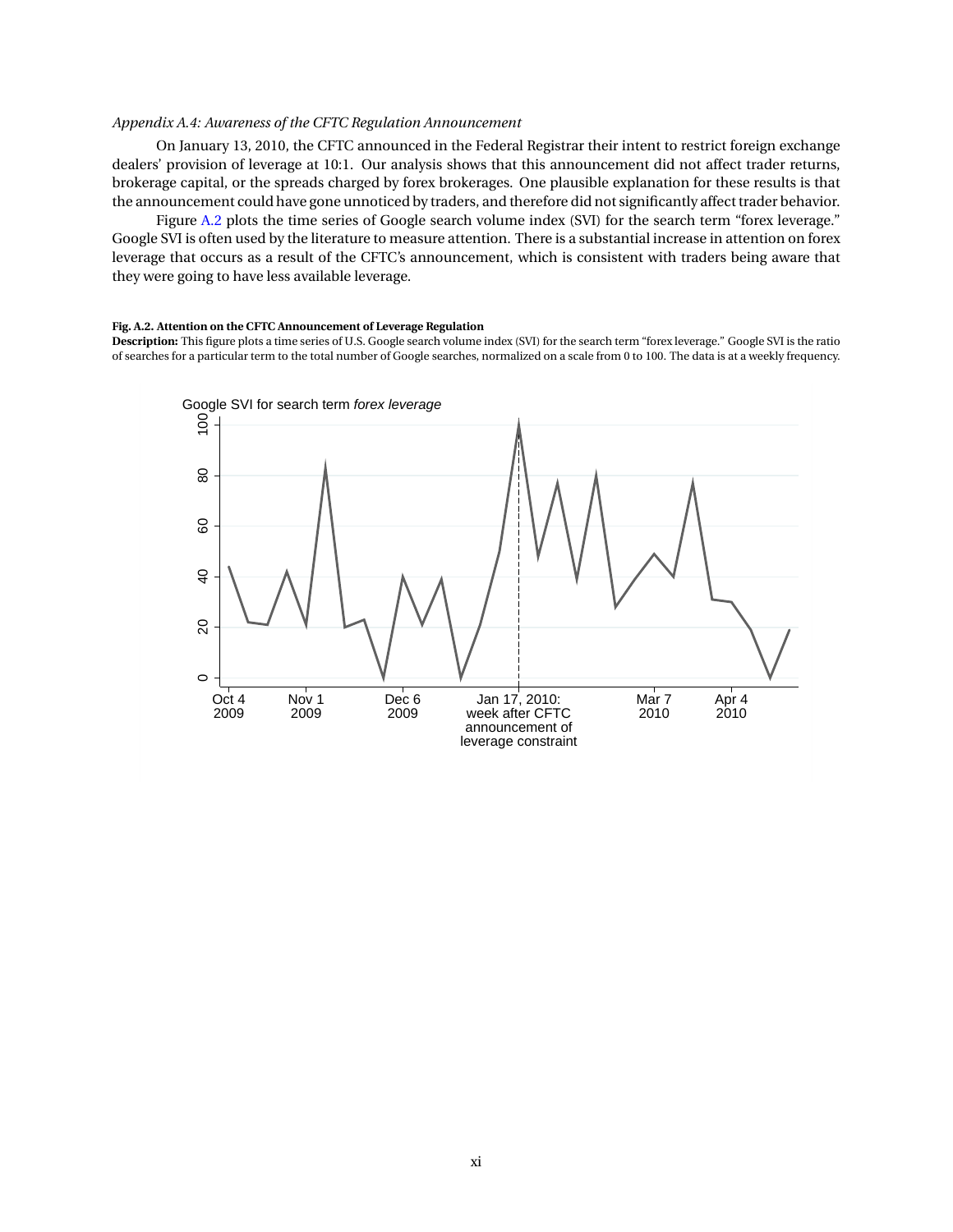#### *Appendix A.5: Trading Costs and Traders' Gross Returns*

Section presents traders' net portfolio returns. Table [A.3](#page-50-0) presents estimates of traders' gross portfolio returns. To make these back-of-the-envelope estimates, we have to make assumptions about the transaction costs paid by retail forex traders. Trading costs come from traders paying the bid-ask spread on each transaction (to our knowledge, no brokerages charge fixed per-fee costs presently, or during the period of our study). Unfortunately, our transaction-leveldata set does not tell us the spreads paid by traders, and the amount of trading we observe is too thin to estimate spreads by matching buy to sell orders (forexample, many studies use trade and quote database (TAQ) quotes to estimate spreads).

Therefore, our approach is to make assumptions about average spreads and then apply these assumptions to traders' net portfolio returns. Specifically,we believe that average spreads paid are between 3 to <sup>4</sup> pips, where <sup>a</sup> pip is one one-hundredth of one percent (for example, it would cost three to four dollars to execute the modal trade in our data (\$1,000)). We come to this conclusion by noting that most brokerages advertise spreads that are as low as <sup>1</sup> to <sup>2</sup> pips.This headline number is presumably in reference to the most liquid currency pair, the EUR/USD, but other currency pairs cost more to trade. Spreads can also change depending on market conditions: spreads increase by as much as 10 times during episodes of high volatility (see for example, the live spreads presented by the brokerage Oanda: www.oanda.com/forex-trading/markets/recent). Additionally, price slippage would increase the spreads traders actually pay, and the National Futures Association (NFA) found that, during the period we study, at least <sup>a</sup> few brokerages had computer systems designed to take advantage ofslippage [\(reference\)](https://www.marketwatch.com/story/are-forex-brokers-cheating-their-clients-1294786044234). Finally, in support of our assumption that transactions cost an average of 3 to 4 pips, MarketWatch's May 2011 review comparing retail forex brokerages writes that the only brokerage to offer fixed spreads was FX Solutions, which offered 3 pips per EUR/USD transaction [\(reference\)](https://www.marketwatch.com/story/the-best-brokers-for-forex-traders-1304970934690).

Under these assumptions, when traders are charged <sup>2</sup> pips per trade, transaction costs explain about 60% of high-leverage traders' about transaction costs (e.g., prior to the leverage-constraint high-leverage traders lose 44% on net and 18% gross). The high-leverage traders still perform worse than lowleverage traders, but not by nearly as much as the difference in their net returns. If we assume that traders are charged 3 to <sup>4</sup> pips per trade, there would be nodifference between high- and low-leverage traders gross returns.

#### <span id="page-50-0"></span>**Table A.3**

#### **Back-of-the-envelope Calculation of Trading Costs' Effect on Gross Returns**

 **Description:** This table extends the results on traders' portfolio returns presented in Table [4.](#page-29-1) Monthly returns are calculated using the account's balances at the beginning and end of the month, excluding deposits. The columns in this table present gross returns calculated after adjusting net returns by the assumed amount of transaction costs paid by traders. Transaction costs in retail forex are the spreads paid by traders. We assume that average spreads during the period we study fell within a range of 2 to 5 pips, where a pip is one one-hundredth of one percent. Stars \*, \*\*, and \*\*\* denote significance levels *p* <sup>&</sup>lt; 0.10 , *<sup>p</sup>* <sup>&</sup>lt; 0.05 , and *<sup>p</sup>* <sup>&</sup>lt; 0.01, respectively.

#### **U.S. Traders' Portfolio Returns**

|                            |                            |             | gross returns |           |          |          |        |        |           |        |
|----------------------------|----------------------------|-------------|---------------|-----------|----------|----------|--------|--------|-----------|--------|
| assumed per-trade spreads: | net returns (from Table 4) |             | 2 pips        |           | 3 pips   |          |        | 4 pips | 5 pips    |        |
| pre- or post-constraint:   | pre-                       | post-       | pre-          | post-     | pre-     | post-    | pre-   | post-  | pre-      | post-  |
| sample average             | $-0.174$                   | $-0.095$    | $-0.063$      | $-0.026$  | $-0.007$ | 0.008    | 0.043  | 0.040  | 0.102     | 0.074  |
| leverage quintile          |                            |             |               |           |          |          |        |        |           |        |
| high                       | $-0.444$                   | $-0.195$    | $-0.176$      | $-0.061$  | $-0.028$ | 0.002    | 0.092  | 0.060  | 0.246     | 0.122  |
| low                        | $-0.032$                   | $-0.020$    | $-0.002$      | $-0.004$  | 0.012    | 0.008    | 0.025  | 0.020  | 0.038     | 0.033  |
| high minus low             | $-0.412***$                | $-0.175***$ | $-0.174***$   | $-0.058*$ | $-0.040$ | $-0.006$ | 0.067  | 0.040  | $0.207**$ | 0.089  |
|                            | (5.75)                     | (4.07)      | (3.43)        | (1.86)    | (0.71)   | (0.19)   | (0.97) | (0.90) | (2.42)    | (1.54) |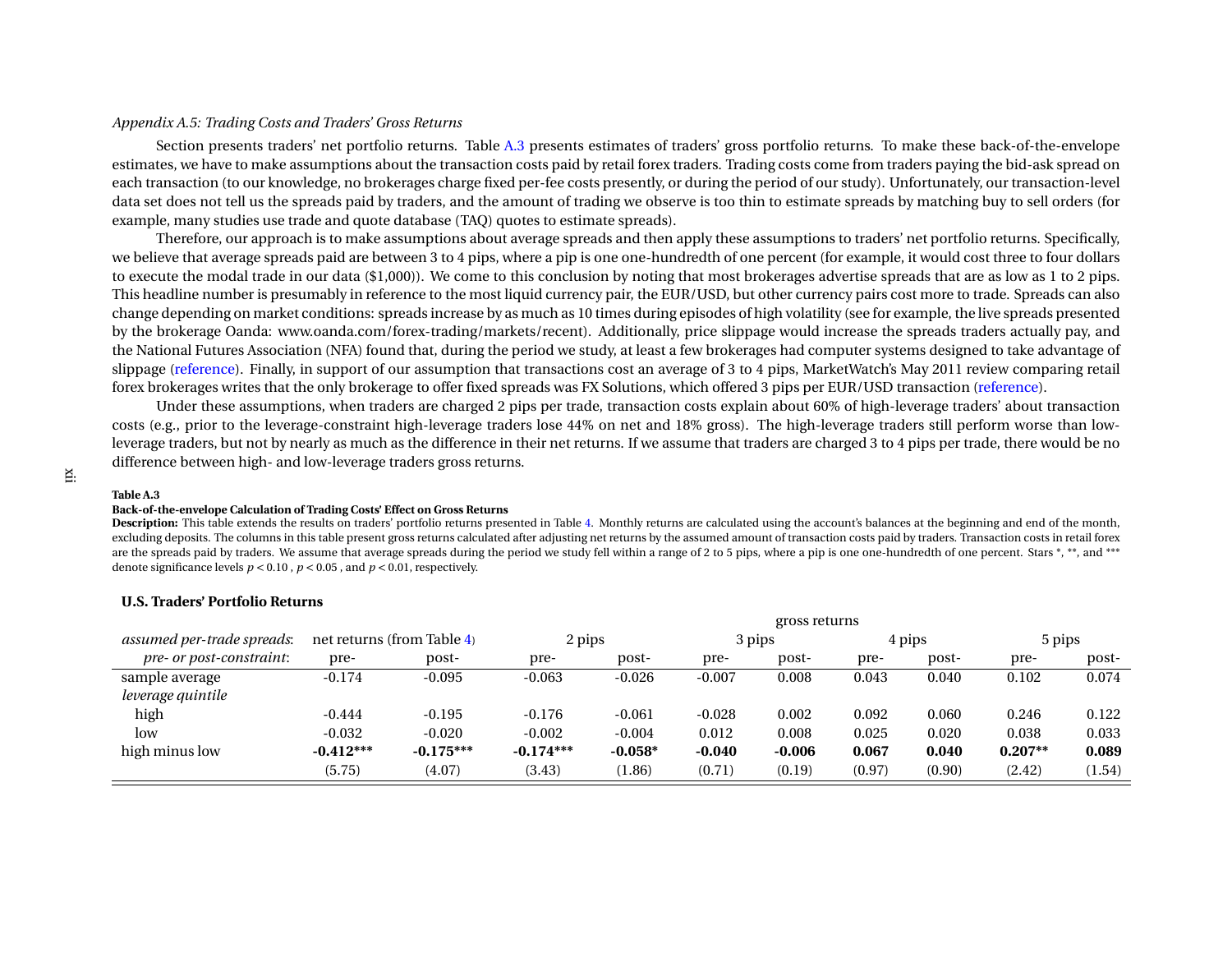#### *Appendix A.6: Trade-level Returns*

This section shows that the leverage-constraint improves traders' returns using tests at the trade-level. These tests look exclusively at the narrow window around the dates of the leverage-constraint (the sample window September 1, 2010 - December 1, 2010) and the regulation's announcement (December 1, 2009 - March 1, 2010). Table [A.4](#page-51-0) presents summary statistics for trade-level outcomes in this window. Table [A.5](#page-52-0) uses differencein-difference regressions to show that the leverage-constraint reduces per-trade losses by about 20 percentage points. [A.3](#page-53-0) and [A.4](#page-54-0) plot the impulse-response of the treatment effect of the leverage-constraint in calendar-time and trade-time, respectively. These tests show that the U.S. treatment group and European control group have common trends prior to the regulation. [A.5](#page-55-0) presents placebo tests for false dates of the regulation. These tests produce few false positive results, indicating that our tests are unlikely to suffer from Type I error. Table [A.6](#page-56-0) shows that the CFTC's regulation announcement does not significantly affect trade-level outcomes.

#### <span id="page-51-0"></span>**Table A.4**

# **Trade-level summary statistics**

**Description:** This table presents summary statistics from the myForexBook account-level database trimmed according to the criteria described in Section [3.](#page-10-0) The sample includes trades executed by U.S. and European retail forex traders. Return on investment (*roi*) for long (short) positions equals the difference between the nominal value of the currency pair when the position is closed (opened) and when it is opened (closed), divided by the trader's dollar stake in the trade. *Post constraint* equals one if the trade was opened after October 18, 2010, the date by which brokerages needed to comply with CFTC regulation limiting the leverage available to U.S retail forex traders at 50:1, zero otherwise. *Post announcement* equals one if the trade was opened after the CFTC's announcement in the Federal Registrar on January 13, 2010 of their intent to restrict traders' leverage to 10:1, zero otherwise. *High leverage trader* equals one if trader *i* uses at least 50:1 leverage on at least one trade prior to the CFTC regulation, zero otherwise. *Holding period* is the length of time in hours between when the position is opened and when it is closed.

| variable                           | mean    | std dev | median | $10^{th}$ %tile | $90th$ %tile |
|------------------------------------|---------|---------|--------|-----------------|--------------|
| Dependent variables                |         |         |        |                 |              |
| Return on investment (ROI)         | $-0.26$ | 4.81    | 0.016  | $-2.33$         | 1.79         |
| trade uses leverage $> 50:1 (= 1)$ | 0.084   |         |        |                 |              |
| <b>Treatment variables</b>         |         |         |        |                 |              |
| US trader $(=1)$                   | 0.45    |         |        |                 |              |
| Post constraint $(=1)$             | 0.48    |         |        |                 |              |
| High leverage trader $(= 1)$       | 0.49    |         |        |                 |              |
| <b>Additional Controls</b>         |         |         |        |                 |              |
| log trade size (USD)               | 0.57    | 2.24    | 0.69   | $-2.30$         | 3.04         |
| log holding period (hours)         | 0.16    | 2.43    | 0.073  | $-2.93$         | 3.39         |
| Number of trades                   | 270,595 |         |        |                 |              |

#### **Panel A**: *sample window around leverage-constraint (Sep 1 - Dec 1, 2010)*

**Panel B:** *sample window around regulation announcement (Dec 1, 2009 - Mar 1, 2010)*

| variable                           | mean    | std dev | median   | $10^{th}$ %tile | $90^{th}$ %tile |
|------------------------------------|---------|---------|----------|-----------------|-----------------|
| Dependent variables                |         |         |          |                 |                 |
| Return on investment (ROI)         | $-0.22$ | 3.93    | 0.087    | $-3.21$         | 2.44            |
| trade uses leverage $> 10:1 (= 1)$ | 0.42    |         |          |                 |                 |
| <b>Treatment variables</b>         |         |         |          |                 |                 |
| US trader $(=1)$                   | 0.48    |         |          |                 |                 |
| Post announcement $(= 1)$          | 0.59    |         |          |                 |                 |
| High leverage trader $(= 1)$       | 0.63    |         |          |                 |                 |
| <b>Additional Controls</b>         |         |         |          |                 |                 |
| log trade size (USD)               | 1.41    | 1.83    | 1.61     | $\theta$        | 3.40            |
| log holding period (hours)         | 0.041   | 2.50    | $-0.083$ | $-2.99$         | 3.18            |
| Number of trades                   | 167,035 |         |          |                 |                 |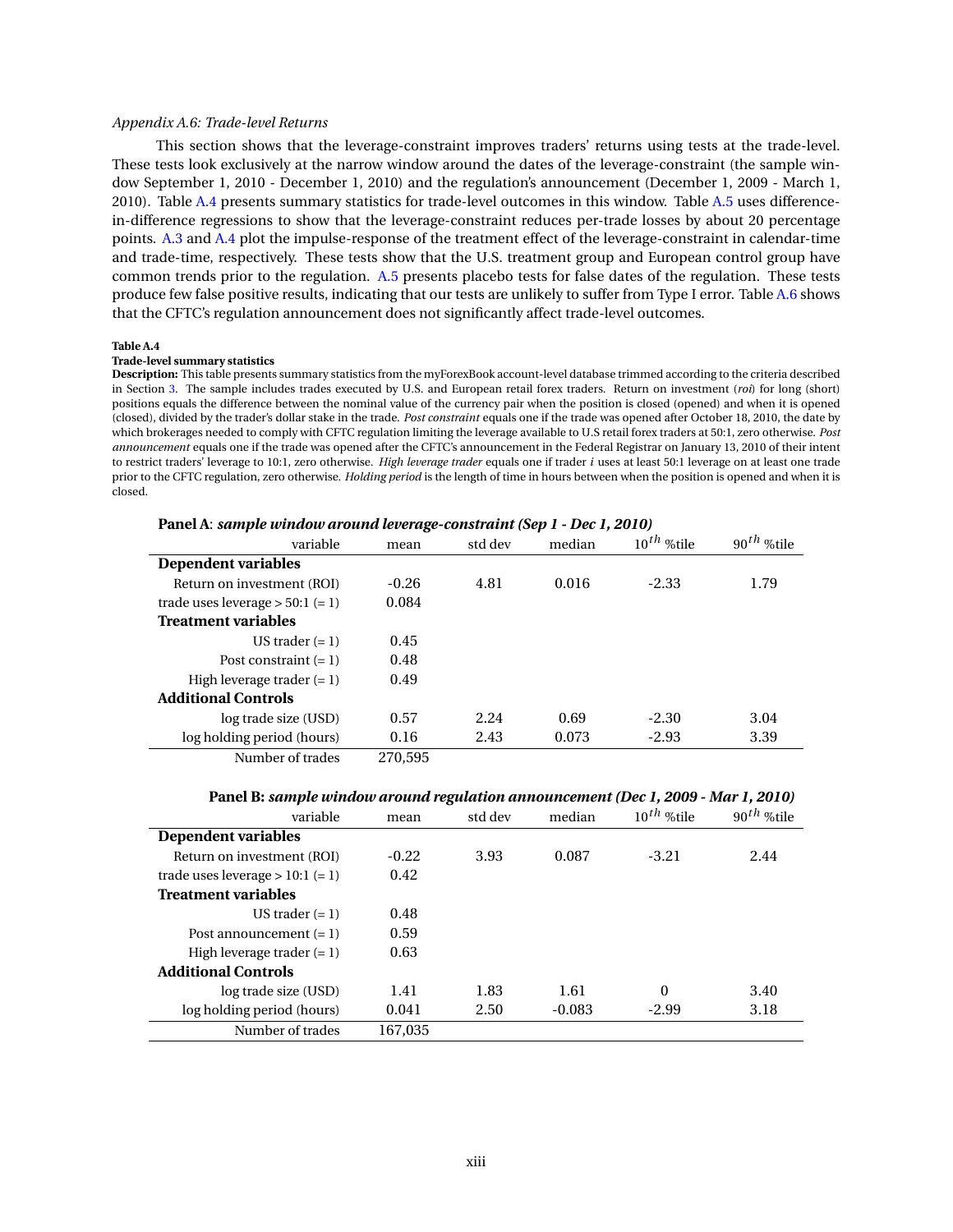#### <span id="page-52-0"></span>**Table A.5 Leverage-Constraints and Trade-Level Outcomes Description:** This table reports OLS estimates of the following regression:

 $Y_{jit} = \gamma_i + \gamma_t + \beta_1 \text{US} \text{ trader}_i \times \text{post constraint}_t + \beta_2 \text{trade}_{jit} + \varepsilon_{jit}$ 

where *i* is a trader, *j* is a trade, and *t* is the day trades are opened (execution of trades are recorded at the second). In **Panel A**, the dependent variable is *trade uses leverage > 50:1*, which equals one if the trade uses at least 50:1 leverage. In **Panels B** and **C**, the dependent variable is *ROI,* which is per-trade return on investment. *US trader* equals one if the trade is executed by a trader located in the U.S. and equal to zero if located in Europe. *Post constraint* equals one if the trade was opened after October 18, 2010, the date by which brokerages needed to comply with CFTC regulation limiting the leverage available to U.S retail forex traders at 50:1, zero otherwise. *High leverage trader* equals one if trader *i* uses at least 50:1 leverage on at least one trade prior to the CFTC regulation, zero otherwise. The sample period is from September 1 to December 1, 2010. Standard errors are double-clustered by day and trader, and \*, \*\*, and \*\*\* denote significance levels *p* < 0.10 , *p* < 0.05 , and *p* < 0.01, respectively.

| <i>dep var</i> : trade uses leverage $> 50:1$ (=1) | (1a)        | (2a)        | (3a)        | (4a)         |
|----------------------------------------------------|-------------|-------------|-------------|--------------|
| US trader $(=1) \times$ post constraint $(=1)$     | $-0.0491**$ | $-0.0523**$ | $-0.0520**$ | $-0.0520**$  |
|                                                    | (0.022)     | (0.021)     | (0.021)     | (0.021)      |
| log(trade size)                                    |             |             | $0.0148***$ | $0.0145***$  |
|                                                    |             |             | (0.0043)    | (0.0043)     |
| log(holding period)                                |             |             |             | $-0.00138**$ |
|                                                    |             |             |             | (0.00058)    |
| trader FE                                          | X           | X           | X           | X            |
| day FE                                             | X           | X           | X           | X            |
| broker-pair FE                                     |             | X           | X           | x            |
| Number of trades                                   | 270,595     | 270,541     | 270,541     | 270,541      |
| $R^2$                                              | 0.51        | 0.53        | 0.54        | 0.54         |

#### **Panel A:** *The Binding Effect of the October 2010 Leverage-Constraint on Trading*

# **Panel B:** *Oct 2010 Leverage-Constraint & Performance, Euro Traders Control Group*

| <i>dep var</i> : per-trade ROI                 | (1b)      | (2b)      | (3b)        | (4b)         |
|------------------------------------------------|-----------|-----------|-------------|--------------|
| US trader $(=1) \times$ post constraint $(=1)$ | $0.191**$ | $0.207**$ | $0.204**$   | $0.204**$    |
|                                                | (0.094)   | (0.098)   | (0.098)     | (0.099)      |
| log(trade size)                                |           |           | $-0.110***$ | $-0.124***$  |
|                                                |           |           | (0.024)     | (0.025)      |
| log(holding period)                            |           |           |             | $-0.0649***$ |
|                                                |           |           |             | (0.017)      |
| trader FE                                      | X         | X         | X           | X            |
| day FE                                         | X         | X         | X           | X            |
| currency risk-free rate differential           | X         | X         | X           | X            |
| std dev of trader's weekly returns             | X         | X         | X           | X            |
| broker-pair FE                                 |           | X         | X           | X            |
| Number of trades                               | 270,595   | 270,541   | 270,541     | 270,541      |
| $R^2$                                          | 0.037     | 0.041     | 0.042       | 0.042        |

#### **Panel C:** *Constraint and Performance; Alt. Control Group – High- vs. Low-Leverage Traders*

| <i>dep var</i> : per-trade ROI                            | (1c)      | (2c)       | (3c)        | (4c)         |
|-----------------------------------------------------------|-----------|------------|-------------|--------------|
| high leverage trader $(=1) \times$ post constraint $(=1)$ | $0.237**$ | $0.252***$ | $0.247***$  | $0.253***$   |
|                                                           | (0.098)   | (0.093)    | (0.094)     | (0.093)      |
| log(trade size)                                           |           |            | $-0.110***$ | $-0.124***$  |
|                                                           |           |            | (0.024)     | (0.025)      |
| log(holding period)                                       |           |            |             | $-0.0652***$ |
|                                                           |           |            |             | (0.016)      |
| trader FE                                                 | X         | X          | X           | X            |
| day FE                                                    | X         | X          | X           | X            |
| currency risk-free rate differential                      | X         | X          | X           | X            |
| std dev of trader's weekly returns                        | X         | X          | X           | X            |
| broker-pair FE                                            |           | X          | X           | X            |
| Number of trades                                          | 270,595   | 270.541    | 270.541     | 270,541      |
| $R^2$                                                     | 0.037     | 0.041      | 0.042       | 0.042        |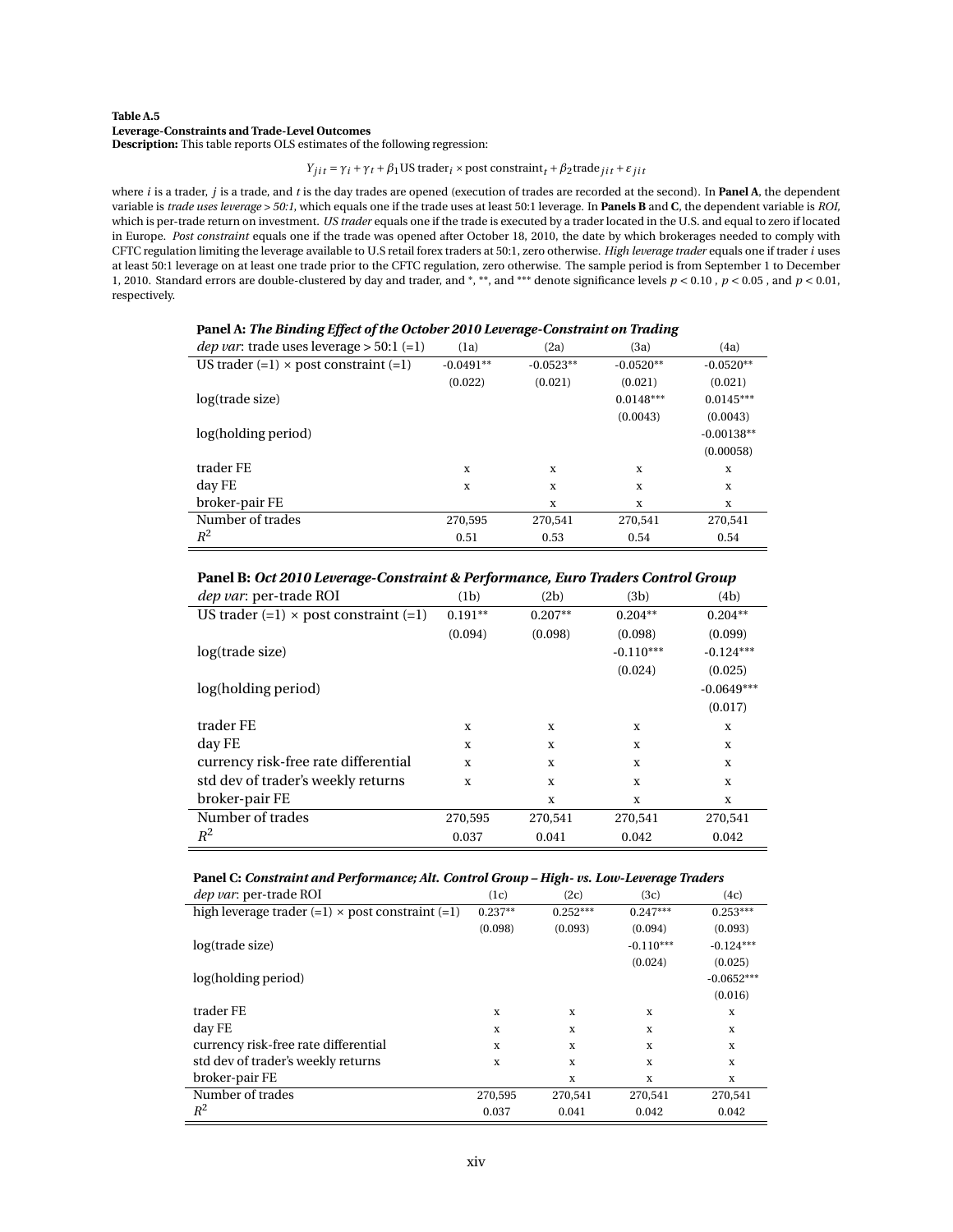#### <span id="page-53-0"></span>**Fig. A.3. Impulse Response of Treatment Effect on Per-Trade Returns**

**Description:** This table reports OLS estimates of the following regression:

$$
ROI_{jit} = \gamma_i + \gamma_t + \sum_{k=T-l}^{T+l} \beta_{1k} US\ \text{trader}_{i} \times I_{T+k=t} + \varepsilon_{jit}
$$

where *i* is a trader, *j* is a trade, and *t* is a week (trades are recorded by the second). The dependent variable is *ROI,* which is per-trade return on investment. *US trader* equals one if the trade is executed by a trader located in the U.S. and equal to zero if located in Europe. *T* is the date of the regulation, i.e. October 18, 2010.  $I_{T+j=t}$  is an indicator variable for weeks surrounding the regulation. Therefore,  $\beta_j$  for  $j = \{-T, ..., T\}$  is the sequence of treatment effects, and hence maps out the impulse response. Standard errors are double-clustered by day and trader, and the dashed lines are 95% confidence intervals around the point estimate of *βj* .

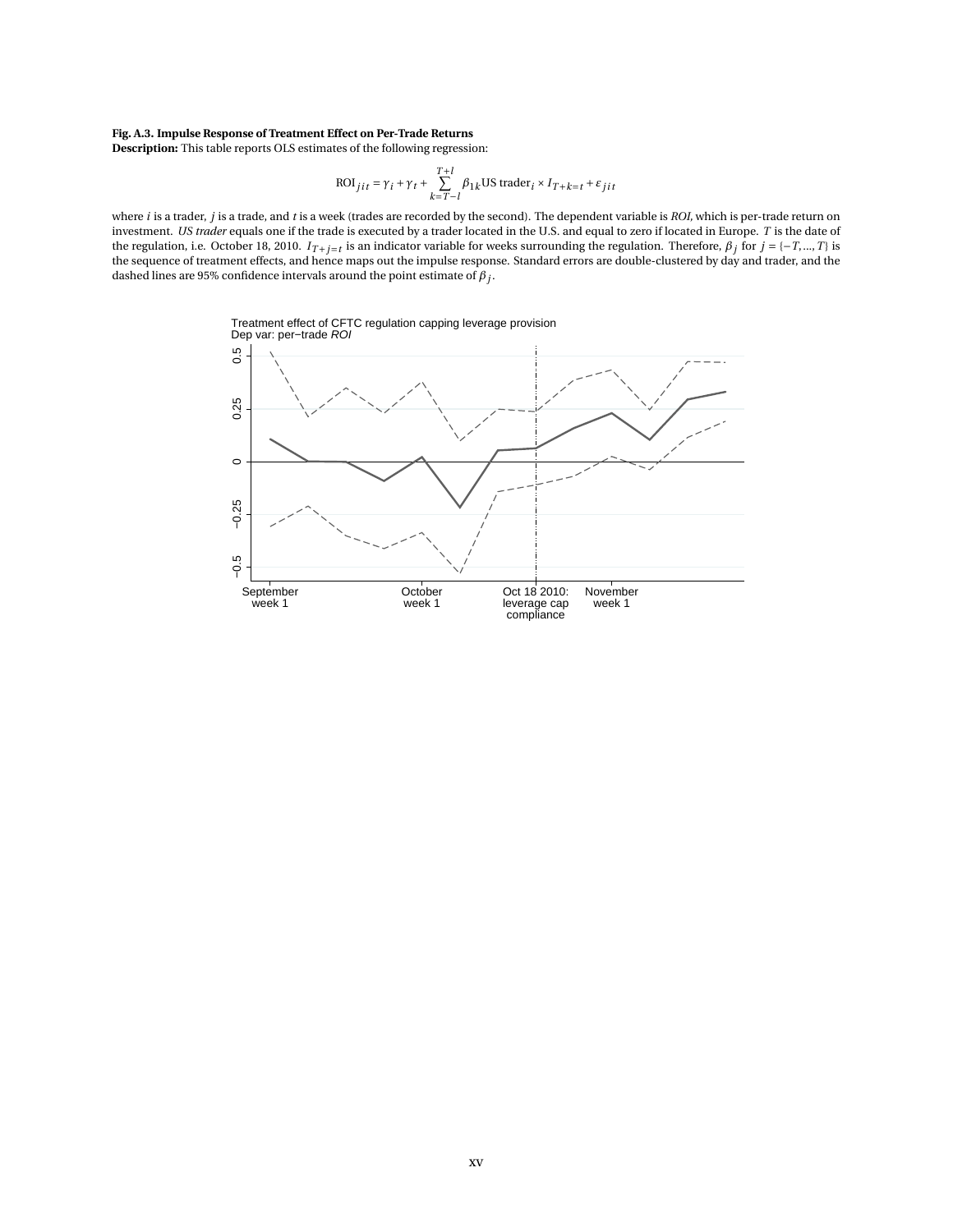# <span id="page-54-0"></span>**Fig. A.4. Impulse Response of Leverage-Constraint on Per-Trade Returns Using Trade-time**

**Description:** This table reports OLS estimates of the following regression:

$$
ROI_{jit} = \gamma_i + \gamma_t + \sum_{k=T-l}^{T+l} \beta_{1k} US\ \text{trader}_i \times I_{T+k=t} + \varepsilon_{jit}
$$

where *i* is a trader, *j* is a trade, and *t* is a week (trades are recorded by the second). The dependent variable is *ROI,* which is per-trade return on investment. *US trader* equals one if the trade is executed by a trader located in the U.S. and equal to zero if located in Europe. *T* is the date of the regulation, i.e. October 18, 2010.  $I_{T+j=t}$  is an indicator variable for weeks surrounding the regulation. Therefore,  $\beta_j$  for  $j = \{-T, ..., T\}$  is the sequence of treatment effects, and hence maps out the impulse response. We sort trades into quartiles, within a trader's account, according to their distance from the leverage-constraint. The omitted coefficient is the interaction between *US trader* and the indicator for the fourth quartile in distance prior to the leverage-constraint. We restrict this sample to traders that use greater than 50:1 leverage on at least one trade prior to the leverage-constraint. Standard errors are double-clustered by day and trader, and the dashed lines are 95% confidence intervals around the point estimate of *βj* .



Treatment effect of CFTC regulation capping leverage provision, using trade time

Trade−time quartiles, pre− and post−leverage constraint (w/ in trader's account)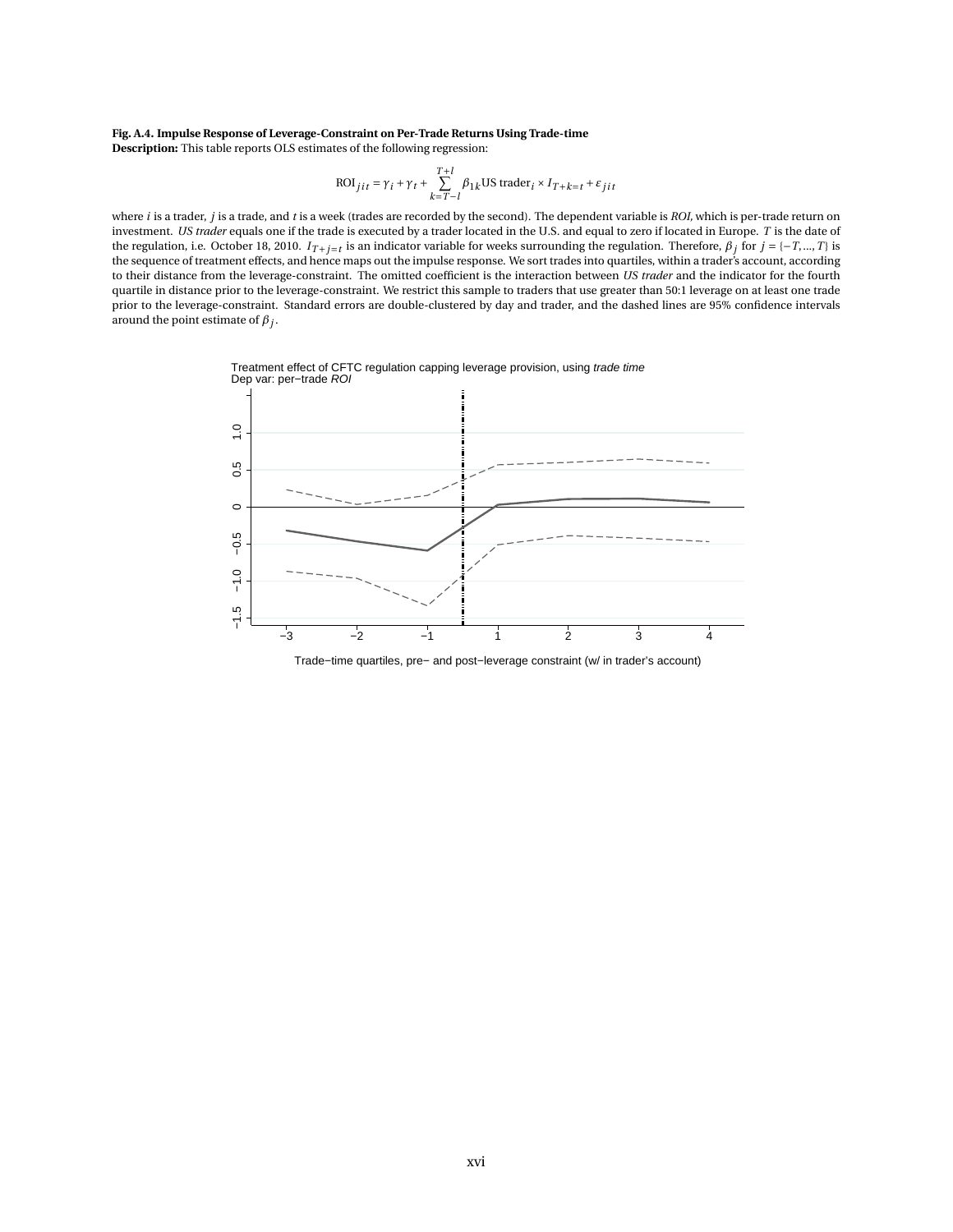#### <span id="page-55-0"></span>**Fig. A.5. Placebo test for the effect of the leverage-constraint**

**Description, Panel A:** This figure illustrates the placebo exercise described in Section **??** and below.



**Description, Panel B:** This figure plots kernel density estimates using the Epanechnikov kernel function and a histogram of *β*1's from a series of placebo tests for the effect of the CFTC regulation on trading outcomes. We run the following regression 70 times

 $Y_{jit} = \gamma_i + \gamma_t + \beta_1 \text{US} \text{ trader}_i \times \text{post constraint}_t + \beta_2 \text{ trade}_{jit} + \varepsilon_{jit}$ 

collecting the coefficient, *β*1 after each iteration. For each iteration, we change the date of *post constraint*, starting from Sunday, May 3, 2009 rolling forward a week at a time until Aug 29, 2010. Prior to each iteration, we trim the sample using the procedure described in Section [3.](#page-10-0) This restricts the sample to include only traders that execute trades before and after the false date for *post constraint*.

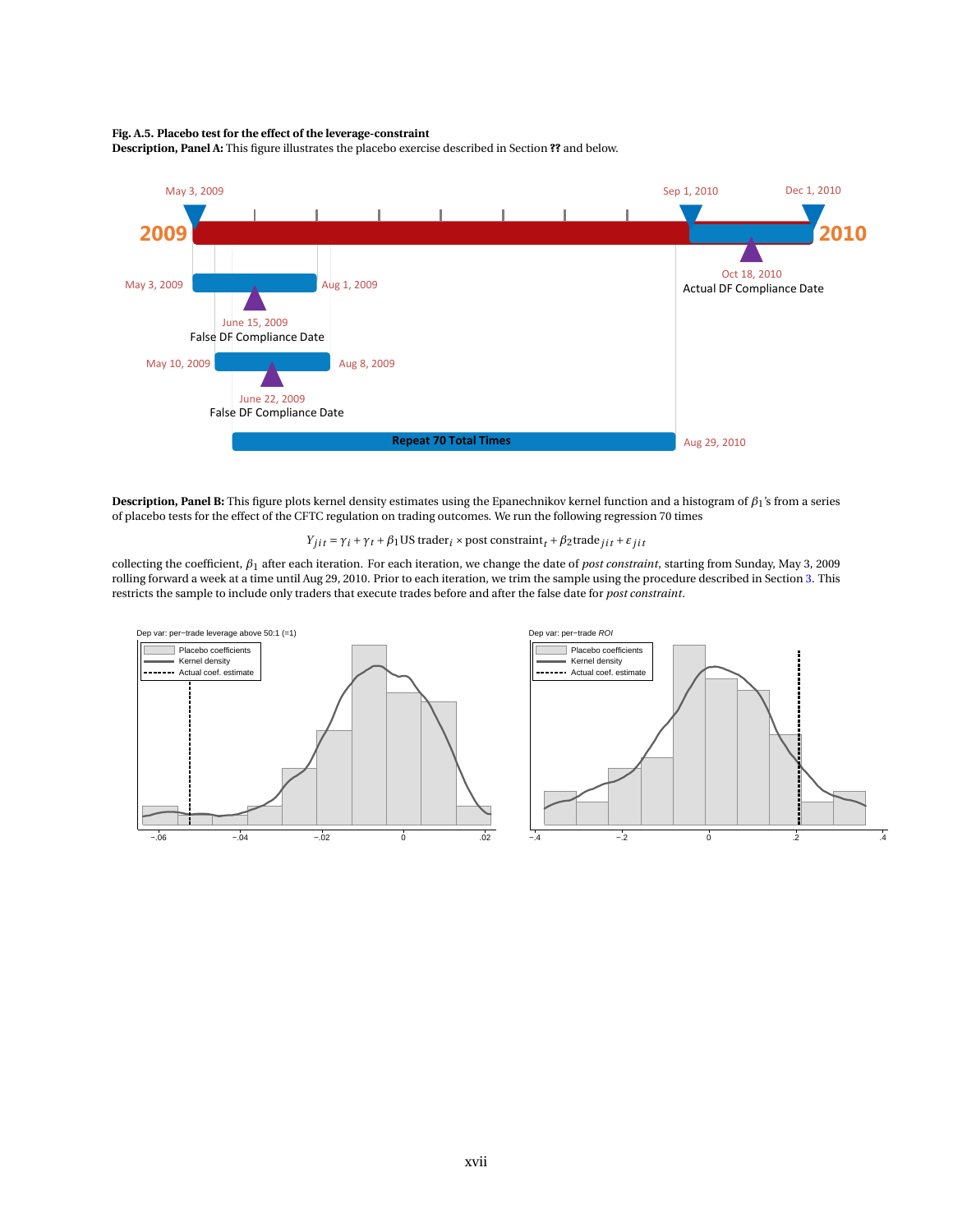#### <span id="page-56-0"></span>**Table A.6 The Announcement of Regulation and Trade-Level Outcomes Description:** This table reports OLS estimates of the following regression:

 $Y_{jit} = \gamma_i + \gamma_t + \beta_1 \text{US} \text{ trader}_i \times \text{post} \text{ announcement}_t + \beta_2 \text{trade}_{jit} + \varepsilon_{jit}$ 

where *i* is a trader, *j* is a trade, and *t* is a day (trades are recorded by the second). In **Panel A**, the dependent variable is *trade uses leverage > 50:1*, which equals one if the trade uses at least 10:1 leverage. In **Panels B** and **C**, the dependent variable is *ROI,* which is per-trade return on investment. *US trader* equals one if the trade is executed by a trader located in the U.S. and equal to zero if located in Europe. *Post announcement* equals one if the trade was opened after the CFTC's announcement in the Federal Registrar on January 13, 2010 of their intent to restrict traders' leverage to 10:1, zero otherwise. *High leverage trader* equals one if trader*i* uses at least 50:1 leverage on at least one trade prior to the CFTC regulation, zero otherwise. The sample period is from December 1, 2009 to March 1, 2010. Standard errors are double-clustered by day and trader, and \*, \*\*, and \*\*\* denote significance levels *p* < 0.10 , *p* < 0.05 , and *p* < 0.01, respectively.

| <i>dep var</i> : trade uses leverage $> 10:1$ (=1) | (1a)    | (2a)    | (3a)       | (4a)       |
|----------------------------------------------------|---------|---------|------------|------------|
| US trader $(=1) \times$ post announcement $(=1)$   | 0.0443  | 0.0169  | 0.0205     | 0.0203     |
|                                                    | (0.033) | (0.030) | (0.026)    | (0.026)    |
| log(trade size)                                    |         |         | $0.144***$ | $0.143***$ |
|                                                    |         |         | (0.017)    | (0.017)    |
| log(holding period)                                |         |         |            | $-0.00299$ |
|                                                    |         |         |            | (0.0023)   |
| trader FE                                          | X       | X       | X          | X          |
| day FE                                             | X       | X       | X          | X          |
| broker-pair FE                                     |         | X       | X          | X          |
| Number of trades                                   | 167,035 | 166.985 | 166,985    | 166,985    |
| $R^2$                                              | 0.54    | 0.56    | 0.61       | 0.61       |

# **Panel A:** *The January 2010 Regulation Announcement and High-Leverage Trading*

| Panel B: The Regulation Announcement and Performance, using Euro control group |  |
|--------------------------------------------------------------------------------|--|
|                                                                                |  |
|                                                                                |  |
|                                                                                |  |

| <i>dep var</i> : per-trade ROI                   | (1b)    | (2b)      | (3b)      | (4b)        |
|--------------------------------------------------|---------|-----------|-----------|-------------|
| US trader $(=1) \times$ post announcement $(=1)$ | 0.00425 | $-0.0125$ | $-0.0152$ | $-0.0236$   |
|                                                  | (0.075) | (0.079)   | (0.078)   | (0.081)     |
| log(trade size)                                  |         |           | $-0.0649$ | $-0.0946*$  |
|                                                  |         |           | (0.047)   | (0.048)     |
| log(holding period)                              |         |           |           | $-0.103***$ |
|                                                  |         |           |           | (0.017)     |
| trader FE                                        | X       | X         | X         | X           |
| day FE                                           | X       | X         | X         | X           |
| currency risk-free rate differential             | X       | X         | X         | X           |
| std dev of trader's weekly returns               | X       | X         | X         | X           |
| broker-pair FE                                   |         | X         | X         | X           |
| Number of trades                                 | 167,035 | 166,985   | 166,985   | 166,985     |
| $R^2$                                            | 0.053   | 0.057     | 0.057     | 0.060       |

#### **Panel C:** *Performance; Alternative Control Group – High- vs. Low-Leverage Traders*

| <i>dep var</i> : per-trade ROI                              | (1c)      | (2c)      | (3c)      | (4c)        |
|-------------------------------------------------------------|-----------|-----------|-----------|-------------|
| high leverage trader $(=1) \times$ post announcement $(=1)$ | $-0.0544$ | $-0.0696$ | $-0.0763$ | $-0.0665$   |
|                                                             | (0.072)   | (0.075)   | (0.075)   | (0.076)     |
| log(trade size)                                             |           |           | $-0.0655$ | $-0.0950*$  |
|                                                             |           |           | (0.047)   | (0.048)     |
| log(holding period)                                         |           |           |           | $-0.103***$ |
|                                                             |           |           |           | (0.017)     |
| trader FE                                                   | X         | X         | X         | X           |
| day FE                                                      | X         | X         | x         | X           |
| currency risk-free rate differential                        | X         | X         | x         | X           |
| std dev of trader's weekly returns                          | X         | X         | X         | X           |
| broker-pair FE                                              |           | X         | X         | X           |
| Number of trades                                            | 167.035   | 166,985   | 166.985   | 166,985     |
| $R^2$                                                       | 0.053     | 0.057     | 0.057     | 0.060       |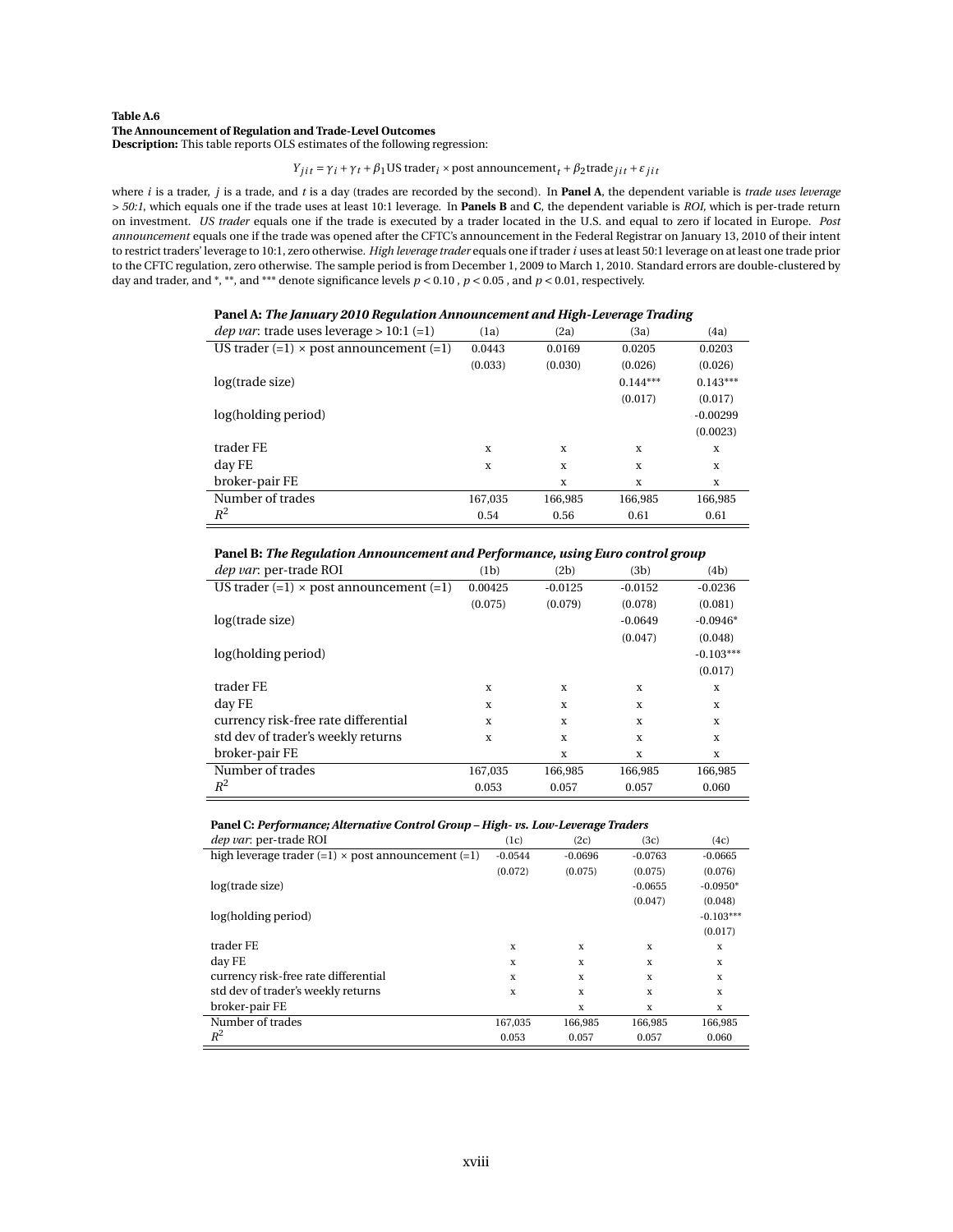#### <span id="page-57-2"></span>*Appendix A.7: Alternative Treatment Groups for Tests of Brokerage Capital*

Table [6](#page-31-0) shows that the CFTC regulation reducing the provision of leverage to retail traders reduced the amount of capital held by brokerages. The table establishes this finding by comparing CFTC-regulated brokerages that have retail forex obligations to those that do not. However, a plausible concern with this test is that – despite having similar trends prior to the regulation – brokerages without forex obligations are different in unobservable ways, and are therefore not suitable to be a control group. Brokerages with and without forex brokerages could diverge following the regulation because of factors that are unrelated to the leverage restrictions. We address this concern by showing that the regulation has the strongest effect on brokerages that provided more leverage to traders prior to the regulation.

To do so, the following variation on Table [6](#page-31-0) sorts brokerages into the amount of leverage they offer traders. We define brokerages as *high leverage* (*low leverage)* if they were providing traders with above (less than) 400:1 leverage around the time of the October 2010 CFTC regulation. We assign brokerages to these classifications by manually searching internet archives, and most of the brokerages were listed on the website: www.100forexbrokers.com.<sup>[32](#page-57-1)</sup> We choose 400:1 leverage as a cutoff, because the website specifies 400:1 as the minimum for a broker's inclusion in their list of "high leverage brokers". Seven brokerages classify as *high leverage* and sixteen as *low leverage.*

Columns (1) and (2) of Table [A.7](#page-57-0) run difference-in-difference regressions that compare *high leverage* brokerages against brokerages without forex obligations. Columns (3) and (4) use *low leverage* brokerages. The dependent variable is log brokerage excess capital. The point estimate on the difference-in-difference coefficient is between -0.36 and -0.51 for the *high leverage* brokerages and -0.19 to 0.23 for *low leverage* brokerages. These estimates are close to being significant at the 10% level. The lack of statistical significance is presumably due to having few brokerages with forex obligations after conducting the sample splits. Regardless, the effect of the constraint is larger for brokerages that provide more leverage, consistent with the CFTC regulation affecting brokerage excess capital through its effect on retail trader leverage.

#### <span id="page-57-0"></span>**Table A.7**

# **Leverage-Constraints and the Excess Capital of High-Leverage-Brokerages**

**Description:** This table reports OLS estimates of the regression

 $log(excess capital)_{bt} = \gamma_b + \gamma_t + \beta_1 FX bracket_b \times post constraint_t + \varepsilon_{bt}$ ,

where *b* is a broker and *t* is a month. The data comes from monthly CFTC Futures Commission Merchants Financial Reports. Excess capital is the capital in excess of the regulatory requirement, for each brokerage in the CFTC data set. *FX broker* equals one if the brokerage has any retail forex obligations after they were required to report these obligations starting in November 2010. *Post constraint* equals one in months starting in November 2010, and zero otherwise. Appendix [7](#page-57-2) describes how FX brokerages are sorted into high- and low-leverage. Standard errors are double-clustered by broker and month, and \*, \*\* and \*\*\* denote significance at the *p* < 0.1,*p* < 0.05 and *p* < 0.01 levels, respectively.

| <i>dep var</i> : brokerage excess capital                    | $(1)^{*}$ | $(2)^{*}$ | $(3)$ <sup>†</sup> | $(4)^{\dagger}$ |
|--------------------------------------------------------------|-----------|-----------|--------------------|-----------------|
| FX broker high leverage $(=1) \times$ post constraint $(=1)$ | $-0.367$  | $-0.512$  |                    |                 |
|                                                              | (0.29)    | (0.36)    |                    |                 |
| FX broker low leverage $(=1) \times$ post constraint $(=1)$  |           |           | $-0.234**$         | $-0.190$        |
|                                                              |           |           | (0.12)             | (0.13)          |
| log net capital requirement                                  |           | $-0.274$  |                    | $-0.292$        |
|                                                              |           | (0.17)    |                    | (0.18)          |
| brokerage FE                                                 | X         | X         | X                  | X               |
| month FE                                                     | X         | X         | X                  | X               |
| $N$ (broker-month)                                           | 1.332     | 1.332     | 1.427              | 1.427           |
| Number of high (or low) leverage brokers                     | 7         | 7         | 16                 | 16              |
| $R^2$                                                        | 0.99      | 0.99      | 0.99               | 0.99            |

<sup>∗</sup>sample includes high-leverage FX brokerages and CFTC regulated brokerages w/ no-FX obligations

† sample includes low-leverage FX brokerages and CFTC regulated brokerages w/ no-FX obligations

<span id="page-57-1"></span><sup>32</sup>An alternative approach to this classification would be to assign brokerages to *high leverage* or *low leverage* using the amount of leverage used by traders in the myForexBook data set. However, there are only seven brokerages that are common to the CFTC's data set and the myForexBook data set.